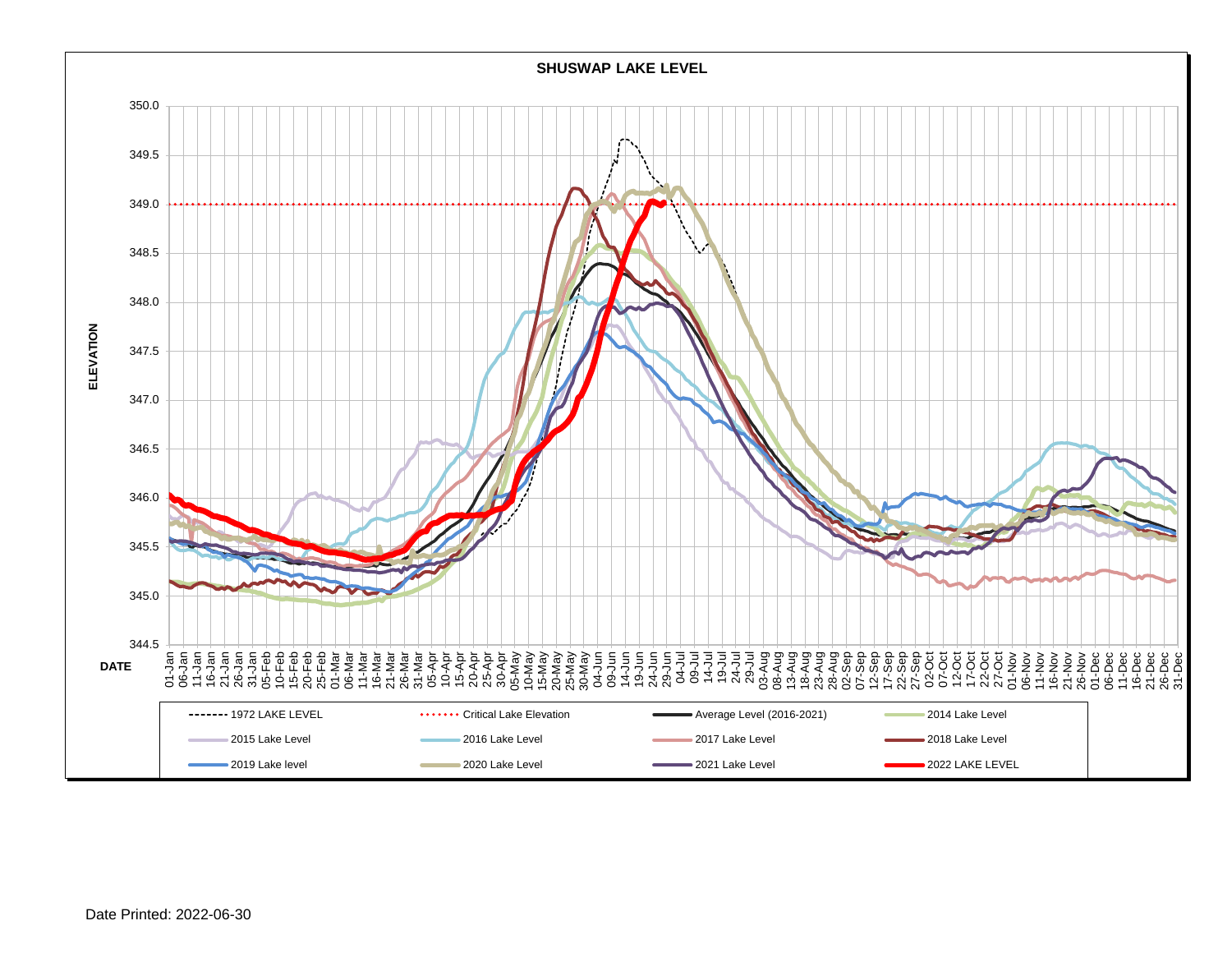| <b>DATE</b>           | 2022.000                                    | 2021         | 2020                                               | 2019         | 2018                                                                                                                                                                                                                                                                                                                  | 2017               | 2016               | 2015               | 2014               | 2013               | 2012             | 2011             | 2010             | 2009             | 2008             | 2007             | 2006             |
|-----------------------|---------------------------------------------|--------------|----------------------------------------------------|--------------|-----------------------------------------------------------------------------------------------------------------------------------------------------------------------------------------------------------------------------------------------------------------------------------------------------------------------|--------------------|--------------------|--------------------|--------------------|--------------------|------------------|------------------|------------------|------------------|------------------|------------------|------------------|
| <b>Low Elevation</b>  | <b>LAKE</b>                                 | <b>LAKE</b>  | <b>LAKE</b>                                        | <b>LAKE</b>  | <b>LAKE</b>                                                                                                                                                                                                                                                                                                           | <b>LAKE</b>        | <b>LAKE</b>        | <b>LAKE</b>        | <b>LAKE</b>        | <b>LAKE</b>        | <b>LAKE</b>      | <b>LAKE</b>      | <b>LAKE</b>      | <b>LAKE</b>      | <b>LAKE</b>      | <b>LAKE</b>      | <b>LAKE</b>      |
| <b>High Elevation</b> | <b>LEVEL</b>                                | <b>LEVEL</b> | <b>LEVEL</b>                                       | <b>LEVEL</b> | <b>LEVEL</b>                                                                                                                                                                                                                                                                                                          | <b>LEVEL</b>       | <b>LEVEL</b>       | <b>LEVEL</b>       | <b>LEVEL</b>       | <b>LEVEL</b>       | <b>LEVEL</b>     | <b>LEVEL</b>     | <b>LEVEL</b>     | LEVEL            | <b>LEVEL</b>     | <b>LEVEL</b>     | <b>LEVEL</b>     |
| 01-Jan                | 346.003                                     |              | 345.565 345.672 345.591                            |              | 345.152                                                                                                                                                                                                                                                                                                               | 345.925            | 345.560            | 345.819            | 345.143            | 345.388            | 345.16           | 345.11           | 345.21           | 345.54           | 345.54           | 345.10           | 345.58           |
| 02-Jan                | 346.002                                     |              | 345.550 345.680 345.571                            |              | 345.141                                                                                                                                                                                                                                                                                                               | 345.922            | 345.533            | 345.789            | 345.144            | 345.383            | 345.15           | 345.10           | 345.20           | 345.53           | 345.53           | 345.09           | 345.57           |
| 03-Jan                | 345.974                                     |              | 345.558 345.671 345.558                            |              | 345.124                                                                                                                                                                                                                                                                                                               | 345.903            | 345.501            | 345.789            | 345.144            | 345.375            | 345.15           | 345.07           | 345.23           | 345.53           | 345.53           | 345.09           | 345.58           |
| 04-Jan                | 345.985                                     |              | 345.559 345.664 345.552                            |              | 345.105                                                                                                                                                                                                                                                                                                               | 345.879            | 345.475            | 345.784            | 345.143            | 345.368            | 345.14           | 344.83           | 345.24           | 345.52           | 345.53           | 345.08           | 345.58           |
| 05-Jan                | 345.971                                     |              | 345.563 345.661 345.538                            |              | 345.095                                                                                                                                                                                                                                                                                                               | 345.851            | 345.465            | 345.805            | 345.136            | 345.353            | 345.18           | 345.07           | 345.24           | 345.51           | 345.51           | 345.09           | 345.57           |
| 06-Jan                | 345.936                                     |              | 345.560 345.656 345.526                            |              | 345.098                                                                                                                                                                                                                                                                                                               | 345.829            | 345.463            | 345.821            | 345.128            | 345.354            | 345.14           | 345.06           | 345.23           | 345.50           | 345.49           | 345.08           | 345.57           |
| 07-Jan                | 345.922                                     |              | 345.559 345.641 345.535                            |              | 345.090                                                                                                                                                                                                                                                                                                               | 345.813            | 345.466            | 345.815            | 345.120            | 345.355            | 345.14           | 345.06           | 345.23           | 345.50           | 345.48           | 345.08           | 345.58           |
| 08-Jan                | 345.928                                     |              | 345.551 345.636 345.543                            |              | 345.083                                                                                                                                                                                                                                                                                                               | 345.792            | 345.473            | 345.805            | 345.117            | 345.357            | 345.14           | 345.06           | 345.16           | 345.49           | 345.47           | 345.10           | 345.56           |
| 09-Jan                | 345.918                                     |              | 345.545 345.638 345.531                            |              | 345.082                                                                                                                                                                                                                                                                                                               | 345.540            | 345.468            | 345.760            | 345.120            | 345.359            | 345.14           | 345.06           | 345.18           | 345.49           | 345.47           | 345.08           | 345.57           |
| 10-Jan                | 345.898                                     |              | 345.535 345.625 345.529                            |              | 345.106                                                                                                                                                                                                                                                                                                               | 345.778            | 345.466            | 345.741            | 345.125            | 345.353            | 345.14           | 345.06           | 345.20           | 345.48           | 345.46           | 345.08           | 345.59           |
| 11-Jan                | 345.882                                     |              | 345.522 345.618 345.522                            |              | 345.121                                                                                                                                                                                                                                                                                                               | 345.767            | 345.449            | 345.749            | 345.128            | 345.347            | 345.14           | 345.06           | 345.21           | 345.48           | 345.46           | 345.07           | 345.59           |
| 12-Jan                | 345.879                                     |              | 345.505 345.619 345.514                            |              | 345.131                                                                                                                                                                                                                                                                                                               | 345.757            | 345.430            | 345.746            | 345.127            | 345.334            | 345.14           | 345.06           | 345.22           | 345.48           | 345.45           | 345.06           | 345.61           |
| 13-Jan                | 345.873                                     |              | 345.518 345.624 345.505                            |              | 345.135                                                                                                                                                                                                                                                                                                               | 345.745            | 345.407            | 345.734            | 345.126            | 345.323            | 345.14           | 345.06           | 345.20           | 345.48           | 345.44           | 345.04           | 345.60           |
| 14-Jan                | 345.862                                     |              | 345.532 345.605 345.534                            |              | 345.130                                                                                                                                                                                                                                                                                                               | 345.726            | 345.415            | 345.696            | 345.121            | 345.314            | 345.14           | 345.06           | 345.22           | 345.49           | 345.44           | 345.04           | 345.61           |
| 15-Jan                | 345.847                                     |              | 345.524 345.586 345.475                            |              | 345.111                                                                                                                                                                                                                                                                                                               | 345.705            | 345.416            | 345.651            | 345.117            | 345.304            | 345.14           | 345.06           | 345.18           | 345.50           | 345.42           | 345.02           | 345.60           |
| 16-Jan                | 345.831                                     |              | 345.519 345.566 345.463                            |              | 345.104                                                                                                                                                                                                                                                                                                               | 345.681            | 345.400            | 345.672            | 345.113            | 345.294            | 345.11           | 345.06           | 345.21           | 345.50           | 345.42           | 345.02           | 345.60           |
| 17-Jan                | 345.813                                     |              | 345.518 345.569 345.445                            |              | 345.093                                                                                                                                                                                                                                                                                                               | 345.658            | 345.395            | 345.649            | 345.108            | 345.284            | 345.10           | 345.06           | 345.25           | 345.50           | 345.41           | 345.02           | 345.62           |
| 18-Jan                | 345.803                                     |              | 345.521 345.559 345.448                            |              | 345.069                                                                                                                                                                                                                                                                                                               | 345.643            | 345.403            | 345.634            | 345.103            | 345.277            | 345.10           | 345.06           | 345.27           | 345.50           | 345.40           | 345.02           | 345.61           |
| 19-Jan                | 345.794                                     |              | 345.508 345.551 345.438                            |              | 345.068                                                                                                                                                                                                                                                                                                               | 345.630            | 345.381            | 345.656            | 345.100            | 345.266            | 345.09           | 345.06           | 345.28           | 345.48           | 345.39           | 345.03           | 345.61           |
| 20-Jan                | 345.791                                     |              | 345.501 345.534 345.431                            |              | 345.084                                                                                                                                                                                                                                                                                                               | 345.615            | 345.395            | 345.649            | 345.093            | 345.258            | 345.09           | 345.06           | 345.27           | 345.47           | 345.39           | 345.04           | 345.61           |
| 21-Jan                | 345.781                                     |              | 345.494 345.522 345.427                            |              | 345.067                                                                                                                                                                                                                                                                                                               | 345.618            | 345.394            | 345.620            | 345.087            | 345.248            | 345.09           | 345.06           | 345.25           | 345.46           | 345.37           | 345.02           | 345.61           |
| 22-Jan                | 345.764                                     |              | 345.484 345.527 345.421                            |              | 345.094                                                                                                                                                                                                                                                                                                               | 345.615            | 345.370            | 345.607            | 345.085            | 345.241            | 345.08           | 345.06           | 345.27           | 345.44           | 345.34           | 345.02           | 345.60           |
| 23-Jan                | 345.753                                     |              | 345.470 345.532 345.414                            |              | 345.084                                                                                                                                                                                                                                                                                                               | 345.607            | 345.370            | 345.602            | 345.080            | 345.236            | 345.08           | 345.06           | 345.21           | 345.42           | 345.35           | 345.02           | 345.59           |
| 24-Jan                | 345.739<br>345.739                          |              | 345.450 345.519 345.405                            |              | 345.057                                                                                                                                                                                                                                                                                                               | 345.598<br>345.594 | 345.389<br>345.399 | 345.597            | 345.074<br>345.070 | 345.235<br>345.229 | 345.08           | 345.06           | 345.25           | 345.42           | 345.33           | 345.02           | 345.59           |
| 25-Jan                |                                             |              | 345.450 345.532 345.399                            |              | 345.061                                                                                                                                                                                                                                                                                                               |                    | 345.396            | 345.576<br>345.554 |                    | 345.222            | 345.08           | 345.06           | 345.27           | 345.42           | 345.31           | 345.02           | 345.58           |
| 26-Jan<br>27-Jan      | 345.729<br>345.718                          |              | 345.436 345.521 345.391                            |              | 345.085                                                                                                                                                                                                                                                                                                               | 345.600<br>345.594 | 345.386            | 345.550            | 345.065<br>345.062 | 345.214            | 345.07<br>345.07 | 345.03<br>345.01 | 345.26<br>345.27 | 345.41           | 345.31<br>345.30 | 345.02           | 345.58<br>345.58 |
|                       | 345.700                                     |              | 345.432 345.518 345.382                            |              | 345.091<br>345.127                                                                                                                                                                                                                                                                                                    | 345.581            | 345.357            | 345.574            | 345.058            | 345.207            | 345.07           | 345.01           |                  | 345.41           | 345.29           | 345.01<br>345.01 | 345.57           |
| 28-Jan<br>29-Jan      | 345.685                                     |              | 345.436 345.516 345.367<br>345.432 345.510 345.351 |              | 345.101                                                                                                                                                                                                                                                                                                               | 345.551            | 345.359            | 345.569            | 345.054            | 345.203            | 345.07           | 345.01           | 345.27<br>345.21 | 345.40<br>345.40 | 345.29           | 345.00           | 345.57           |
| 30-Jan                | 345.669                                     |              | 345.429 345.507 345.324                            |              | 345.098                                                                                                                                                                                                                                                                                                               | 345.541            | 345.368            | 345.549            | 345.055            | 345.198            | 345.06           | 345.01           | 345.19           | 345.39           | 345.28           | 345.00           | 345.56           |
| 31-Jan                | 345.674                                     |              | 345.423 345.496 345.292                            |              | 345.125                                                                                                                                                                                                                                                                                                               | 345.536            | 345.385            | 345.543            | 345.044            | 345.194            | 345.06           | 345.01           | 345.25           | 345.39           | 345.27           | 344.99           | 345.56           |
| 01-Feb                | 345.668                                     |              | 345.420 345.501 345.255                            |              | 345.130                                                                                                                                                                                                                                                                                                               | 345.534            | 345.391            | 345.521            | 345.042            | 345.191            | 345.06           | 345.01           | 345.26           | 345.39           | 345.27           | 344.98           | 345.55           |
| 02-Feb                | 345.658                                     |              | 345.422 345.517 345.309                            |              | 345.118                                                                                                                                                                                                                                                                                                               | 345.508            | 345.401            | 345.517            | 345.029            | 345.185            | 345.05           | 345.01           | 345.26           | 345.38           | 345.26           | 344.98           | 345.55           |
| 03-Feb                | 345.645                                     |              | 345.435 345.517 345.316                            |              | 345.139                                                                                                                                                                                                                                                                                                               | 345.476            | 345.390            | 345.524            | 345.029            | 345.179            | 345.05           | 345.01           | 345.22           | 345.38           | 345.26           | 344.98           | 345.54           |
| 04-Feb                |                                             |              |                                                    |              | 345.630 345.435 345.514 345.308 345.132 345.477                                                                                                                                                                                                                                                                       |                    | 345.399 345.516    |                    | 345.017            | 345.176            | 345.05           | 345.01           | 345.25           | 345.38           | 345.25           | 344.96           | 345.53           |
| 05-Feb                | 345.628                                     |              | 345.437 345.508 345.304                            |              | 345.153 345.466                                                                                                                                                                                                                                                                                                       |                    | 345.391            | 345.501            | 345.007            | 345.172            | 345.05           | 345.01           | 345.18           | 345.39           | 345.23           | 344.95           | 345.53           |
| 06-Feb                | 345.623                                     |              | 345.434 345.511 345.290                            |              | 345.161 345.451                                                                                                                                                                                                                                                                                                       |                    | 345.392            | 345.497            | 344.996            | 345.166            | 345.04           | 345.01           | 345.18           | 345.39           | 345.24           | 344.96           | 345.52           |
| 07-Feb                | 345.605                                     |              | 345.436 345.505 345.276                            |              | 345.150 345.458                                                                                                                                                                                                                                                                                                       |                    | 345.412            | 345.523            | 344.989            | 345.162            | 345.04           | 345.01           | 345.18           | 345.39           | 345.25           | 344.98           | 345.52           |
| 08-Feb                | 345.602                                     |              | 345.432 345.512 345.254                            |              | 345.133 345.445                                                                                                                                                                                                                                                                                                       |                    | 345.406            | 345.570            | 344.981            | 345.157            | 345.04           | 345.01           | 345.18           | 345.38           | 345.23           | 344.98           | 345.51           |
| 09-Feb                | 345.594                                     |              | 345.424 345.515 345.263                            |              | 345.167                                                                                                                                                                                                                                                                                                               | 345.416            | 345.386            | 345.596            | 344.975            | 345.152            | 345.03           | 345.01           | 345.20           | 345.38           | 345.22           | 344.98           | 345.50           |
| 10-Feb                | 345.583                                     |              | 345.419 345.511 345.243                            |              | 345.160 345.428                                                                                                                                                                                                                                                                                                       |                    | 345.373            | 345.656            | 344.970            | 345.140            | 345.03           | 345.01           | 345.21           | 345.37           | 345.22           | 344.98           | 345.50           |
| 11-Feb                | 345.581                                     |              | 345.411 345.499 345.234                            |              | 345.144 345.438                                                                                                                                                                                                                                                                                                       |                    | 345.375            | 345.690            | 344.965            | 345.140            | 345.03           | 344.99           | 345.19           | 345.37           | 345.22           | 344.98           | 345.49           |
| 12-Feb                | 345.568                                     |              | 345.391 345.496 345.227                            |              | 345.152 345.432                                                                                                                                                                                                                                                                                                       |                    | 345.374            | 345.727            | 344.970            | 345.137            | 345.03           | 344.97           | 345.17           | 345.37           | 345.22           | 344.98           | 345.49           |
| 13-Feb                | 345.552                                     |              | 345.374 345.477 345.221                            |              | 345.120                                                                                                                                                                                                                                                                                                               | 345.423            | 345.370            | 345.764            | 344.970            | 345.133            | 345.02           | 344.97           | 345.17           | 345.36           | 345.22           | 344.98           | 345.48           |
| 14-Feb                | 345.540                                     |              | 345.365 345.484 345.200                            |              | 345.106                                                                                                                                                                                                                                                                                                               | 345.407            | 345.372            | 345.829            | 344.967            | 345.128            | 345.02           | 344.99           | 345.17           | 345.36           | 345.21           | 344.98           | 345.48           |
| 15-Feb                | 345.537                                     |              | 345.346 345.481 345.208                            |              | 345.144 345.394                                                                                                                                                                                                                                                                                                       |                    | 345.372            | 345.897            | 344.963            | 345.121            | 345.02           | 344.98           | 345.20           | 345.36           | 345.21           | 344.98           | 345.47           |
| 16-Feb                | 345.534                                     |              | 345.356 345.476 345.214                            |              | 345.122 345.365                                                                                                                                                                                                                                                                                                       |                    | 345.379            | 345.943            | 344.960            | 345.115            | 345.01           | 344.97           | 345.19           | 345.35           | 345.20           | 344.98           | 345.46           |
| 17-Feb                | 345.528                                     |              | 345.358 345.477 345.218                            |              | 345.091                                                                                                                                                                                                                                                                                                               | 345.384            | 345.368            | 345.968            | 344.958            | 345.120            | 345.01           | 344.98           | 345.17           | 345.35           | 345.20           | 344.98           | 345.46           |
| 18-Feb                | 345.525                                     |              | 345.349 345.475 345.216                            |              | 345.117 345.369                                                                                                                                                                                                                                                                                                       |                    | 345.382            | 345.982            | 344.955            | 345.115            | 345.01           | 344.96           | 345.17           | 345.34           | 345.18           | 344.98           | 345.45           |
| 19-Feb                | 345.505                                     |              |                                                    |              | 345.343 345.467 345.183 345.134 345.377                                                                                                                                                                                                                                                                               |                    | 345.426 345.988    |                    | 344.957            | 345.113            | 345.01           | 344.96           | 345.17           | 345.34           | 345.19           | 344.99           | 345.44           |
| 20-Feb                | 345.504                                     |              | 345.337 345.457 345.190                            |              | 345.127 345.381                                                                                                                                                                                                                                                                                                       |                    | 345.465 346.023    |                    | 344.954            | 345.107            | 345.00           | 344.96           | 345.17           | 345.34           | 345.19           | 344.99           | 345.44           |
| 21-Feb                | 345.509                                     |              | 345.328 345.444 345.180                            |              | 345.119 345.388                                                                                                                                                                                                                                                                                                       |                    | 345.477            | 346.041            | 344.950            | 345.112            | 345.00           | 344.96           | 345.17           | 345.34           | 345.16           | 344.98           | 345.43           |
| 22-Feb                | 345.507                                     |              | 345.323 345.440 345.179                            |              | 345.117 345.389                                                                                                                                                                                                                                                                                                       |                    | 345.494            | 346.046            | 344.947            | 345.097            | 345.00           | 344.94           | 345.18           | 345.35           | 345.16           | 344.98           | 345.42           |
| 23-Feb                | 345.488                                     |              | 345.327 345.431 345.186                            |              | 345.102 345.380                                                                                                                                                                                                                                                                                                       |                    | 345.500            | 346.051            | 344.946            | 345.104            | 344.99           | 344.96           | 345.18           | 345.35           | 345.17           | 344.98           | 345.42           |
| 24-Feb                | 345.478                                     |              | 345.326 345.439 345.180                            |              | 345.073 345.377                                                                                                                                                                                                                                                                                                       |                    | 345.503            | 346.015            | 344.939            | 345.102            | 344.99           | 344.94           | 345.18           | 345.36           | 345.15           | 344.97           | 345.41           |
| 25-Feb                | 345.467                                     |              | 345.305 345.433 345.173                            |              | 345.049 345.364                                                                                                                                                                                                                                                                                                       |                    | 345.505            | 346.026            | 344.930            | 345.104            | 344.99           | 344.95           | 345.18           | 345.37           | 345.15           | 344.97           | 345.40           |
| 26-Feb                | 345.456                                     |              | 345.303   345.419   345.172                        |              | 345.080 345.353                                                                                                                                                                                                                                                                                                       |                    | 345.493            | 346.005            | 344.923            | 345.107            | 344.99           | 344.95           | 345.17           | 345.38           | 345.14           | 344.98           | 345.40           |
| 27-Feb                | Feb 345.450 345<br>Date Printed: 2022-06-30 |              |                                                    |              | $\sqrt{345.311}\sqrt{345.408}\sqrt{345.156}\sqrt{345.061}\sqrt{345.341}\sqrt{345.361}\sqrt{345.361}\sqrt{345.361}\sqrt{345.361}\sqrt{345.361}\sqrt{345.361}\sqrt{345.361}\sqrt{345.361}\sqrt{345.361}\sqrt{345.361}\sqrt{345.361}\sqrt{345.361}\sqrt{345.361}\sqrt{345.361}\sqrt{345.361}\sqrt{345.361}\sqrt{345.361$ |                    | 345.494 345.994    |                    | 344.920            | 345.112            | 344.98           | 344.95           | 345.19           | 345.39           | 345.14           | 344.96           | 345.39           |
|                       |                                             |              |                                                    |              |                                                                                                                                                                                                                                                                                                                       |                    |                    |                    |                    |                    |                  |                  |                  |                  |                  |                  |                  |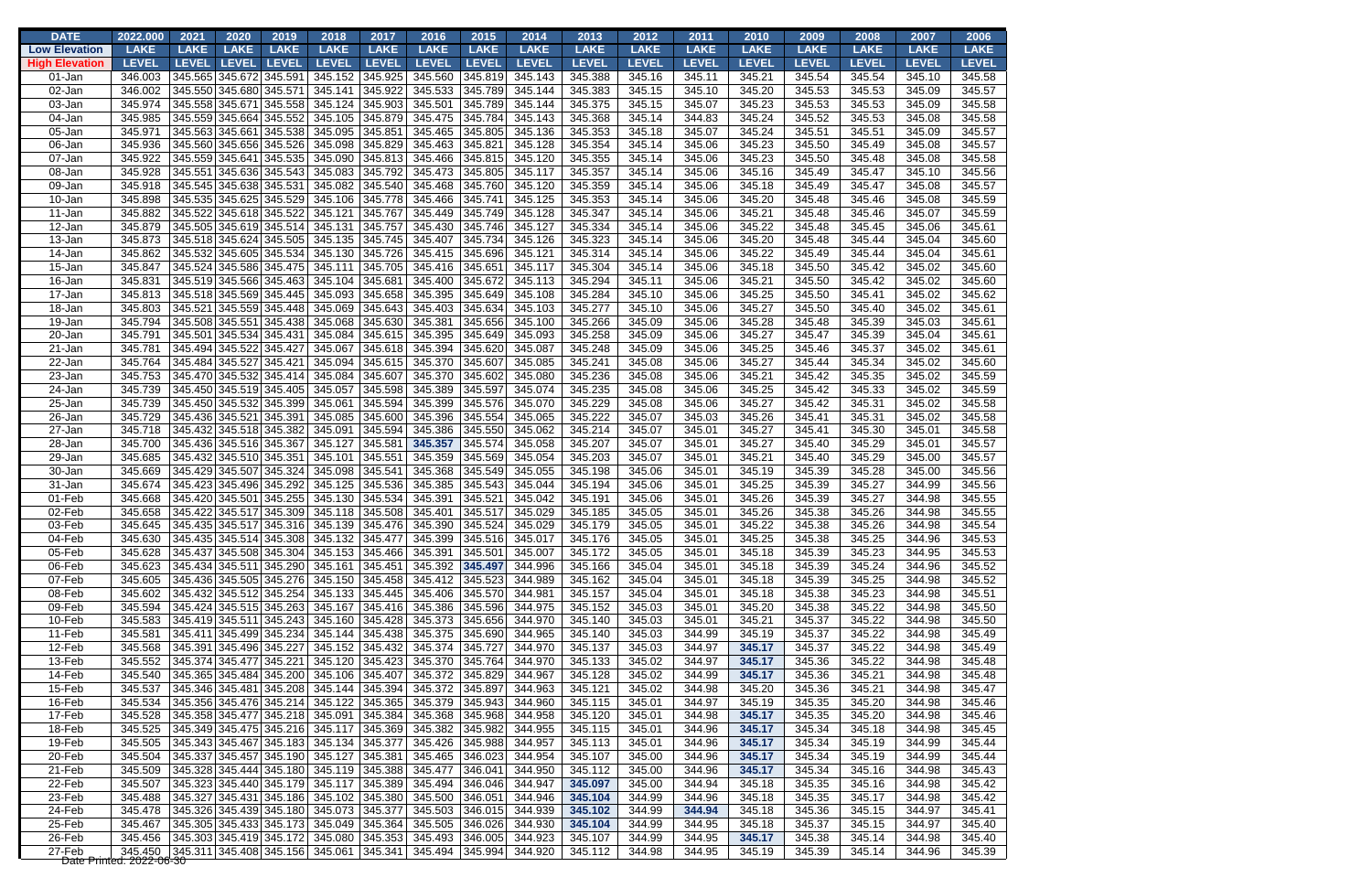| <b>DATE</b>           | 2022.000                                        | 2021         | 2020                      | 2019         | 2018            | 2017            | 2016         | 2015         | 2014         | 2013         | 2012         | 2011         | 2010         | 2009         | 2008         | 2007         | 2006         |
|-----------------------|-------------------------------------------------|--------------|---------------------------|--------------|-----------------|-----------------|--------------|--------------|--------------|--------------|--------------|--------------|--------------|--------------|--------------|--------------|--------------|
| <b>Low Elevation</b>  | <b>LAKE</b>                                     | <b>LAKE</b>  | <b>LAKE</b>               | <b>LAKE</b>  | <b>LAKE</b>     | <b>LAKE</b>     | <b>LAKE</b>  | <b>LAKE</b>  | <b>LAKE</b>  | <b>LAKE</b>  | <b>LAKE</b>  | <b>LAKE</b>  | <b>LAKE</b>  | <b>LAKE</b>  | <b>LAKE</b>  | <b>LAKE</b>  | <b>LAKE</b>  |
| <b>High Elevation</b> | <b>LEVEL</b>                                    | <b>LEVEL</b> | <b>LEVEL</b>              | <b>LEVEL</b> | <b>LEVEL</b>    | <b>LEVEL</b>    | <b>LEVEL</b> | <b>LEVEL</b> | <b>LEVEL</b> | <b>LEVEL</b> | <b>LEVEL</b> | <b>LEVEL</b> | <b>LEVEL</b> | <b>LEVEL</b> | <b>LEVEL</b> | <b>LEVEL</b> | <b>LEVEL</b> |
| 28-Feb                | 345.445                                         |              | 345.307 345.404 345.147   |              | 345.053         | 345.346         | 345.490      | 346.009      | 344.921      | 345.105      | 344.98       | 344.96       | 345.18       | 345.40       | 345.15       | 344.98       | 345.39       |
| 01-Mar                | 345.447                                         |              | 345.298 345.401 345.144   |              | 345.034         | 345.343         | 345.508      | 345.988      | 344.915      | 345.109      | 344.97       | 344.96       | 345.19       | 345.43       | 345.13       | 344.96       | 345.38       |
| 02-Mar                | 345.444                                         |              | 345.288 345.391 345.148   |              | 345.045         | 345.337         | 345.524      | 345.977      | 344.908      | 345.110      | 344.97       | 344.96       | 345.19       | 345.46       | 345.12       | 344.96       | 345.37       |
| 03-Mar                | 345.437                                         |              | 345.283 345.378 345.139   |              | 345.085         | 345.318         | 345.530      | 345.979      | 344.910      | 345.114      | 344.97       | 344.97       | 345.20       | 345.49       | 345.14       | 344.96       | 345.37       |
| 04-Mar                | 345.434                                         |              | 345.281 345.387 345.130   |              | 345.096         | 345.308         | 345.533      | 345.965      | 344.904      | 345.126      | 344.98       | 344.97       | 345.21       | 345.53       | 345.15       | 344.97       | 345.36       |
| 05-Mar                | 345.431                                         |              | 345.273 345.374 345.114   |              | 345.092         | 345.299         | 345.526      | 345.955      | 344.908      | 345.134      | 344.99       | 344.97       | 345.24       | 345.56       | 345.15       | 344.96       | 345.36       |
| 06-Mar                | 345.427                                         |              | 345.269 345.372 345.092   |              | 345.087         | 345.312         | 345.548      | 345.947      | 344.912      | 345.113      | 345.01       | 344.98       | 345.20       | 345.60       | 345.14       | 344.98       | 345.36       |
| 07-Mar                | 345.415                                         |              | 345.269 345.363 345.099   |              | 345.070         | 345.315         | 345.602      | 345.922      | 344.913      | 345.151      | 345.02       | 344.98       | 345.21       | 345.60       | 345.12       | 344.98       | 345.35       |
| 08-Mar                | 345.414                                         |              | 345.267 345.372 345.102   |              | 345.027         | 345.313         | 345.638      | 345.906      | 344.914      | 345.138      | 345.03       | 344.99       | 345.21       | 345.57       | 345.13       | 344.98       | 345.35       |
| 09-Mar                | 345.404                                         |              | 345.262 345.372 345.100   |              | 345.052         | 345.307         | 345.651      | 345.885      | 344.923      | 345.142      | 345.04       | 344.99       | 345.21       | 345.55       | 345.14       | 344.96       | 345.34       |
| 10-Mar                | 345.394                                         |              | 345.262 345.366 345.098   |              | 345.079         | 345.307         | 345.659      | 345.877      | 344.927      | 345.143      | 345.05       | 344.99       | 345.21       | 345.51       | 345.13       | 345.00       | 345.34       |
| 11-Mar                | 345.386                                         |              | 345.261 345.361 345.086   |              | 345.077         | 345.305         | 345.686      | 345.869      | 344.926      | 345.146      | 345.06       | 345.00       | 345.22       | 345.48       | 345.14       | 345.02       | 345.33       |
| 12-Mar                | 345.376                                         |              | 345.258 345.357 345.075   |              | 345.071         | 345.308         | 345.684      | 345.900      | 344.931      | 345.156      | 345.03       | 345.00       | 345.22       | 345.44       | 345.14       | 345.02       | 345.33       |
| 13-Mar                | 345.370                                         |              | 345.253 345.357 345.083   |              | 345.031         | 345.312         | 345.700      | 345.889      | 344.930      | 345.166      | 345.02       | 345.00       | 345.24       | 345.41       | 345.17       | 345.06       | 345.32       |
| 14-Mar                | 345.373                                         |              | 345.243 345.357 345.082   |              | 345.015         | 345.316         | 345.734      | 345.872      | 344.936      | 345.117      | 345.03       | 345.01       | 345.25       | 345.37       | 345.17       | 345.08       | 345.30       |
| 15-Mar                | 345.373                                         |              | 345.248 345.350 345.075   |              | 345.024         | 345.320         | 345.768      | 345.912      | 344.942      | 345.190      | 345.01       | 345.01       | 345.25       | 345.34       | 345.16       | 345.10       | 345.31       |
| 16-Mar                | 345.381                                         |              | 345.246 345.340 345.067   |              | 345.029         | 345.345         | 345.779      | 345.960      | 344.952      | 345.219      | 345.09       | 345.01       | 345.25       | 345.31       | 345.16       | 345.12       | 345.31       |
| 17-Mar                | 345.381                                         |              | 345.244 345.309 345.064   |              | 345.027         | 345.365         | 345.790      | 345.960      | 344.955      | 345.244      | 345.02       | 345.02       | 345.25       | 345.27       | 345.16       | 345.15       | 345.28       |
| 18-Mar                | 345.384                                         |              | 345.235 345.345 345.061   |              | 345.056         | 345.369         | 345.788      | 345.980      | 344.969      | 345.272      | 345.01       | 345.02       | 345.25       | 345.24       | 345.17       | 345.16       | 345.30       |
| 19-Mar                | 345.383                                         |              | 345.240 345.312 345.055   |              | 345.061         | 345.404         | 345.785      | 345.990      | 344.947      | 345.291      | 345.06       | 345.02       | 345.24       | 345.21       | 345.17       | 345.18       | 345.28       |
| 20-Mar                | 345.402                                         |              | 345.244 345.304 345.045   |              | 345.049         | 345.419         | 345.773      | 346.003      | 344.983      | 345.310      | 345.05       | 345.03       | 345.26       | 345.19       | 345.17       | 345.21       | 345.29       |
| 21-Mar                | 345.410                                         |              | 345.253 345.294 345.043   |              | 345.026         | 345.429         | 345.767      | 346.046      | 344.989      | 345.328      | 345.09       | 345.03       | 345.27       | 345.18       | 345.17       | 345.24       | 345.29       |
| 22-Mar                | 345.419                                         |              | 345.260 345.281 345.040   |              | 345.025         | 345.444         | 345.779      | 346.093      | 344.993      | 345.341      | 345.03       | 345.03       | 345.27       | 345.16       | 345.17       | 345.24       | 345.27       |
| 23-Mar                | 345.421                                         |              | 345.268 345.261 345.051   |              | 345.069         | 345.466         | 345.789      | 346.143      | 344.996      | 345.344      | 345.07       | 345.04       | 345.27       | 345.15       | 345.16       | 345.30       | 345.27       |
| 24-Mar                | 345.437                                         |              | 345.259 345.278 345.061   |              | 345.079         | 345.478         | 345.794      | 346.202      | 344.997      | 345.352      | 345.01       | 345.04       | 345.27       | 345.14       | 345.18       | 345.37       | 345.27       |
| 25-Mar                | 345.443                                         |              | 345.269 345.284 345.080   |              | 345.113         | 345.498         | 345.813      | 346.252      | 345.007      | 345.355      | 345.03       | 345.04       | 345.27       | 345.14       | 345.18       | 345.34       | 345.26       |
| 26-Mar                | 345.456                                         |              | 345.238 345.275 345.104   |              | 345.131         | 345.510         | 345.820      | 346.291      | 345.012      | 345.359      | 345.05       | 345.05       | 345.28       | 345.13       | 345.18       | 345.36       | 345.28       |
| 27-Mar                | 345.462                                         |              | 345.288 345.272 345.139   |              | 345.144         | 345.526         | 345.820      | 346.298      | 345.021      | 345.364      | 345.07       | 345.05       | 345.29       | 345.13       | 345.18       | 345.41       | 345.27       |
| 28-Mar                | 345.490                                         |              | 345.267 345.268 345.169   |              | 345.179         | 345.549         | 345.841      | 346.335      | 345.027      | 345.368      | 345.06       | 345.06       | 345.29       | 345.13       | 345.18       | 345.43       | 345.26       |
| 29-Mar                | 345.530                                         |              | 345.294 345.262 345.197   |              | 345.190         | 345.571         | 345.848      | 346.393      | 345.035      | 345.372      | 345.06       | 345.07       | 345.29       | 345.13       | 345.18       | 345.45       | 345.29       |
| 30-Mar                | 345.564                                         |              | 345.305 345.286 345.220   |              | 345.179         | 345.605         | 345.848      | 346.418      | 345.043      | 345.375      | 345.06       | 345.09       | 345.37       | 345.13       | 345.17       | 345.48       | 345.29       |
| 31-Mar                | 345.599                                         |              | 345.307 345.321 345.242   |              | 345.221         | 345.634         | 345.853      | 346.455      | 345.056      | 345.380      | 345.08       | 345.11       | 345.37       | 345.14       | 345.17       | 345.49       | 345.29       |
| 01-Apr                | 345.625                                         |              | 345.295 345.329 345.262   |              | 345.192         | 345.672         | 345.863      | 346.530      | 345.068      | 345.395      | 345.05       | 345.13       | 345.33       | 345.14       | 345.17       | 345.52       | 345.29       |
| 02-Apr                | 345.646                                         |              | 345.309 345.338 345.279   |              | 345.216         | 345.717         | 345.879      | 346.572      | 345.083      | 345.422      | 345.14       | 345.15       | 345.32       | 345.13       | 345.16       | 345.54       | 345.30       |
| 03-Apr                | 345.658                                         |              | 345.315 345.337 345.301   |              |                 | 345.240 345.758 | 345.909      | 346.564      | 345.096      | 345.453      | 345.11       | 345.17       | 345.33       | 345.14       | 345.16       | 345.56       | 345.31       |
| 04-Apr                | 345.658                                         |              | 345.320 345.338 345.341   |              | 345.247         | 345.787         | 345.948      | 346.572      | 345.107      | 345.495      | 345.10       | 345.20       | 345.33       | 345.15       | 345.16       | 345.57       | 345.33       |
| 05-Apr                | 345.711                                         |              | 345.325 345.329 345.354   |              | 345.247 345.812 |                 | 346.014      | 346.559      | 345.120      | 345.556      | 345.12       | 345.20       | 345.34       | 345.15       | 345.16       | 345.59       | 345.34       |
| 06-Apr                | 345.734                                         |              | 345.326 345.339 345.396   |              | 345.240 345.833 |                 | 346.064      | 346.570      | 345.137      | 345.633      | 345.18       | 345.20       | 345.34       | 345.15       | 345.16       | 345.60       | 345.34       |
| 07-Apr                | 345.745                                         |              | 345.324 345.348 345.435   |              | 345.233 345.864 |                 | 346.092      | 346.588      | 345.156      | 345.712      | 345.18       | 345.20       | 345.33       | 345.16       | 345.15       | 345.61       | 345.37       |
| 08-Apr                | 345.748                                         |              | 345.342 345.354 345.469   |              | 345.261         | 345.930         | 346.116      | 346.596      | 345.174      | 345.775      | 345.21       | 345.22       | 345.34       | 345.17       | 345.15       | 345.63       | 345.40       |
| 09-Apr                | 345.770                                         |              | 345.342 345.349 345.469   |              | 345.304         | 345.982         | 346.166      | 346.584      | 345.197      | 345.826      | 345.18       | 345.26       | 345.37       | 345.19       | 345.15       | 345.68       | 345.43       |
| 10-Apr                | 345.787                                         |              | 345.346 345.349 345.497   |              | 345.291         | 346.017         | 346.217      | 346.551      | 345.229      | 345.873      | 345.14       | 345.30       | 345.34       | 345.21       | 345.16       | 345.77       | 345.47       |
| 11-Apr                | 345.799                                         |              | 345.363 345.367 345.527   |              | 345.307         | 346.048         | 346.265      | 346.560      | 345.259      | 345.928      | 345.18       | 345.31       | 345.34       | 345.23       | 345.16       | 345.87       | 345.51       |
| 12-Apr                | 345.818                                         |              | 345.366 345.381 345.554   |              | 345.332         | 346.069         | 346.306      | 346.548      | 345.294      | 345.980      | 344.97       | 345.32       | 345.34       | 345.26       | 345.16       | 345.93       | 345.55       |
| 13-Apr                | 345.821                                         |              | 345.368 345.395 345.585   |              | 345.396         | 346.095         | 346.341      | 346.542      | 345.324      | 346.026      | 345.27       | 345.33       | 345.34       | 345.29       | 345.18       | 345.98       | 345.60       |
| 14-Apr                | 345.819                                         |              | 345.365 345.400 345.593   |              | 345.418         | 346.123         | 346.365      | 346.539      | 345.352      | 346.063      | 345.33       | 345.35       | 345.34       | 345.32       | 345.16       | 346.00       | 345.65       |
| 15-Apr                | 345.826                                         |              | 345.366 345.420 345.616   |              | 345.420         | 346.147         | 346.408      | 346.551      | 345.373      | 346.089      | 345.30       | 345.36       | 345.34       | 345.34       | 345.19       | 346.02       | 345.70       |
| 16-Apr                | 345.822                                         |              | 345.371 345.429 345.638   |              | 345.451         | 346.165         | 346.437      | 346.528      | 345.402      | 346.105      | 345.35       | 345.37       | 345.34       | 345.36       | 345.21       | 346.06       | 345.73       |
| 17-Apr                | 345.827                                         |              | 345.381 345.433 345.656   |              | 345.525         | 346.179         | 346.460      | 346.499      | 345.433      | 346.122      | 345.38       | 345.38       | 345.35       | 345.37       | 345.22       | 346.09       | 345.75       |
| 18-Apr                | 345.815                                         |              | 345.405 345.454 345.674   |              | 345.575 346.201 |                 | 346.482      | 346.494      | 345.497      | 346.136      | 345.40       | 345.39       | 345.41       | 345.41       | 345.24       | 346.11       | 345.77       |
| 19-Apr                | 345.815                                         |              | 345.438 345.485 345.695   |              | 345.605 346.233 |                 | 346.533      | 346.460      | 345.561      | 346.141      | 345.44       | 345.40       | 345.41       | 345.44       | 345.25       | 346.13       | 345.79       |
| 20-Apr                | 345.823                                         |              | 345.469 345.517 345.715   |              |                 | 345.633 346.270 | 346.612      | 346.422      | 345.610      | 346.152      | 345.49       | 345.34       | 345.44       | 345.44       | 345.27       | 346.14       | 345.81       |
| 21-Apr                | 345.817                                         |              | 345.489 345.570 345.756   |              |                 | 345.650 346.316 | 346.711      | 346.405      | 345.650      | 346.176      | 345.52       | 345.40       | 345.50       | 345.45       | 345.29       | 346.15       | 345.83       |
| 22-Apr                | 345.825                                         |              | 345.524 345.623 345.799   |              | 345.705         | 346.343         | 346.841      | 346.427      | 345.667      | 346.188      | 345.56       | 345.41       | 345.57       | 345.45       | 345.29       | 346.16       | 345.88       |
| 23-Apr                | 345.826                                         |              | 345.559 345.688 345.830   |              | 345.740 346.382 |                 | 346.981      | 346.434      | 345.756      | 346.194      | 345.59       | 345.41       | 345.64       | 345.51       | 345.30       | 346.17       | 345.92       |
| 24-Apr                | 345.828                                         |              | 345.574 345.754 345.857   |              | 345.756         | 346.421         | 347.100      | 346.439      | 345.799      | 346.203      | 345.58       | 345.41       | 345.85       | 345.54       | 345.31       | 346.18       | 345.95       |
| 25-Apr                | 345.824                                         |              | 345.598 345.793 345.891   |              | 345.786 346.461 |                 | 347.201      | 346.451      | 345.860      | 346.208      | 345.72       | 345.41       | 345.89       | 345.58       | 345.32       | 346.19       | 345.99       |
| 26-Apr                |                                                 |              | $345.637$ 345.862 345.914 |              |                 | 345.814 346.494 | 347.269      | 346.462      | 345.901      | 346.214      | 345.83       | 345.41       | 345.92       | 345.61       | 345.32       | 346.21       | 346.02       |
|                       | 345.835 345.836 345<br>Date Printed: 2022-06-30 |              |                           |              |                 |                 |              |              |              |              |              |              |              |              |              |              |              |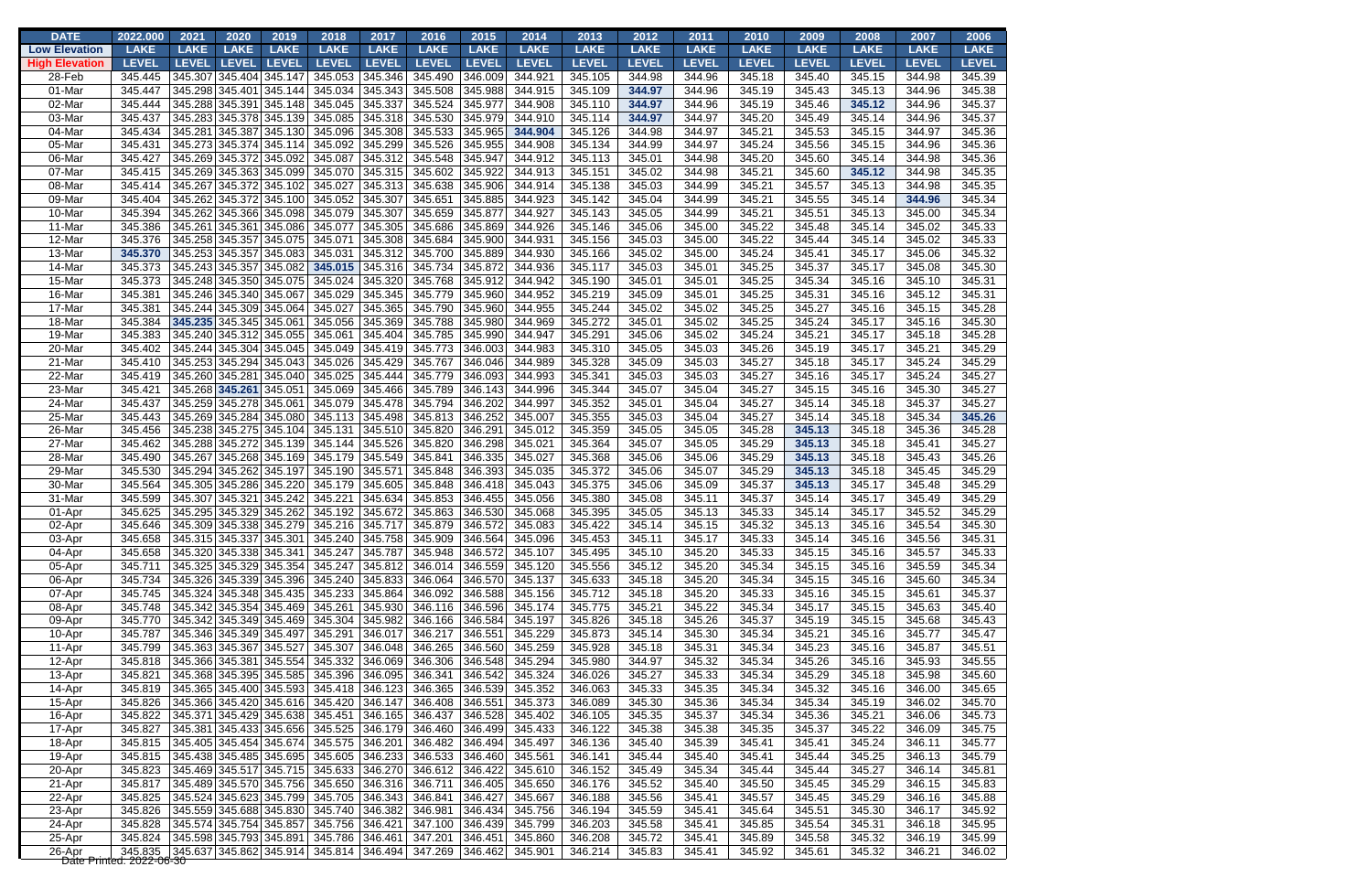| <b>DATE</b>           | 2022.000                                    | 2021         | 2020                        | 2019         | 2018                                      | 2017         | 2016            | 2015         | 2014               | 2013               | 2012             | 2011             | 2010         | 2009         | 2008         | 2007         | 2006         |
|-----------------------|---------------------------------------------|--------------|-----------------------------|--------------|-------------------------------------------|--------------|-----------------|--------------|--------------------|--------------------|------------------|------------------|--------------|--------------|--------------|--------------|--------------|
| <b>Low Elevation</b>  | <b>LAKE</b>                                 | <b>LAKE</b>  | <b>LAKE</b>                 | <b>LAKE</b>  | <b>LAKE</b>                               | <b>LAKE</b>  | <b>LAKE</b>     | <b>LAKE</b>  | <b>LAKE</b>        | <b>LAKE</b>        | <b>LAKE</b>      | <b>LAKE</b>      | <b>LAKE</b>  | <b>LAKE</b>  | <b>LAKE</b>  | <b>LAKE</b>  | <b>LAKE</b>  |
| <b>High Elevation</b> | <b>LEVEL</b>                                | <b>LEVEL</b> | <b>LEVEL</b>                | <b>LEVEL</b> | <b>LEVEL</b>                              | <b>LEVEL</b> | <b>LEVEL</b>    | <b>LEVEL</b> | <b>LEVEL</b>       | <b>LEVEL</b>       | <b>LEVEL</b>     | <b>LEVEL</b>     | <b>LEVEL</b> | <b>LEVEL</b> | <b>LEVEL</b> | <b>LEVEL</b> | <b>LEVEL</b> |
| 27-Apr                | 345.852                                     |              | 345.675 345.918 345.930     |              | 345.847                                   | 346.529      | 347.315         | 346.455      | 345.938            | 346.222            | 345.94           | 345.41           | 345.93       | 345.62       | 345.32       | 346.23       | 346.06       |
| 28-Apr                | 345.864                                     |              | 345.700 346.007 345.960     |              | 345.917                                   | 346.562      | 347.358         | 346.424      | 345.970            | 346.243            | 346.10           | 345.39           | 346.11       | 345.65       | 345.32       | 346.24       | 346.09       |
| 29-Apr                | 345.879                                     |              | 345.735 346.049 345.993     |              | 346.042                                   | 346.586      | 347.395         | 346.432      | 345.996            | 346.263            | 346.18           | 345.41           | 346.14       | 345.67       | 345.34       | 346.27       | 346.13       |
| 30-Apr                | 345.885                                     |              | 345.781 346.097 346.009     |              | 346.167                                   | 346.612      | 347.440         | 346.448      | 346.014            | 346.282            | 346.26           | 345.43           | 346.19       | 345.69       | 345.39       | 346.28       | 346.22       |
| 01-May                | 345.893                                     |              | 345.853 346.166 346.012     |              | 346.255                                   | 346.635      | 347.469         | 346.452      | 346.052            | 346.291            | 346.35           | 345.43           | 346.21       | 345.79       | 345.41       | 346.31       | 346.30       |
| 02-May                | 345.896                                     |              | 345.923 346.229 346.024     |              | 346.335                                   | 346.653      | 347.482         | 346.470      | 346.109            | 346.299            | 346.46           | 345.44           | 346.25       | 345.81       | 345.44       | 346.32       | 346.36       |
| 03-May                | 345.921                                     |              | 345.976 346.338 346.036     |              | 346.416                                   | 346.679      | 347.526         | 346.460      | 346.206            | 346.304            | 346.51           | 345.48           | 346.26       | 345.84       | 345.47       | 346.35       | 346.41       |
| 04-May                | 345.952                                     |              | 346.030 346.450 346.038     |              | 346.504                                   | 346.701      | 347.595         | 346.437      | 346.324            | 346.311            | 346.56           | 345.47           | 345.89       | 345.89       | 345.48       | 346.38       | 346.41       |
| 05-May                | 345.971                                     |              | 346.067 346.539 346.050     |              | 346.610                                   | 346.771      | 347.666         | 346.441      | 346.409            | 346.334            | 346.63           | 345.53           | 345.89       | 345.89       | 345.52       | 346.41       | 346.47       |
| 06-May                | 346.115                                     |              | 346.086 346.584 346.064     |              | 346.725                                   | 346.972      | 347.732         | 346.458      | 346.471            | 346.373            | 346.65           | 345.59           | 345.89       | 345.94       | 345.56       | 346.42       | 346.51       |
| 07-May                | 346.218                                     |              | 346.151 346.726 346.077     |              | 346.857                                   | 347.139      | 347.775         | 346.470      | 346.514            | 346.449            | 346.68           | 345.56           | 345.91       | 346.00       | 345.61       | 346.44       | 346.55       |
| 08-May                | 346.293                                     |              | 346.212 346.788 346.103     |              | 346.996                                   | 347.244      | 347.823         | 346.472      | 346.552            | 346.554            | 346.73           | 345.66           | 345.93       | 346.05       | 345.67       | 346.47       | 346.60       |
| 09-May                | 346.351                                     |              | 346.256 346.866 346.131     |              | 347.148                                   | 347.308      | 347.878         | 346.474      | 346.592            | 346.671            | 346.76           | 345.70           | 345.93       | 346.09       | 345.72       | 346.52       | 346.62       |
| 10-May                | 346.394                                     |              | 346.298 346.968 346.162     |              | 347.331                                   | 347.361      | 347.900         | 346.472      | 346.664            | 346.795            | 346.81           | 345.77           | 345.93       | 346.12       | 345.76       | 346.56       | 346.63       |
| 11-May                | 346.426                                     |              | 346.327 347.017 346.231     |              | 347.486                                   | 347.420      | 347.896         | 346.476      | 346.730            | 346.930            | 346.83           | 345.82           | 345.94       | 346.17       | 345.81       | 346.61       | 346.65       |
| 12-May                | 346.447                                     |              | 346.358 347.090 346.308     |              | 347.606                                   | 347.523      | 347.900         | 346.498      | 346.787            | 347.063            | 346.85           | 345.84           | 345.94       | 346.22       | 345.86       | 346.67       | 346.67       |
| 13-May                | 346.477                                     |              | 346.393 347.192 346.417     |              | 347.718                                   | 347.634      | 347.907         | 346.534      | 346.835            | 347.211            | 346.87           | 345.91           | 345.95       | 346.27       | 345.93       | 346.72       | 346.69       |
| 14-May                | 346.493                                     |              | 346.425 347.254 346.514     |              | 347.839                                   | 347.703      | 347.888         | 346.573      | 346.886            | 347.356            | 346.89           | 346.03           | 345.95       | 346.31       | 345.98       | 346.77       | 346.70       |
| 15-May                | 346.516                                     |              | 346.472 347.341 346.607     |              | 347.973                                   | 347.750      | 347.885         | 346.607      | 346.961            | 347.463            | 346.93           | 346.05           | 345.98       | 346.35       | 346.04       | 346.83       | 346.71       |
| 16-May                | 346.532                                     |              | 346.526 347.431 346.683     |              | 348.121                                   | 347.776      | 347.896         | 346.656      | 347.030            | 347.539            | 346.95           | 346.16           | 346.02       | 346.37       | 346.19       | 346.89       | 346.74       |
| 17-May                | 346.568                                     |              | 346.605 347.472 346.767     |              | 348.289                                   | 347.798      | 347.900         | 346.647      | 347.176            | 347.592            | 347.05           | 346.27           | 346.09       | 346.40       | 346.33       | 346.98       | 346.83       |
| 18-May                | 346.594                                     |              | 346.730 347.566 346.857     |              | 348.440                                   | 347.811      | 347.893         | 346.747      | 347.290            | 347.637            | 347.10           | 346.38           | 346.18       | 346.45       | 346.53       | 347.07       | 346.97       |
| 19-May                | 346.632                                     |              | 346.829 347.692 346.938     |              | 348.557                                   | 347.821      | 347.911         | 346.834      | 347.402            | 347.675            | 347.16           | 346.47           | 346.27       | 346.51       | 346.73       | 347.15       | 347.15       |
| 20-May                | 346.664                                     |              | 346.874 347.735 346.999     |              | 348.664                                   | 347.839      | 347.919         | 346.854      | 347.506            | 347.711            | 347.19           | 346.57           | 346.40       | 346.60       | 346.80       | 347.25       | 347.28       |
| 21-May                | 346.685                                     |              | 346.910 347.819 347.046     |              | 348.767                                   | 347.872      | 347.923         | 346.911      | 347.584            | 347.747            | 347.23           | 346.64           | 346.57       | 346.63       | 347.01       | 347.31       | 347.45       |
| 22-May                | 346.699                                     |              | 346.924 347.962 347.089     |              | 348.834                                   | 347.920      | 347.930         | 346.982      | 347.708            | 347.821            | 347.27           | 346.75           | 346.57       | 346.65       | 347.23       | 347.35       | 347.61       |
| 23-May                | 346.718                                     |              | 346.933 348.053 347.120     |              | 348.890                                   | 347.996      | 347.972         | 347.043      | 347.815            | 347.889            | 347.33           | 346.86           | 346.67       | 346.69       | 347.37       | 347.37       | 347.73       |
| 24-May                | 346.741                                     |              | 346.973 348.149 347.153     |              | 348.971                                   | 348.099      | 347.987         | 347.114      | 347.882            | 347.936            | 347.45           | 346.97           | 346.67       | 346.75       | 347.51       | 347.41       | 347.89       |
| 25-May                | 346.771                                     |              | 347.052 348.258 347.203     |              | 349.037                                   | 348.175      | 347.994         | 347.185      | 348.040            | 347.964            | 347.50           | 347.09           | 346.67       | 346.81       | 347.65       | 347.45       | 348.02       |
| 26-May                | 346.808                                     |              | 347.125 348.342 347.251     |              | 349.115                                   | 348.228      | 347.996         | 347.230      | 348.133            | 347.982            | 347.53           | 347.19           | 346.79       | 346.89       | 347.80       | 347.47       | 348.10       |
| 27-May                | 346.851                                     |              | 347.180 348.482 347.293     |              | 349.160                                   | 348.261      | 348.020         | 347.272      | 348.190            | 347.995            | 347.56           | 347.30           | 346.79       | 346.96       | 347.95       | 347.49       | 348.16       |
| 28-May                | 346.919                                     |              | 347.287 348.550 347.341     |              | 349.162                                   | 348.326      | 348.043         | 347.327      | 348.274            | 348.012            | 347.59           | 347.40           | 346.87       | 347.03       | 348.06       | 347.55       | 348.21       |
| 29-May                | 347.023                                     |              | 347.358 348.552 347.376     |              | 349.158                                   | 348.406      | 348.053         | 347.360      | 348.326            | 348.038            | 347.63           | 347.45           | 346.86       | 347.09       | 348.16       | 347.57       | 348.24       |
| 30-May                | 347.044                                     |              | 347.399 348.589 347.431     |              | 349.147                                   | 348.494      | 348.054         | 347.405      | 348.380            | 348.069            | 347.69           | 347.52           | 346.92       | 347.16       | 348.24       | 347.60       | 348.26       |
| 31-May                | 347.101 347.442 348.699 347.490             |              |                             |              | 349.098 348.615                           |              | 348.035 347.466 |              | 348.426            | 348.095            | 347.72           | 347.53           | 347.03       | 347.27       | 348.32       | 347.64       | 348.28       |
| 01-Jun                | 347.165                                     |              | 347.485 348.802 347.546     |              | 349.072                                   | 348.734      | 347.995         | 347.493      | 348.461            | 348.103            | 347.75           | 347.63           | 347.05       | 347.36       | 348.38       | 347.71       | 348.31       |
| 02-Jun                | 347.238                                     |              | 347.555 348.899 347.598     |              | 349.021                                   | 348.840      | 347.981         | 347.516      | 348.491            | 348.102            | 347.79           | 347.63           | 347.07       | 347.43       | 348.44       | 347.79       | 348.36       |
| 03-Jun                | 347.314                                     |              | 347.664 348.965 347.648     |              | 348.928 348.912                           |              | 347.999         | 347.573      | 348.513            | 348.097            | 347.82           | 347.74           | 347.09       | 347.49       | 348.52       | 347.86       | 348.44       |
| 04-Jun                | 347.412                                     |              | 347.760 348.974 347.682     |              | 348.877                                   | 348.961      | 347.987         | 347.639      | 348.552            | 348.097            | 347.85           | 347.74           | 347.17       | 347.55       | 348.58       | 347.97       | 348.48       |
| 05-Jun                | 347.512                                     |              | 347.843 348.979 347.694     |              | 348.835                                   | 348.994      | 347.974         | 347.679      | 348.577            | 348.104            | 347.90           | 347.84           | 347.28       | 347.61       | 348.60       | 348.09       | 348.49       |
| 06-Jun                | 347.647                                     |              | 347.908 348.997 347.690     |              | 348.753 349.008                           |              | 347.981         | 347.701      | 348.584            | 348.115            | 347.99           | 347.88           | 347.39       | 347.71       | 348.64       | 348.20       | 348.49       |
| 07-Jun                | 347.758                                     |              | 347.942 348.997 347.679     |              | 348.673 349.014                           |              | 347.995         | 347.709      | 348.574            | 348.138            | 348.09           | 347.95           | 347.37       | 347.77       | 348.68       | 348.28       | 348.47       |
| 08-Jun                | 347.850                                     |              | 347.961 348.990 347.673     |              | 348.631                                   | 349.024      | 348.016         | 347.731      | 348.554            | 348.171            | 348.20           | 348.04           | 347.47       | 347.79       | 348.72       | 348.33       | 348.45       |
| 09-Jun                | 347.928                                     |              | 347.962 348.971 347.652     |              | 348.573                                   | 349.080      | 348.037         | 347.767      | 348.546            | 348.205            | 348.30           | 348.08           | 347.47       | 347.81       | 348.74       | 348.37       | 348.48       |
| 10-Jun                | 348.015                                     |              | 347.951 348.920 347.619     |              | 348.560                                   | 349.108      | 348.037         | 347.765      | 348.550            | 348.229            | 348.35           | 348.14           | 347.58       | 347.81       | 348.74       | 348.42       | 348.47       |
| 11-Jun                | 348.117                                     |              | 347.951 348.881 347.588     |              | 348.560                                   | 349.098      | 348.032         | 347.753      | 348.537            | 348.232            | 348.42           | 348.20           | 347.55       | 347.81       | 348.74       | 348.48       | 348.46       |
| 12-Jun                | 348.201                                     |              | 347.922 348.884 347.554     |              | 348.505                                   | 349.044      | 348.013         | 347.761      | 348.515            | 348.237            | 348.46           | 348.21           | 347.66       | 347.83       | 348.73       | 348.50       | 348.44       |
|                       | 348.279                                     |              |                             |              |                                           |              |                 |              | 348.498            | 348.233            |                  | 348.29           |              |              | 348.71       |              | 348.41       |
| 13-Jun<br>14-Jun      | 348.383                                     |              | 347.885 348.916 347.535     |              | 348.424 349.012<br>348.382 348.986        |              | 347.958         | 347.732      |                    |                    | 348.53<br>348.62 |                  | 347.66       | 347.86       |              | 348.49       |              |
| 15-Jun                |                                             |              | 347.893 348.982 347.542     |              |                                           |              | 347.916 347.689 |              | 348.498<br>348.514 | 348.225<br>348.228 |                  | 348.32<br>348.40 | 347.76       | 347.88       | 348.73       | 348.47       | 348.41       |
|                       | 348.472                                     |              | 347.913 349.052 347.549     |              | 348.332 348.945                           |              | 347.884 347.641 |              |                    |                    | 348.73           |                  | 347.76       | 347.90       | 348.73       | 348.44       | 348.44       |
| 16-Jun                | 348.552                                     |              | 347.941 349.082 347.529     |              | 348.310 348.898                           |              | 347.839         | 347.586      | 348.531            | 348.232            | 348.78           | 348.43           | 347.76       | 347.94       | 348.69       | 348.41       | 348.46       |
| 17-Jun                | 348.632                                     |              | 347.950 349.096 347.508     |              | 348.278 348.868                           |              | 347.787         | 347.543      | 348.531            | 348.229            | 348.85           | 348.45           | 347.71       | 347.96       | 348.67       | 348.39       | 348.45       |
| 18-Jun                | 348.686                                     |              | 347.935 349.094 347.494     |              | 348.236                                   | 348.824      | 347.720         | 347.507      | 348.527            | 348.236            | 348.94           | 348.46           | 347.71       | 347.96       | 348.63       | 348.38       | 348.43       |
| 19-Jun                | 348.748                                     |              | 347.925 349.076 347.471     |              | 348.213 348.766                           |              | 347.683         | 347.461      | 348.527            | 348.249            | 349.04           | 348.48           | 347.82       | 347.96       | 348.59       | 348.40       | 348.41       |
| 20-Jun                | 348.809                                     |              | 347.946 349.080 347.448     |              | 348.200 348.716                           |              | 347.639         | 347.437      | 348.522            | 348.310            | 349.09           | 348.50           | 347.83       | 347.96       | 348.55       | 348.39       | 348.37       |
| 21-Jun                | 348.847                                     |              | 347.924 349.093 347.421     |              | 348.181                                   | 348.683      | 347.601         | 347.403      | 348.514            | 348.354            | 349.12           | 348.52           | 347.71       | 347.97       | 348.50       | 348.38       | 348.31       |
| 22-Jun                | 348.881                                     |              | 347.925   349.084   347.373 |              | 348.181                                   | 348.640      | 347.555         | 347.337      | 348.496            | 348.396            | 349.15           | 348.52           | 347.71       | 347.94       | 348.47       | 348.37       | 348.27       |
| $23 - Jun$            | 348.972 348.974<br>Date Printed: 2022-06-30 |              |                             |              | 347.951 349.068 347.349  348.198  348.566 |              | 347.520 347.291 |              | 348.467            | 348.430            | 349.20           | 348.52           | 347.71       | 347.91       | 348.47       | 348.34       | 348.21       |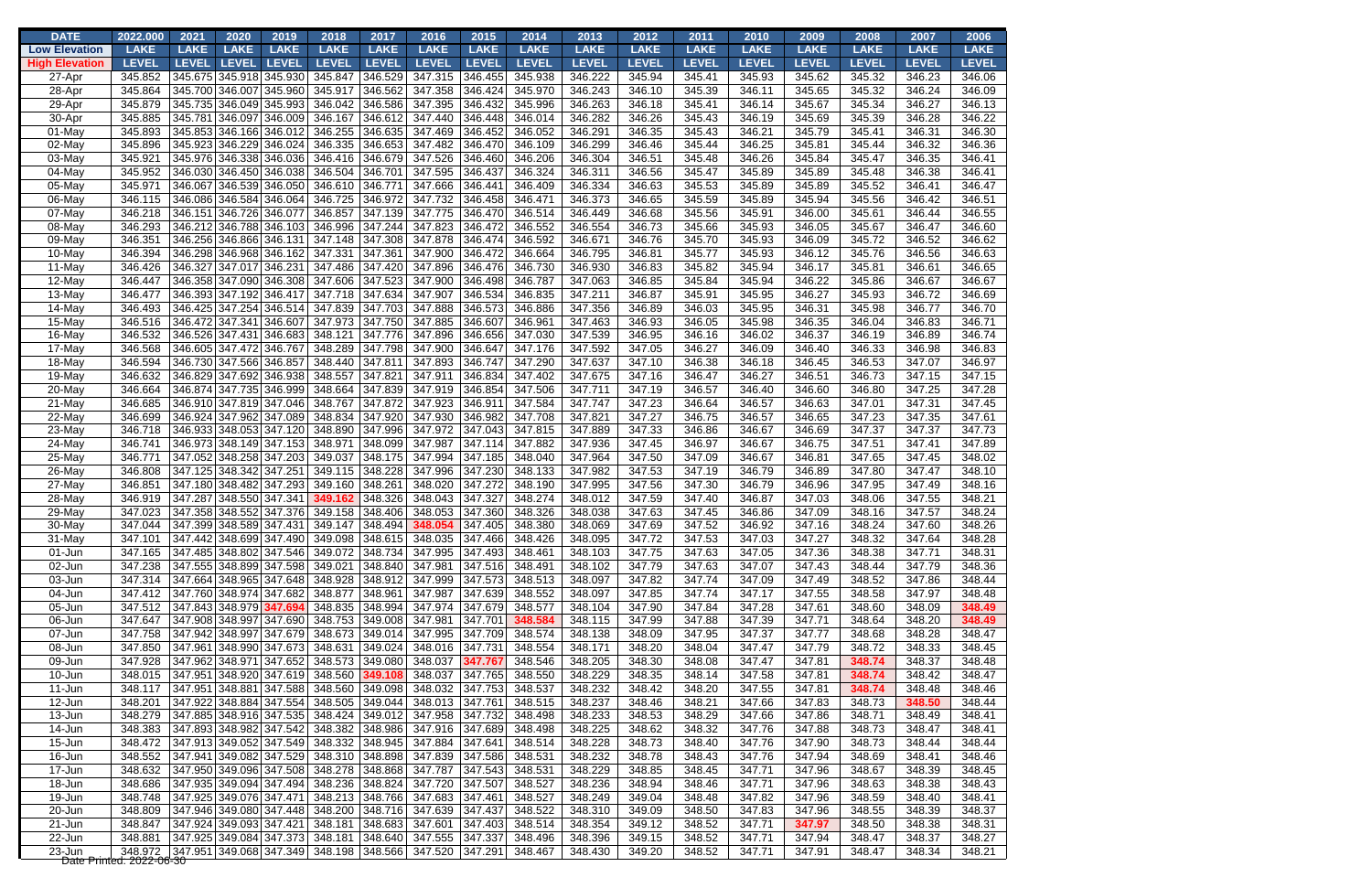| <b>DATE</b>                                   | 2022.000     | 2021         | 2020                    | 2019         | 2018                                    | 2017         | 2016         | 2015         | 2014         | 2013         | 2012         | 2011         | 2010         | 2009         | 2008         | 2007         | 2006         |
|-----------------------------------------------|--------------|--------------|-------------------------|--------------|-----------------------------------------|--------------|--------------|--------------|--------------|--------------|--------------|--------------|--------------|--------------|--------------|--------------|--------------|
| <b>Low Elevation</b>                          | <b>LAKE</b>  | <b>LAKE</b>  | <b>LAKE</b>             | <b>LAKE</b>  | <b>LAKE</b>                             | <b>LAKE</b>  | <b>LAKE</b>  | <b>LAKE</b>  | <b>LAKE</b>  | <b>LAKE</b>  | <b>LAKE</b>  | <b>LAKE</b>  | <b>LAKE</b>  | <b>LAKE</b>  | <b>LAKE</b>  | <b>LAKE</b>  | <b>LAKE</b>  |
| <b>High Elevation</b>                         | <b>LEVEL</b> | <b>LEVEL</b> | <b>LEVEL</b>            | <b>LEVEL</b> | <b>LEVEL</b>                            | <b>LEVEL</b> | <b>LEVEL</b> | <b>LEVEL</b> | <b>LEVEL</b> | <b>LEVEL</b> | <b>LEVEL</b> | <b>LEVEL</b> | <b>LEVEL</b> | <b>LEVEL</b> | <b>LEVEL</b> | <b>LEVEL</b> | <b>LEVEL</b> |
| 24-Jun                                        | 349.025      |              | 347.976 349.078 347.340 |              | 348.174                                 | 348.498      | 347.503      | 347.245      | 348.444      | 348.452      | 349.31       | 348.62       | 347.74       | 347.90       | 348.45       | 348.30       | 348.15       |
| 25-Jun                                        | 349.031      |              | 347.978 349.092 347.302 |              | 348.178                                 | 348.440      | 347.498      | 347.195      | 348.430      | 348.472      | 349.39       | 348.63       | 347.85       | 347.86       | 348.41       | 348.26       | 348.11       |
| 26-Jun                                        | 349.019      |              | 347.989 349.092 347.270 |              | 348.221                                 | 348.392      | 347.494      | 347.156      | 348.405      | 348.488      | 349.43       | 348.63       | 347.85       | 347.85       | 348.38       | 348.22       | 348.05       |
| 27-Jun                                        | 349.001      |              | 347.989 349.103 347.242 |              | 348.190                                 | 348.374      | 347.464      | 347.087      | 348.377      | 348.500      | 349.44       | 348.63       | 347.85       | 347.83       | 348.33       | 348.17       | 348.01       |
| 28-Jun                                        | 348.989      |              | 347.983 349.104 347.311 |              | 348.160                                 | 348.344      | 347.437      | 347.054      | 348.351      | 348.494      | 349.43       | 348.63       | 347.85       | 347.81       | 348.29       | 348.12       | 347.95       |
| 29-Jun                                        | 349.020      |              | 347.975 349.085 347.185 |              | 348.138                                 | 348.290      | 347.416      | 347.009      | 348.325      | 348.500      | 349.42       | 348.63       | 347.85       | 347.77       | 348.26       | 348.07       | 347.91       |
| 30-Jun                                        |              |              | 347.957 349.063 347.158 |              | 348.093                                 | 348.233      | 347.402      | 346.983      | 348.294      | 348.517      | 349.41       | 348.62       | 347.75       | 347.73       | 348.25       | 348.06       | 347.85       |
| $01 -$ Jul                                    |              |              | 347.959 349.032 347.108 |              | 349.082                                 | 348.205      | 347.379      | 346.973      | 348.253      | 348.519      | 349.39       | 348.60       | 347.75       | 347.67       | 348.26       | 348.03       | 347.79       |
| 02-Jul                                        |              |              | 347.965 349.100 347.071 |              | 348.091                                 | 348.165      | 347.351      | 346.920      | 348.214      | 348.521      | 349.38       | 348.57       | 347.75       | 347.61       | 348.27       | 347.99       | 347.71       |
| 03-Jul                                        |              |              | 347.928 349.160 347.042 |              | 348.077                                 | 348.134      | 347.320      | 346.876      | 348.184      | 348.523      | 349.37       | 348.53       | 347.64       | 347.57       | 348.27       | 347.94       | 347.66       |
| 04-Jul                                        |              |              | 347.895 349.168 347.020 |              | 348.050                                 | 348.102      | 347.298      | 346.844      | 348.160      | 348.506      | 349.38       | 348.51       | 347.64       | 347.53       | 348.26       | 347.90       | 347.59       |
| $05 -$ Jul                                    |              |              | 347.853 349.160 347.010 |              | 348.018                                 | 348.052      | 347.284      | 346.790      | 348.124      | 348.472      | 349.38       | 348.51       | 347.64       | 347.48       | 348.25       | 347.87       | 347.53       |
| 06-Jul                                        |              |              | 347.796 349.108 347.023 |              | 347.974                                 | 348.002      | 347.255      | 346.736      | 348.082      | 348.421      | 349.36       | 348.51       | 347.53       | 347.43       | 348.25       | 347.83       | 347.49       |
| 07-Jul                                        |              |              | 347.734 349.068 347.016 |              | 347.946                                 | 347.953      | 347.210      | 346.706      | 348.040      | 348.357      | 349.28       | 348.42       | 347.53       | 347.41       | 348.21       | 347.79       | 347.43       |
| 08-Jul                                        |              |              | 347.681 349.041 347.011 |              | 347.927                                 | 347.912      | 347.195      | 346.643      | 347.995      | 348.289      | 349.25       | 348.41       | 347.53       | 347.39       | 348.17       | 347.75       | 347.39       |
| 09-Jul                                        |              |              | 347.627 348.997 347.002 |              | 347.871                                 | 347.861      | 347.161      | 346.593      | 347.948      | 348.213      | 349.21       | 348.41       | 347.53       | 347.37       | 348.13       | 347.69       | 347.33       |
| 10-Jul                                        |              |              | 347.566 348.945 346.967 |              | 347.824                                 | 347.809      | 347.147      | 346.580      | 347.902      | 348.141      | 349.18       | 348.41       | 347.43       | 347.32       | 348.07       | 347.63       | 347.28       |
| $11 -$ Jul                                    |              |              | 347.511 348.889 346.951 |              | 347.780                                 | 347.753      | 347.120      | 346.509      | 347.852      | 348.073      | 349.14       | 348.40       | 347.43       | 347.28       | 348.03       | 347.59       | 347.22       |
| 12-Jul                                        |              |              | 347.450 348.845 346.936 |              | 347.714                                 | 347.695      | 347.080      | 346.495      | 347.795      | 347.998      | 349.09       | 348.38       | 347.33       | 347.25       | 347.97       | 347.53       | 347.18       |
| 13-Jul                                        |              |              | 347.380 348.802 346.899 |              | 347.659                                 | 347.643      | 347.049      | 346.477      | 347.737      | 347.914      | 349.03       | 348.38       | 347.33       | 347.21       | 347.91       | 347.47       | 347.13       |
| 14-Jul                                        |              |              | 347.319 348.734 346.874 |              | 347.620                                 | 347.582      | 347.030      | 346.420      | 347.681      | 347.829      | 348.98       | 348.38       | 347.32       | 347.16       | 347.85       | 347.42       | 347.06       |
| $15 -$ Jul                                    |              |              | 347.252 348.658 346.854 |              | 347.548                                 | 347.520      | 347.001      | 346.380      | 347.630      | 347.746      | 348.91       | 348.34       | 347.32       | 347.14       | 347.79       | 347.39       | 347.02       |
| 16-Jul                                        |              |              | 347.192 348.602 346.818 |              | 347.489                                 | 347.467      | 346.990      | 346.366      | 347.575      | 347.669      | 348.84       | 348.27       | 347.23       | 347.10       | 347.72       | 347.35       | 346.96       |
| 17-Jul                                        |              |              | 347.141 348.566 346.770 |              | 347.438                                 | 347.404      | 346.975      | 346.314      | 347.520      | 347.594      | 348.77       | 348.21       | 347.23       | 347.05       | 347.67       | 347.30       | 346.91       |
| 18-Jul                                        |              |              | 347.081 348.491 346.780 |              | 347.370                                 | 347.332      | 346.946      | 346.269      | 347.466      | 347.519      | 348.71       | 348.19       | 347.13       | 347.01       | 347.59       | 347.24       | 346.86       |
| 19-Jul                                        |              |              | 347.015 348.439 346.787 |              | 347.315 347.272                         |              | 346.920      | 346.237      | 347.407      | 347.449      | 348.62       | 348.17       | 347.13       | 346.98       | 347.53       | 347.19       | 346.81       |
| 20-Jul                                        |              |              | 346.960 348.371 346.778 |              | 347.275 347.212                         |              | 346.903      | 346.183      | 347.381      | 347.378      | 348.54       | 348.14       | 347.02       | 346.94       | 347.47       | 347.18       | 346.76       |
| $21 -$ Jul                                    |              |              | 346.900 348.292 346.764 |              | 347.219 347.155                         |              | 346.871      | 346.154      | 347.345      | 347.311      | 348.47       | 348.12       | 347.02       | 346.90       | 347.40       | 347.15       | 346.71       |
| 22-Jul                                        |              |              | 346.848 348.220 346.738 |              | 347.161                                 | 347.104      | 346.833      | 346.153      | 347.290      | 347.248      | 348.41       | 348.10       | 346.92       | 346.84       | 347.35       | 347.12       | 346.66       |
| 23-Jul                                        |              |              | 346.795 348.156 346.708 |              | 347.111                                 | 347.039      | 346.817      | 346.091      | 347.240      | 347.184      | 348.36       | 348.07       | 346.92       | 346.82       | 347.29       | 347.07       | 346.62       |
| 24-Jul                                        |              |              | 346.731 348.096 346.694 |              | 347.048                                 | 346.990      | 346.782      | 346.094      | 347.233      | 347.120      | 348.28       | 348.04       | 346.92       | 346.76       | 347.22       | 347.05       | 346.57       |
| 25-Jul                                        |              |              | 346.675 348.052 346.693 |              | 346.993                                 | 346.937      | 346.746      | 346.060      | 347.235      | 347.057      | 348.20       | 348.01       | 346.82       | 346.72       | 347.16       | 347.02       | 346.54       |
| 26-Jul                                        |              |              | 346.632 347.997 346.672 |              | 346.947                                 | 346.876      | 346.725      | 346.045      | 347.222      | 346.991      | 348.13       | 347.98       | 346.81       | 346.70       | 347.10       | 346.98       | 346.50       |
| 27-Jul                                        |              |              | 346.578 347.921 346.659 |              | 346.885                                 | 346.814      | 346.685      | 346.025      | 347.182      | 346.933      | 348.05       | 347.92       | 346.81       | 346.68       | 347.04       | 346.93       | 346.46       |
| 28-Jul                                        |              |              |                         |              | 346.535 347.849 346.653 346.830 346.776 |              | 346.663      | 346.006      | 347.137      | 346.877      | 347.98       | 347.88       | 346.71       | 346.61       | 346.99       | 346.88       | 346.42       |
| 29-Jul                                        |              |              | 346.494 347.789 346.625 |              | 346.788 346.720                         |              | 346.621      | 345.964      | 347.088      | 346.816      | 347.88       | 347.82       | 346.70       | 346.58       | 346.94       | 346.84       | 346.38       |
| 30-Jul                                        |              |              | 346.445 347.742 346.601 |              | 346.727 346.679                         |              | 346.579      | 345.945      | 347.040      | 346.757      | 347.81       | 347.80       | 346.70       | 346.58       | 346.88       | 346.80       | 346.34       |
| $31 -$ Jul                                    |              |              | 346.404 347.662 346.576 |              | 346.662 346.646                         |              | 346.563      | 345.875      | 346.989      | 346.706      | 347.75       | 347.74       | 346.69       | 346.52       | 346.84       | 346.76       | 346.30       |
| 01-Aug                                        |              |              | 346.362 347.626 346.546 |              | 346.636 346.594                         |              | 346.546      | 345.854      | 346.936      | 346.646      | 347.65       | 347.68       | 346.59       | 346.52       | 346.80       | 346.70       | 346.27       |
| 02-Aug                                        |              |              | 346.334 347.550 346.526 |              | 346.586 346.547                         |              | 346.494      | 345.820      | 346.885      | 346.598      | 347.54       | 347.60       | 346.53       | 346.47       | 346.77       | 346.66       | 346.22       |
| 03-Aug                                        |              |              | 346.290 347.515 346.499 |              | 346.546 346.511                         |              | 346.464      | 345.796      | 346.836      | 346.553      | 347.44       | 347.55       | 346.49       | 346.43       | 346.73       | 346.62       | 346.20       |
| 04-Aug                                        |              |              | 346.264 347.459 346.463 |              | 346.526 346.452                         |              | 346.442      | 345.775      | 346.789      | 346.522      | 347.34       | 347.46       | 346.48       | 346.40       | 346.68       | 346.58       | 346.16       |
| 05-Aug                                        |              |              | 346.210 347.375 346.439 |              | 346.472                                 | 346.412      | 346.391      | 345.766      | 346.739      | 346.471      | 347.36       | 347.40       | 346.38       | 346.38       | 346.64       | 346.54       | 346.12       |
| 06-Aug                                        |              |              | 346.182 347.307 346.396 |              | 346.426                                 | 346.385      | 346.358      | 345.740      | 346.690      | 346.431      | 347.29       | 347.32       | 346.38       | 346.36       | 346.58       | 346.50       | 346.09       |
| 07-Aug                                        |              |              | 346.158 347.264 346.359 |              | 346.402 346.338                         |              | 346.344      | 345.717      | 346.646      | 346.394      | 347.23       | 347.27       | 346.30       | 346.30       | 346.54       | 346.44       | 346.06       |
| 08-Aug                                        |              |              | 346.119 347.208 346.339 |              | 346.341                                 | 346.294      | 346.311      | 345.709      | 346.600      | 346.336      | 347.17       | 347.22       | 346.30       | 346.26       | 346.51       | 346.38       | 346.03       |
| 09-Aug                                        |              |              | 346.096 347.172 346.297 |              | 346.302                                 | 346.275      | 346.276      | 345.685      | 346.554      | 346.314      | 347.11       | 347.16       | 346.30       | 346.24       | 346.46       | 346.38       | 346.00       |
| 10-Aug                                        |              |              | 346.071 347.084 346.265 |              | 346.288                                 | 346.227      | 346.268      | 345.664      | 346.507      | 346.286      | 347.05       | 347.08       | 346.30       | 346.22       | 346.44       | 346.35       | 345.98       |
| 11-Aug                                        |              |              | 346.032 347.025 346.254 |              | 346.235 346.189                         |              | 346.236      | 345.649      | 346.466      | 346.237      | 346.99       | 347.02       | 346.30       | 346.18       | 346.42       | 346.28       | 345.97       |
| $12-Au\overline{g}$                           |              |              | 346.010 346.993 346.228 |              | 346.236 346.166                         |              | 346.204      | 345.627      | 346.431      | 346.210      | 346.93       | 346.95       | 346.26       | 346.14       | 346.40       | 346.27       | 345.94       |
| 13-Aug                                        |              |              | 345.983 346.929 346.211 |              | 346.225 346.114                         |              | 346.181      | 345.603      | 346.394      | 346.179      | 346.87       | 346.91       | 346.15       | 346.12       | 346.38       | 346.24       | 345.93       |
| 14-Aug                                        |              |              |                         |              |                                         |              |              |              | 346.354      | 346.145      |              | 346.84       |              |              |              |              |              |
|                                               |              |              | 345.946 346.889 346.195 |              | 346.166 346.098                         |              | 346.150      | 345.610      |              |              | 346.82       |              | 346.15       | 346.09       | 346.34       | 346.20       | 345.91       |
| $15-Auq$                                      |              |              | 345.922 346.813 346.160 |              | 346.127 346.069                         |              | 346.127      | 345.607      | 346.311      | 346.119      | 346.76       | 346.80       | 346.15       | 346.08       | 346.31       | 346.17       | 345.88       |
| 16-Aug                                        |              |              | 345.900 346.754 346.127 |              | 346.122 346.030                         |              | 346.108      | 345.597      | 346.290      | 346.086      | 346.71       | 346.73       | 346.20       | 346.06       | 346.28       | 346.13       | 345.85       |
| 17-Aug                                        |              |              | 345.890 346.722 346.111 |              | 346.077                                 | 346.007      | 346.075      | 345.579      | 346.270      | 346.060      | 346.66       | 346.70       | 346.20       | 346.04       | 346.26       | 346.07       | 345.82       |
| 18-Aug                                        |              |              | 345.873 346.682 346.066 |              | 346.058 345.984                         |              | 346.052      | 345.551      | 346.235      | 346.045      | 346.61       | 346.63       | 346.00       | 346.02       | 346.23       | 346.04       | 345.80       |
| 19-Aug                                        |              |              |                         |              | 345.852 346.634 346.056 346.034 345.951 |              | 346.028      | 345.532      | 346.208      | 345.997      | 346.56       | 346.59       | 346.00       | 345.99       | 346.21       | 346.02       | 345.78       |
| 20-Aug 2022-06-30<br>Date Printed: 2022-06-30 |              |              |                         |              |                                         |              | 345.983      | 345.526      | 346.195      | 345.972      | 346.51       | 346.52       | 346.00       | 345.96       | 346.19       | 346.01       | 345.76       |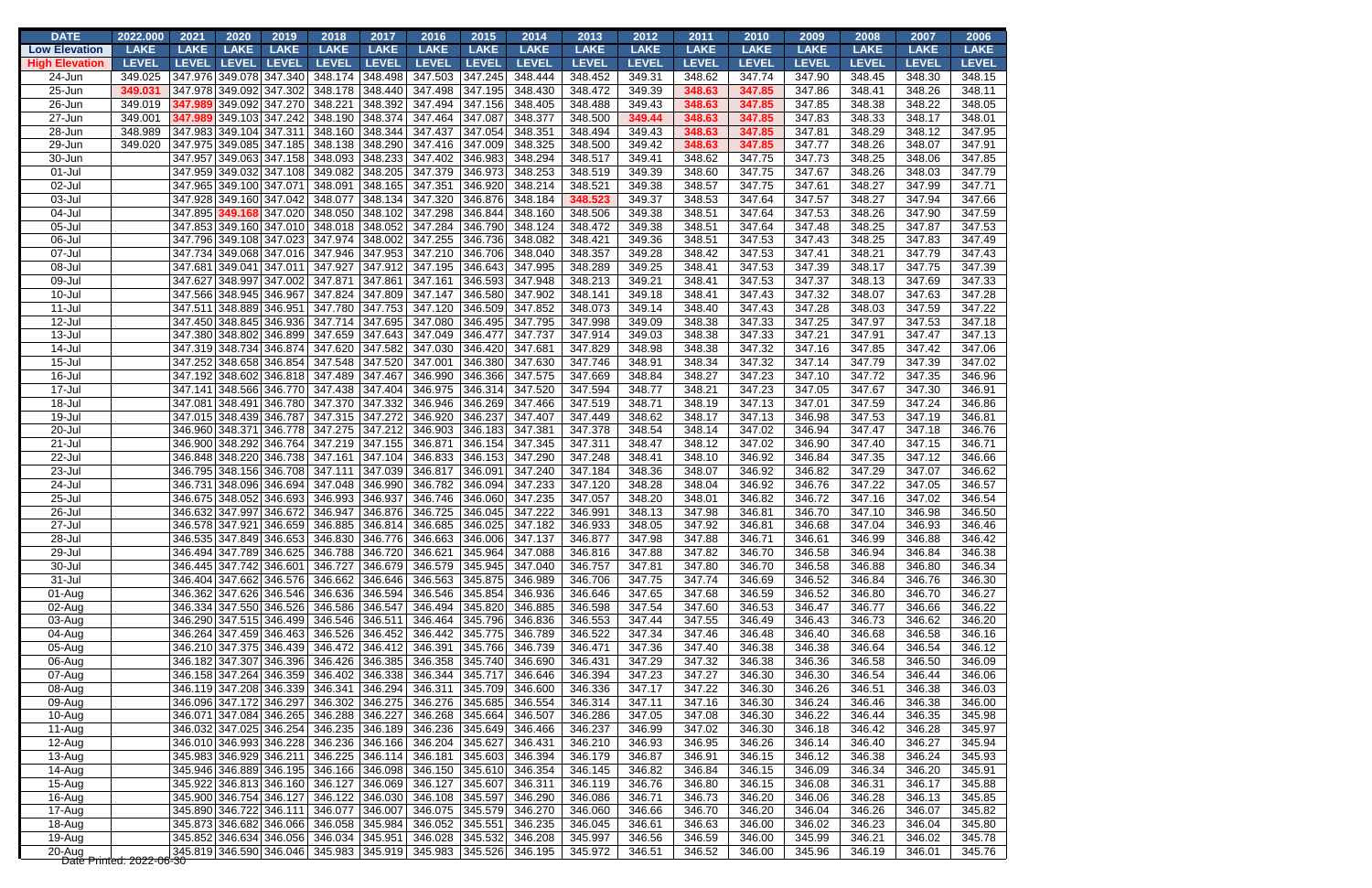| <b>DATE</b>           | 2022.000                 | 2021         | 2020         | 2019                                               | 2018                                                       | 2017         | 2016                       | 2015               | 2014               | 2013               | 2012             | 2011             | 2010             | 2009             | 2008             | 2007             | 2006             |
|-----------------------|--------------------------|--------------|--------------|----------------------------------------------------|------------------------------------------------------------|--------------|----------------------------|--------------------|--------------------|--------------------|------------------|------------------|------------------|------------------|------------------|------------------|------------------|
| <b>Low Elevation</b>  | <b>LAKE</b>              | <b>LAKE</b>  | <b>LAKE</b>  | <b>LAKE</b>                                        | <b>LAKE</b>                                                | <b>LAKE</b>  | <b>LAKE</b>                | <b>LAKE</b>        | <b>LAKE</b>        | <b>LAKE</b>        | <b>LAKE</b>      | <b>LAKE</b>      | <b>LAKE</b>      | <b>LAKE</b>      | <b>LAKE</b>      | <b>LAKE</b>      | <b>LAKE</b>      |
| <b>High Elevation</b> | <b>LEVEL</b>             | <b>LEVEL</b> | <b>LEVEL</b> | <b>LEVEL</b>                                       | <b>LEVEL</b>                                               | <b>LEVEL</b> | <b>LEVEL</b>               | <b>LEVEL</b>       | <b>LEVEL</b>       | <b>LEVEL</b>       | <b>LEVEL</b>     | <b>LEVEL</b>     | <b>LEVEL</b>     | <b>LEVEL</b>     | <b>LEVEL</b>     | <b>LEVEL</b>     | <b>LEVEL</b>     |
| 21-Aug                |                          |              |              | 345.787 346.550 346.006                            | 345.953                                                    | 345.901      | 345.949                    | 345.518            | 346.159            | 345.951            | 346.47           | 346.48           | 346.00           | 345.89           | 346.19           | 345.99           | 345.74           |
| 22-Aug                |                          |              |              | 345.778 346.530 345.990                            | 345.933                                                    | 345.858      | 345.948                    | 345.491            | 346.138            | 345.914            | 346.42           | 346.41           | 345.90           | 345.97           | 346.19           | 345.96           | 345.71           |
| 23-Aug                |                          |              |              | 345.770 346.483 345.979                            | 345.883                                                    | 345.828      | 345.921                    | 345.474            | 346.101            | 345.887            | 346.38           | 346.38           | 345.90           | 345.91           | 346.18           | 345.94           | 345.68           |
| 24-Aug                |                          |              |              | 345.749 346.451 345.945                            | 345.876                                                    | 345.824      | 345.899                    | 345.462            | 346.082            | 345.861            | 346.34           | 346.34           | 345.90           | 345.88           | 346.15           | 345.88           | 345.66           |
| 25-Aug                |                          |              |              | 345.733 346.419 345.943                            | 345.861                                                    | 345.796      | 345.885                    | 345.444            | 346.047            | 345.857            | 346.30           | 346.30           | 345.80           | 345.86           | 346.13           | 345.88           | 345.64           |
| 26-Aug                |                          |              |              | 345.706 346.379 345.951                            | 345.815                                                    | 345.772      | 345.848                    | 345.431            | 346.020            | 345.834            | 346.26           | 346.27           | 345.80           | 345.83           | 346.12           | 345.86           | 345.63           |
| 27-Aug                |                          |              |              | 345.690 346.355 345.915                            | 345.804                                                    | 345.764      | 345.817                    | 345.407            | 345.993            | 345.823            | 346.23           | 346.23           | 345.80           | 345.81           | 346.12           | 345.85           | 345.60           |
| 28-Aug                |                          |              |              | 345.676 346.319 345.887                            | 345.793 345.713                                            |              | 345.830                    | 345.384            | 345.972            | 345.820            | 346.19           | 346.20           | 345.80           | 345.78           | 346.11           | 345.82           | 345.60           |
| 29-Aug                |                          |              |              | 345.642 346.275 345.881                            | 345.749 345.682                                            |              | 345.805                    | 345.382            | 345.949            | 345.797            | 346.16           | 346.16           | 345.80           | 345.76           | 346.13           | 345.80           | 345.57           |
| 30-Aug                |                          |              |              | 345.617 346.260 345.850                            | 345.758 345.683                                            |              | 345.783                    | 345.377            | 345.928            | 345.782            | 346.13           | 346.11           | 345.80           | 345.74           | 346.13           | 345.78           | 345.55           |
| 31-Aug                |                          |              |              | 345.617 346.228 345.824                            | 345.758                                                    | 345.654      | 345.770                    | 345.383            | 345.914            | 345.776            | 346.09           | 346.08           | 345.70           | 345.73           | 346.13           | 345.76           | 345.52           |
| 01-Sep                |                          |              |              | 345.606 346.180 345.817                            | 345.727                                                    | 345.632      | 345.744                    | 345.430            | 345.895            | 345.754            | 346.07           | 346.05           | 345.70           | 345.71           | 346.13           | 345.73           | 345.52           |
| 02-Sep                |                          | 345.587      |              | 346.172 345.798                                    | 345.706                                                    | 345.621      | 345.736                    | 345.459            | 345.876            | 345.737            | 346.03           | 346.01           | 345.70           | 345.71           | 346.11           | 345.70           | 345.50           |
| 03-Sep                |                          |              |              | 345.573 346.140 345.765                            | 345.707                                                    | 345.599      | 345.745                    | 345.459            | 345.871            | 345.732            | 346.00           | 345.98           | 345.70           | 345.67           | 346.09           | 345.70           | 345.48           |
| 04-Sep                |                          |              |              | 345.549 346.136 345.779                            | 345.682                                                    | 345.586      | 345.738                    | 345.464            | 345.852            | 345.712            | 345.97           | 345.95           | 345.70           | 345.67           | 346.08           | 345.68           | 345.46           |
| 05-Sep                |                          |              |              | 345.536 346.108 345.756                            | 345.659                                                    | 345.580      | 345.715                    | 345.458            | 345.833            | 345.699            | 345.94           | 345.92           | 345.70           | 345.66           | 346.06           | 345.67           | 345.44           |
| 06-Sep                |                          |              |              | 345.534 346.060 345.728                            | 345.655                                                    | 345.540      | 345.723                    | 345.445            | 345.814            | 345.688            | 345.91           | 345.90           | 345.70           | 345.63           | 346.05           | 345.66           | 345.42           |
| 07-Sep                |                          | 345.517      |              | 346.068 345.712                                    | 345.619                                                    | 345.513      | 345.717                    | 345.449            | 345.797            | 345.689            | 345.88           | 345.91           | 345.70           | 345.63           | 346.03           | 345.64           | 345.42           |
| 08-Sep                |                          |              |              | 345.493 346.012 345.710                            | 345.598 345.518                                            |              | 345.720                    | 345.440            | 345.779            | 345.683            | 345.85           | 345.87           | 345.60           | 345.62           | 346.02           | 345.60           | 345.40           |
| 09-Sep                |                          |              |              | 345.489 346.005 345.713                            | 345.599 345.487                                            |              | 345.748                    | 345.440            | 345.763            | 345.675            | 345.83           | 345.81           | 345.60           | 345.61           | 346.00           | 345.58           | 345.39           |
| 10-Sep                |                          |              |              | 345.464 345.981 345.733                            | 345.573 345.496                                            |              | 345.734                    | 345.453            | 345.739            | 345.675            | 345.80           | 345.79           | 345.60           | 345.60           | 345.98           | 345.58           | 345.37           |
| 11-Sep                |                          |              |              | 345.462 345.941 345.740                            | 345.568 345.483                                            |              | 345.741                    | 345.457            | 345.718            | 345.658            | 345.78           | 345.76           | 345.60           | 345.59           | 345.96           | 345.55           | 345.36           |
| 12-Sep                |                          |              |              | 345.457 345.893 345.730                            | 345.586 345.446                                            |              | 345.743                    | 345.442            | 345.709            | 345.641            | 345.76           | 345.73           | 345.60           | 345.58           | 345.94           | 345.53           | 345.36           |
| 13-Sep                |                          |              |              | 345.444 345.909 345.731                            | 345.557                                                    | 345.446      | 345.727                    | 345.429            | 345.702            | 345.633            | 345.75           | 345.71           | 345.60           | 345.58           | 345.92           | 345.51           | 345.34           |
| 14-Sep                |                          |              |              | 345.442 345.873 345.733                            | 345.579                                                    | 345.455      | 345.715                    | 345.427            | 345.680            | 345.624            | 345.72           | 345.69           | 345.64           | 345.56           | 345.90           | 345.50           | 345.35           |
| 15-Sep                |                          |              |              | 345.427 345.841 345.750                            | 345.564                                                    | 345.429      | 345.711                    | 345.419            | 345.649            | 345.605            | 345.69           | 345.66           | 345.64           | 345.55           | 345.88           | 345.47           | 345.35           |
| 16-Sep                |                          |              |              | 345.418 345.805 345.828                            | 345.575                                                    | 345.405      | 345.689                    | 345.417            | 345.626            | 345.588            | 345.68           | 345.64           | 345.64           | 345.55           | 345.86           | 345.46           | 345.34           |
| 17-Sep                |                          |              |              | 345.383 345.829 345.951                            | 345.595                                                    | 345.381      | 345.669                    | 345.408            | 345.606            | 345.589            | 345.65           | 345.62           | 345.64           | 345.53           | 345.84           | 345.45           | 345.32           |
| 18-Sep                |                          |              |              | 345.399 345.765 345.888                            | 345.599                                                    | 345.346      | 345.716                    | 345.406            | 345.596            | 345.590            | 345.63           | 345.60           | 345.64           | 345.52           | 345.82           | 345.43           | 345.30           |
| 19-Sep                |                          |              |              | 345.430 345.761 345.906                            | 345.596                                                    | 345.331      | 345.725                    | 345.389            | 345.596            | 345.567            | 345.61           | 345.58           | 345.65           | 345.51           | 345.80           | 345.42           | 345.30           |
| 20-Sep                |                          |              |              | 345.445 345.754 345.908                            | 345.589                                                    | 345.312      | 345.743                    | 345.395            | 345.599            | 345.550            | 345.59           | 345.56           | 345.66           | 345.50           | 345.78           | 345.40           | 345.29           |
| $21-Sep$              |                          |              |              | 345.446 345.734 345.912                            | 345.585                                                    | 345.326      | 345.760                    | 345.504            | 345.595            | 345.542            | 345.57           | 345.54           | 345.67           | 345.53           | 345.76           | 345.38           | 345.28           |
| 22-Sep                |                          |              |              | 345.426 345.702 345.912                            | 345.597                                                    | 345.312      | 345.746                    | 345.544            | 345.585            | 345.532            | 345.55           | 345.52           | 345.68           | 345.48           | 345.76           | 345.37           | 345.28           |
| 23-Sep                |                          |              |              | 345.480 345.694 345.941                            | 345.641                                                    | 345.301      | 345.741                    | 345.555            | 345.571            | 345.523            | 345.53           | 345.50           | 345.68           | 345.47           | 345.74           | 345.37           | 345.28           |
| 24-Sep                |                          |              |              |                                                    | 345.422 345.686 345.976 345.675 345.296                    |              | 345.747 345.560            |                    | 345.567            | 345.520            | 345.53           | 345.49           | 345.68           | 345.46           | 345.72           | 345.36           | 345.27           |
| 25-Sep                |                          |              |              | 345.396 345.674 345.996                            | 345.690 345.279                                            |              | 345.746                    | 345.564            | 345.586            | 345.525            | 345.51           | 345.48           | 345.67           | 345.45           | 345.71           | 345.35           | 345.26           |
| 26-Sep                |                          |              |              | 345.380 345.702 346.008                            | 345.694 345.273                                            |              | 345.732                    | 345.589            | 345.621            | 345.513            | 345.49           | 345.46           | 345.67           | 345.44           | 345.68           | 345.34           | 345.24           |
| 27-Sep                |                          |              |              | 345.375 345.690 346.034                            | 345.695 345.262                                            |              | 345.732                    | 345.606            | 345.634            | 345.500            | 345.47           | 345.45           | 345.70           | 345.43           | 345.67           | 345.33           | 345.24           |
| 28-Sep                |                          |              |              | 345.397 345.706 346.047                            | 345.690 345.241                                            |              | 345.723                    | 345.604            | 345.640            | 345.492            | 345.45           | 345.44           | 345.73           | 345.42           | 345.65           | 345.33           | 345.23           |
| 29-Sep                |                          |              |              | 345.404 345.674 346.033                            | 345.688 345.213                                            |              | 345.711                    | 345.596            | 345.637            | 345.505            | 345.44           | 345.42           | 345.76           | 345.41           | 345.64           | 345.34           | 345.22           |
| 30-Sep                |                          |              |              | 345.402 345.682 346.047                            | 345.676 345.213                                            |              | 345.698                    | 345.592            | 345.634            | 345.521            | 345.42           | 345.41           | 345.79           | 345.41           | 345.62           | 345.35           | 345.21           |
| 01-Oct                |                          |              |              | 345.436 345.666 346.041                            | 345.681 345.222                                            |              | 345.687                    | 345.591            | 345.625            | 345.526            | 345.40           | 345.42           | 345.80           | 345.37           | 345.60           | 345.37           | 345.20           |
| 02-Oct                |                          |              |              | 345.445 345.654 346.036                            | 345.692 345.223                                            |              | 345.680                    | 345.587            | 345.621            | 345.531            | 345.39           | 345.43           | 345.81           | 345.37           | 345.58           | 345.39           | 345.19           |
| 03-Oct                |                          |              |              | 345.440 345.638 346.030                            | 345.712 345.217                                            |              | 345.667                    | 345.595            | 345.613            | 345.539            | 345.38           | 345.45           | 345.82           | 345.36           | 345.59           | 345.40           | 345.18           |
| 04-Oct                |                          |              |              | 345.428 345.622 346.025                            | 345.707 345.200                                            |              | 345.653                    | 345.582            | 345.604            | 345.525            | 345.36           | 345.46           | 345.82           | 345.36           | 345.58           | 345.41           | 345.17           |
| 05-Oct                |                          |              |              | 345.411 345.614 346.021                            | 345.705 345.182                                            |              |                            | 345.642 345.570    | 345.598            | 345.515            | 345.35           | 345.47           | 345.82           | 345.35           | 345.58           | 345.42           | 345.16           |
| 06-Oct                |                          |              |              | 345.441 345.598 346.012                            | 345.703 345.146                                            |              | 345.639 345.563            |                    | 345.588            | 345.512            | 345.33           | 345.49           | 345.82           | 345.34           | 345.58           | 345.43           | 345.14           |
| 07-Oct                |                          |              |              | 345.450 345.606 345.989                            | 345.695 345.136                                            |              | 345.629                    | 345.561            | 345.584            | 345.510            | 345.30           | 345.50           | 345.81           | 345.32           | 345.57           | 345.42           | 345.14           |
| 08-Oct                |                          |              |              | 345.442 345.570 345.998                            | 345.681 345.154                                            |              | 345.645                    | 345.559            | 345.577            | 345.513            | 345.29           | 345.51           | 345.81           | 345.32           | 345.57           | 345.44           | 345.13           |
| 09-Oct                |                          |              |              | 345.431 345.578 346.015                            | 345.684 345.144                                            |              | 345.681                    | 345.537            | 345.567            | 345.516            | 345.28           | 345.51           | 345.80           | 345.28           | 345.57           | 345.45           | 345.12           |
| 10-Oct                |                          |              |              | 345.432 345.550 345.989                            | 345.688 345.106                                            |              | 345.697                    | 345.521            | 345.556            | 345.513            | 345.26           | 345.50           | 345.79           | 345.27           | 345.58           | 345.46           | 345.10           |
| 11-Oct                |                          |              |              | 345.457 345.610 345.974                            | 345.680 345.105                                            |              |                            | 345.557            | 345.545            |                    |                  |                  |                  |                  |                  |                  |                  |
| 12-Oct                |                          |              |              |                                                    |                                                            |              | 345.714                    |                    |                    | 345.508            | 345.25           | 345.49           | 345.78           | 345.27           | 345.57           | 345.46           | 345.10           |
| 13-Oct                |                          |              |              | 345.444 345.622 345.963<br>345.439 345.618 345.949 | 345.670 345.115<br>345.676 345.123                         |              | 345.700<br>345.693         | 345.575<br>345.584 | 345.537<br>345.528 | 345.515<br>345.508 | 345.24<br>345.23 | 345.48<br>345.47 | 345.76<br>345.75 | 345.24<br>345.26 | 345.56<br>345.56 | 345.48<br>345.51 | 345.09<br>345.08 |
| 14-Oct                |                          |              |              |                                                    | 345.668 345.127                                            |              |                            |                    |                    |                    |                  |                  |                  |                  |                  |                  |                  |
| 15-Oct                |                          |              |              | 345.443 345.670 345.964                            |                                                            |              | 345.694                    | 345.586            | 345.525            | 345.492<br>345.486 | 345.23           | 345.47           | 345.73           | 345.24<br>345.22 | 345.56<br>345.56 | 345.51           | 345.06           |
| $16$ -Oct             |                          |              |              | 345.449 345.662 345.942                            | 345.654 345.116<br>345.448 345.674 345.918 345.647 345.087 |              | 345.725<br>345.766 345.576 | 345.585            | 345.516            |                    | 345.24           | 345.46           | 345.72           |                  |                  | 345.51           | 345.06           |
|                       |                          |              |              |                                                    |                                                            |              |                            |                    | 345.532            | 345.481            | 345.25           | 345.45           | 345.71           | 345.20           | 345.56           | 345.53           | 345.08           |
| $17 - Oct$            | Date Printed: 2022-06-30 |              |              |                                                    | 345.431 345.674 345.911 345.645                            | 345.07       | 345.804 345.563 345.514    |                    |                    | 345.477            | 345.26           | 345.44           | 345.71           | 345.20           | 345.56           | 345.53           | 345.08           |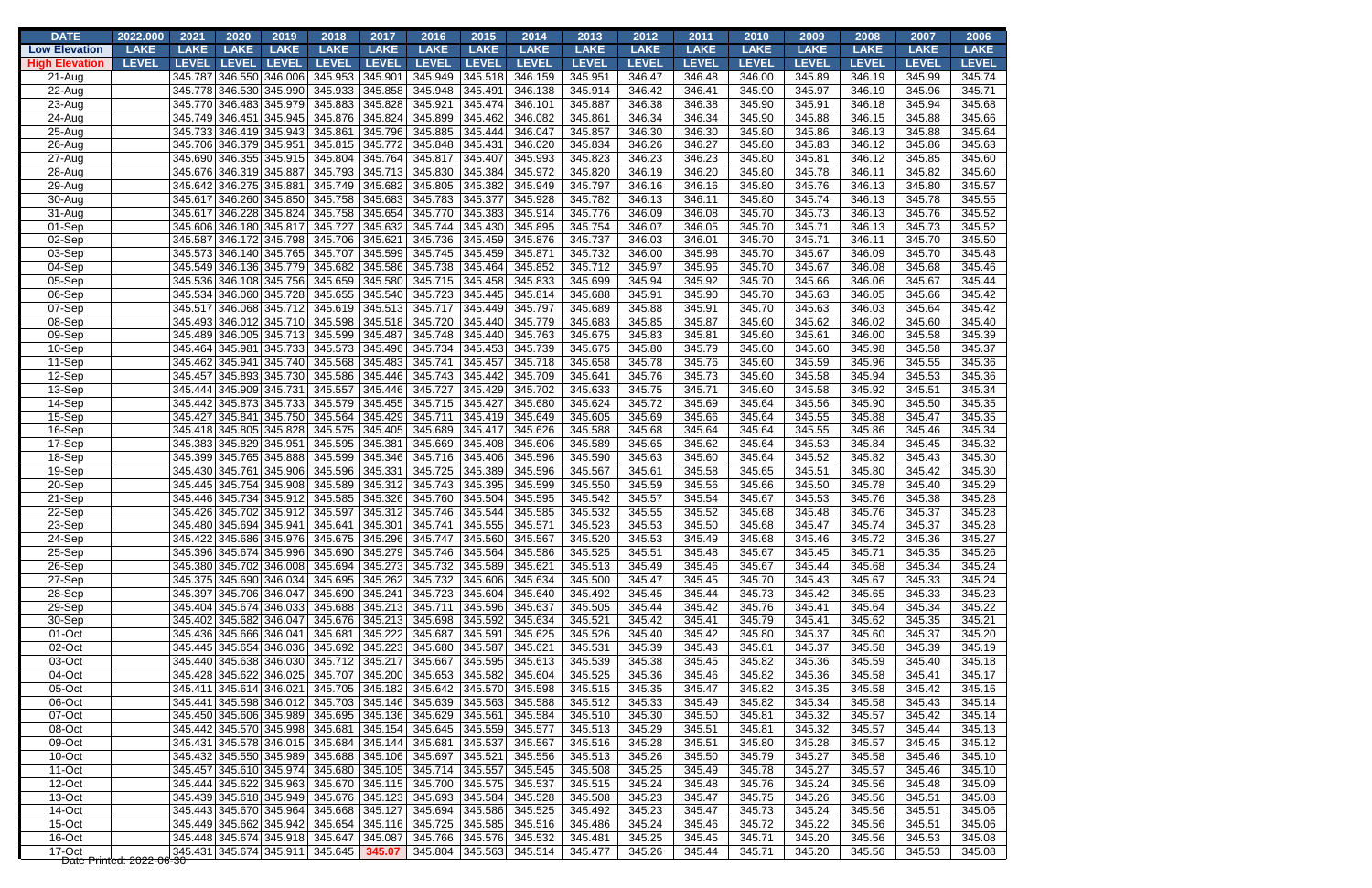| <b>DATE</b>                                           | 2022.000     | 2021         | 2020                                               | 2019         | 2018               | 2017                | 2016               | 2015               | 2014               | 2013               | 2012             | 2011             | 2010             | 2009             | 2008             | 2007             | 2006             |
|-------------------------------------------------------|--------------|--------------|----------------------------------------------------|--------------|--------------------|---------------------|--------------------|--------------------|--------------------|--------------------|------------------|------------------|------------------|------------------|------------------|------------------|------------------|
| <b>Low Elevation</b>                                  | <b>LAKE</b>  | <b>LAKE</b>  | <b>LAKE</b>                                        | <b>LAKE</b>  | <b>LAKE</b>        | <b>LAKE</b>         | <b>LAKE</b>        | <b>LAKE</b>        | <b>LAKE</b>        | <b>LAKE</b>        | <b>LAKE</b>      | <b>LAKE</b>      | <b>LAKE</b>      | <b>LAKE</b>      | <b>LAKE</b>      | <b>LAKE</b>      | <b>LAKE</b>      |
| <b>High Elevation</b>                                 | <b>LEVEL</b> | <b>LEVEL</b> | <b>LEVEL</b>                                       | <b>LEVEL</b> | <b>LEVEL</b>       | <b>LEVEL</b>        | <b>LEVEL</b>       | <b>LEVEL</b>       | <b>LEVEL</b>       | <b>LEVEL</b>       | <b>LEVEL</b>     | <b>LEVEL</b>     | <b>LEVEL</b>     | <b>LEVEL</b>     | <b>LEVEL</b>     | <b>LEVEL</b>     | <b>LEVEL</b>     |
| 18-Oct                                                |              |              | 345.454 345.702 345.922                            |              | 345.629            | 345.103             | 345.837            | 345.561            | 345.519            | 345.470            | 345.26           | 345.43           | 345.70           | 345.24           | 345.58           | 345.56           | 345.06           |
| 19-Oct                                                |              |              | 345.485 345.698 345.927                            |              | 345.625            | 345.089             | 345.872            | 345.564            | 345.503            | 345.463            | 345.28           | 345.42           | 345.70           | 345.27           | 345.60           | 345.58           | 345.06           |
| 20-Oct                                                |              |              | 345.485 345.690 345.930                            |              | 345.613            | 345.101             | 345.887            | 345.586            | 345.491            | 345.456            | 345.28           | 345.42           | 345.69           | 345.28           | 345.63           | 345.60           | 345.06           |
| 21-Oct                                                |              |              | 345.502 345.714 345.937                            |              | 345.603            | 345.134             | 345.908            | 345.585            | 345.503            | 345.450            | 345.30           | 345.41           | 345.68           | 345.28           | 345.65           | 345.62           | 345.06           |
| 22-Oct                                                |              |              | 345.485 345.718 345.935                            |              | 345.595            | 345.161             | 345.928            | 345.578            | 345.503            | 345.443            | 345.30           | 345.48           | 345.67           | 345.28           | 345.66           | 345.63           | 345.04           |
| 23-Oct                                                |              |              | 345.505 345.718 345.944                            |              | 345.581            | 345.194             | 345.941            | 345.571            | 345.518            | 345.439            | 345.30           | 345.45           | 345.66           | 345.27           | 345.66           | 345.62           | 345.04           |
| 24-Oct                                                |              |              | 345.526 345.718 345.933                            |              | 345.580            | 345.187             | 345.948            | 345.573            | 345.556            | 345.433            | 345.29           | 345.49           | 345.65           | 345.27           | 345.66           | 345.66           | 345.04           |
| 25-Oct                                                |              |              | 345.549 345.718 345.917                            |              | 345.580            | 345.161             | 345.966            | 345.561            | 345.538            | 345.429            | 345.29           | 345.51           | 345.63           | 345.30           | 345.66           | 345.70           | 345.03           |
| 26-Oct                                                |              |              | 345.592 345.722 345.943                            |              | 345.567            | 345.184             | 345.985            | 345.556            | 345.583            | 345.422            | 345.28           | 345.44           | 345.62           | 345.34           | 345.65           | 345.73           | 345.02           |
| 27-Oct                                                |              |              | 345.631 345.690 345.940                            |              | 345.571            | 345.186             | 346.008            | 345.571            | 345.630            | 345.426            | 345.28           | 345.44           | 345.62           | 345.35           | 345.65           | 345.77           | 345.04           |
| 28-Oct                                                |              |              | 345.654 345.702 345.936                            |              | 345.561            | 345.181             | 346.035            | 345.559            | 345.637            | 345.424            | 345.28           | 345.45           | 345.61           | 345.32           | 345.65           | 345.78           | 345.04           |
| 29-Oct                                                |              |              | 345.680 345.718 345.936                            |              | 345.567            | 345.187             | 346.054            | 345.555            | 345.656            | 345.415            | 345.28           | 345.45           | 345.60           | 345.36           | 345.64           | 345.78           | 345.03           |
| 30-Oct                                                |              |              | 345.694 345.666 345.919                            |              | 345.569            | 345.180             | 346.065            | 345.556            | 345.648            | 345.403            | 345.28           | 345.44           | 345.59           | 345.34           | 345.64           | 345.80           | 345.02           |
| 31-Oct                                                |              |              | 345.686 345.706 345.910                            |              | 345.567            | 345.145             | 346.077            | 345.573            | 345.654            | 345.397            | 345.29           | 345.44           | 345.58           | 345.34           | 345.64           | 345.81           | 345.02           |
| 01-Nov                                                |              |              | 345.683 345.734 345.910                            |              | 345.568            | 345.141             | 346.106            | 345.597            | 345.723            | 345.390            | 345.31           | 345.43           | 345.57           | 345.38           | 345.66           | 345.81           | 345.02           |
| 02-Nov                                                |              |              | 345.697 345.734 345.900                            |              | 345.589            | 345.166             | 346.127            | 345.625            | 345.771            | 345.404            | 345.34           | 345.43           | 345.56           | 345.37           | 345.68           | 345.82           | 345.02           |
| 03-Nov                                                |              |              | 345.696 345.718 345.887                            |              | 345.643            | 345.180             | 346.158            | 345.637            | 345.790            | 345.414<br>345.410 | 345.36           | 345.42           | 345.55           | 345.35           | 345.70           | 345.82           | 345.02           |
| 04-Nov<br>05-Nov                                      |              |              | 345.665 345.734 345.876                            |              | 345.697<br>345.773 | 345.172             | 346.179<br>346.191 | 345.640<br>345.642 | 345.816<br>345.853 | 345.421            | 345.37           | 345.42<br>345.41 | 345.55           | 345.35           | 345.70<br>345.70 | 345.82           | 345.04<br>345.06 |
| 06-Nov                                                |              |              | 345.700 345.742 345.871<br>345.740 345.817 345.873 |              | 345.827            | 345.177<br>345.188  | 346.226            | 345.653            | 345.860            | 345.413            | 345.39<br>345.42 | 345.40           | 345.55<br>345.54 | 345.37<br>345.34 | 345.71           | 345.82<br>345.81 | 345.08           |
| 07-Nov                                                |              |              | 345.759 345.817 345.864                            |              | 345.866            | 345.179             | 346.272            | 345.636            | 345.931            | 345.420            | 345.44           | 345.40           | 345.54           | 345.34           | 345.73           | 345.83           | 345.06           |
| 08-Nov                                                |              |              | 345.768 345.853 345.853                            |              | 345.880            | 345.161             | 346.289            | 345.643            | 345.975            | 345.406            | 345.47           | 345.39           | 345.54           | 345.36           | 345.76           | 345.82           | 345.12           |
| 09-Nov                                                |              |              | 345.761 345.833 345.848                            |              | 345.884            | 345.143             | 346.309            | 345.665            | 346.004            | 345.402            | 345.48           | 345.39           | 345.54           | 345.37           | 345.76           | 345.83           | 345.13           |
| 10-Nov                                                |              |              | 345.776 345.833 345.856                            |              | 345.904            | 345.163             | 346.331            | 345.663            | 346.076            | 345.406            | 345.48           | 345.38           | 345.55           | 345.38           | 345.79           | 345.83           | 345.14           |
| 11-Nov                                                |              |              | 345.771 345.833 345.855                            |              | 345.919            | 345.164             | 346.348            | 345.672            | 346.103            | 345.398            | 345.48           | 345.38           | 345.55           | 345.36           | 345.80           | 345.83           | 345.16           |
| 12-Nov                                                |              |              | 345.763 345.853 345.869                            |              | 345.918            | 345.169             | 346.368            | 345.679            | 346.096            | 345.391            | 345.48           | 345.37           | 345.54           | 345.36           | 345.81           | 345.84           | 345.17           |
| 13-Nov                                                |              |              | 345.773 345.821 345.857                            |              | 345.910            | 345.151             | 346.417            | 345.664            | 346.079            | 345.385            | 345.49           | 345.37           | 345.54           | 345.34           | 345.82           | 345.84           | 345.19           |
| 14-Nov                                                |              |              | 345.785 345.889 345.845                            |              | 345.908            | 345.175             | 346.466            | 345.671            | 346.093            | 345.379            | 345.49           | 345.36           | 345.53           | 345.34           | 345.83           | 345.84           | 345.19           |
| 15-Nov                                                |              |              | 345.810 345.885 345.844                            |              | 345.916            | 345.168             | 346.499            | 345.680            | 346.111            | 345.375            | 345.49           | 345.36           | 345.53           | 345.34           | 345.84           | 345.84           | 345.21           |
| 16-Nov                                                |              |              | 345.946 345.865 345.858                            |              | 345.936            | 345.149             | 346.529            | 345.703            | 346.102            | 345.382            | 345.48           | 345.35           | 345.53           | 345.34           | 345.84           | 345.84           | 345.21           |
| 17-Nov                                                |              |              | 346.004 345.837 345.859                            |              | 345.931            | 345.176             | 346.548            | 345.692            | 346.085            | 345.379            | 345.48           | 345.39           | 345.54           | 345.36           | 345.85           | 345.84           | 345.21           |
| 18-Nov                                                |              |              | 346.030 345.853 345.864                            |              | 345.917            | 345.185             | 346.559            | 345.734            | 346.065            | 345.378            | 345.48           | 345.34           | 345.54           | 345.38           | 345.86           | 345.84           | 345.21           |
| 19-Nov                                                |              |              | 346.058 345.869 345.883                            |              | 345.907            | 345.152             | 346.560            | 345.739            | 346.043            | 345.388            | 345.49           | 345.34           | 345.53           | 345.36           | 345.87           | 345.84           | 345.21           |
| 20-Nov                                                |              |              | 346.074 345.865 345.898                            |              | 345.889            | 345.159             | 346.562            | 345.744            | 346.020            | 345.379            | 345.50           | 345.33           | 345.52           | 345.34           | 345.87           | 345.83           | 345.21           |
| 21-Nov                                                |              |              | 346.081 345.893 345.895                            |              |                    | 345.866 345.180     | 346.561 345.732    |                    | 346.011            | 345.368            | 345.50           | 345.33           | 345.51           | 345.34           | 345.88           | 345.82           | 345.22           |
| 22-Nov                                                |              |              | 346.067 345.865 345.897                            |              | 345.864 345.178    |                     | 346.562            | 345.712            | 346.023            | 345.356            | 345.51           | 345.32           | 345.51           | 345.38           | 345.89           | 345.81           | 345.22           |
| 23-Nov                                                |              |              | 346.077 345.853 345.886                            |              | 345.861 345.157    |                     | 346.558            | 345.697            | 346.028            | 345.349            | 345.52           | 345.32           | 345.50           | 345.35           | 345.89           | 345.81           | 345.22           |
| 24-Nov                                                |              |              | 346.096 345.845 345.889                            |              | 345.878 345.181    |                     | 346.551            | 345.717            | 346.027            | 345.341            | 345.52           | 345.31           | 345.49           | 345.35           | 345.89           | 345.80           | 345.23           |
| 25-Nov                                                |              |              | 346.092 345.845 345.887                            |              | 345.874 345.192    |                     | 346.546            | 345.730            | 346.026            | 345.333            | 345.52           | 345.31           | 345.47           | 345.35           | 345.89           | 345.78           | 345.23           |
| 26-Nov                                                |              |              | 346.092 345.853 345.885                            |              | 345.866            | 345.171             | 346.536            | 345.722            | 346.032            | 345.327            | 345.51           | 345.30           | 345.46           | 345.35           | 345.88           | 345.77           | 345.23           |
| 27-Nov                                                |              |              | 346.099 345.841 345.888                            |              | 345.854 345.198    |                     | 346.523            | 345.710            | 346.000            | 345.316            | 345.51           | 345.30           | 345.45           | 345.36           | 345.87           | 345.77           | 345.23           |
| 28-Nov                                                |              |              | 346.125 345.853 345.874                            |              | 345.858 345.211    |                     | 346.536            | 345.693            | 346.004            | 345.311            | 345.50           | 345.29           | 345.44           | 345.36           | 345.86           | 345.77           | 345.22           |
| 29-Nov<br>30-Nov                                      |              |              | 346.152 345.833 345.858                            |              | 345.857            | 345.231<br> 345.226 | 346.535            | 345.674            | 346.006            | 345.306            | 345.50           | 345.28           | 345.42           | 345.40           | 345.86           | 345.76           | 345.20           |
| 01-Dec                                                |              |              | 346.188 345.829 345.850<br>346.231 345.845 345.836 |              | 345.863<br>345.869 | 345.220             | 346.520<br>346.522 | 345.658<br>345.660 | 346.002<br>345.972 | 345.305<br>345.312 | 345.50<br>345.50 | 345.28<br>345.27 | 345.41<br>345.39 | 345.37<br>345.37 | 345.86<br>345.84 | 345.75<br>345.73 | 345.20<br>345.19 |
| 02-Dec                                                |              |              | 346.295 345.801 345.829                            |              | 345.867            | 345.226             | 346.504            | 345.642            | 345.959            | 345.319            | 345.51           | 345.27           | 345.38           | 345.37           | 345.84           | 345.72           | 345.18           |
| 03-Dec                                                |              |              | 346.349 345.785 345.820                            |              | 345.860 345.242    |                     | 346.476            | 345.616            | 345.931            | 345.312            | 345.51           | 345.26           | 345.37           | 345.37           | 345.83           | 345.71           | 345.18           |
| 04-Dec                                                |              |              | 346.375 345.781 345.816                            |              |                    | 345.849 345.258     | 346.459            | 345.619            | 345.913            | 345.302            | 345.51           | 345.26           | 345.35           | 345.34           | 345.82           | 345.71           | 345.20           |
| 05-Dec                                                |              |              | 346.399 345.777 345.811                            |              | 345.837            | 345.260             | 346.458            | 345.635            | 345.905            | 345.292            | 345.51           | 345.25           | 345.34           | 345.34           | 345.81           | 345.71           | 345.18           |
| 06-Dec                                                |              |              | 346.406 345.757 345.804                            |              | 345.821            | 345.260             | 346.448            | 345.629            | 345.897            | 345.281            | 345.51           | 345.30           | 345.33           | 345.38           | 345.81           | 345.72           | 345.19           |
| 07-Dec                                                |              |              | 346.405 345.769 345.791                            |              | 345.806            | 345.257             | 346.431            | 345.610            | 345.900            | 345.265            | 345.51           | 345.34           | 345.32           | 345.37           | 345.80           | 345.73           | 345.19           |
| 08-Dec                                                |              |              | 346.401 345.754 345.793                            |              |                    | 345.792 345.248     | 346.401            | 345.611            | 345.874            | 345.250            | 345.51           | 345.33           | 345.32           | 345.36           | 345.79           | 345.72           | 345.19           |
| 09-Dec                                                |              |              | 346.408 345.738 345.786                            |              | 345.769 345.239    |                     | 346.356            | 345.621            | 345.848            | 345.243            | 345.50           | 345.32           | 345.31           | 345.33           | 345.79           | 345.71           | 345.19           |
| 10-Dec                                                |              |              | 346.412 345.730 345.770                            |              | 345.756            | 345.238             | 346.320            | 345.624            | 345.830            | 345.236            | 345.51           | 345.31           | 345.30           | 345.32           | 345.79           | 345.70           | 345.18           |
| 11-Dec                                                |              |              | 346.376 345.738 345.754                            |              | 345.733 345.228    |                     | 346.304            | 345.649            | 345.840            | 345.229            | 345.51           | 345.30           | 345.28           | 345.29           | 345.80           | 345.70           | 345.19           |
| 12-Dec                                                |              |              | 346.389 345.738 345.747                            |              | 345.745 345.224    |                     | 346.305            | 345.639            | 345.885            | 345.231            | 345.51           | 345.29           | 345.28           | 345.31           | 345.80           | 345.70           | 345.18           |
| 13-Dec                                                |              |              | 346.386 345.718 345.752                            |              | 345.728 345.221    |                     | 346.283            | 345.636            | 345.931            | 345.228            | 345.50           | 345.28           | 345.27           | 345.32           | 345.80           | 345.69           | 345.16           |
| 14-Dec   14-Dec   14-Dec   14-Dec   14-Dec   15-08-20 |              |              | 346.377 345.702 345.742                            |              | 345.703 345.203    |                     | 346.251            | 345.672            | 345.951            | 345.223            | 345.50           | 345.27           | 345.26           | 345.32           | 345.80           | 345.69           | 345.17           |
|                                                       |              |              |                                                    |              |                    |                     |                    |                    |                    |                    |                  |                  |                  |                  |                  |                  |                  |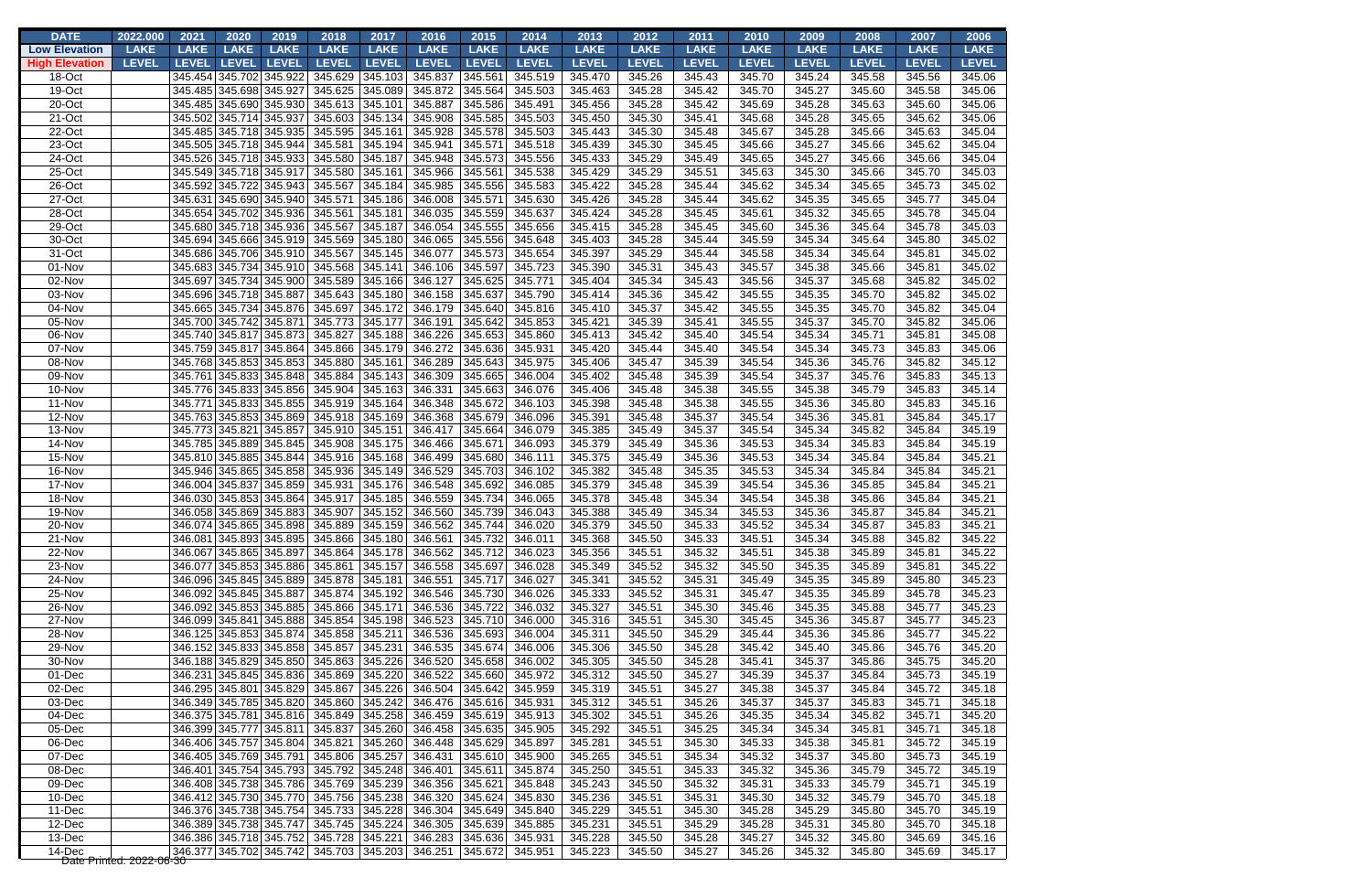| <b>DATE</b>           | 2022.000     | 2021         | 2020                    | 2019         | 2018            | 2017            | 2016         | 2015         | 2014         | 2013         | 2012         | 2011        | 2010         | 2009         | 2008         | 2007         | 2006         |
|-----------------------|--------------|--------------|-------------------------|--------------|-----------------|-----------------|--------------|--------------|--------------|--------------|--------------|-------------|--------------|--------------|--------------|--------------|--------------|
| <b>Low Elevation</b>  | <b>LAKE</b>  | <b>LAKE</b>  | <b>LAKE</b>             | <b>LAKE</b>  | <b>LAKE</b>     | <b>LAKE</b>     | <b>LAKE</b>  | <b>LAKE</b>  | <b>LAKE</b>  | <b>LAKE</b>  | <b>LAKE</b>  | <b>LAKE</b> | <b>LAKE</b>  | <b>LAKE</b>  | <b>LAKE</b>  | <b>LAKE</b>  | <b>LAKE</b>  |
| <b>High Elevation</b> | <b>LEVEL</b> | <b>LEVEL</b> | <b>LEVEL</b>            | <b>LEVEL</b> | <b>LEVEL</b>    | <b>LEVEL</b>    | <b>LEVEL</b> | <b>LEVEL</b> | <b>LEVEL</b> | <b>LEVEL</b> | <b>LEVEL</b> | LEVEL       | <b>LEVEL</b> | <b>LEVEL</b> | <b>LEVEL</b> | <b>LEVEL</b> | <b>LEVEL</b> |
| $15$ -Dec             |              |              | 346.365 345.698 345.734 |              | 345.706         | 345.183         | 346.220      | 345.666      | 345.946      | 345.222      | 345.49       | 345.26      | 345.25       | 345.29       | 345.80       | 345.68       | 345.18       |
| $16$ -Dec             |              |              | 346.350 345.674 345.729 |              | 345.700         | 345.175         | 346.202      | 345.663      | 345.938      | 345.215      | 345.49       | 345.25      | 345.25       | 345.26       | 345.80       | 345.66       | 345.17       |
| 17-Dec                |              |              | 346.338 345.625 345.723 |              | 345.689         | 345.181         | 346.179      | 345.642      | 345.933      | 345.210      | 345.49       | 345.25      | 345.24       | 345.28       | 345.76       | 345.67       | 345.17       |
| $18$ -Dec             |              |              | 346.315 345.627 345.705 |              | 345.677         | 345.202         | 346.156      | 345.623      | 345.931      | 345.203      | 345.48       | 345.30      | 345.24       | 345.25       | 345.72       | 345.66       | 345.16       |
| 19-Dec                |              |              | 346.312 345.628 345.698 |              |                 | 345.683 345.176 | 346.127      | 345.623      | 345.935      | 345.198      | 345.48       | 345.24      | 345.23       | 345.24       | 345.69       | 345.64       | 345.16       |
| 20-Dec                |              |              | 346.293 345.626 345.707 |              |                 | 345.658 345.206 | 346.106      | 345,606      | 345.915      | 345.192      | 345.47       | 345.24      | 345.23       | 345.28       | 345.64       | 345.64       | 345.17       |
| $21 - Dec$            |              |              | 346.264 345.622 345.720 |              |                 | 345.666 345.209 | 346.103      | 345.594      | 345.930      | 345.187      | 345.47       | 345.24      | 345.22       | 345.25       | 345.63       | 345.63       | 345.14       |
| 22-Dec                |              |              | 346.226 345.638 345.718 |              | 345.661         | 345.208         | 346.068      | 345.588      | 345.947      | 345.178      | 345.47       | 345.24      | 345.22       | 345.30       | 345.62       | 345.63       | 345.14       |
| 23-Dec                |              |              | 346.206 345.633 345.711 |              | 345.653 345.204 |                 | 346.045      | 345.605      | 345.931      | 345.178      | 345.46       | 345.24      | 345.21       | 345.27       | 345.62       | 345.62       | 345.13       |
| 24-Dec                |              |              | 346.203 345.618 345.700 |              | 345.649         | 345.189         | 346.042      | 345.621      | 345.912      | 345.172      | 345.46       | 345.24      | 345.21       | 345.23       | 345.60       | 345.61       | 345.14       |
| $25$ -Dec             |              |              | 346.191 345.590 345.697 |              | 345.642 345.182 |                 | 346.039      | 345.621      | 345.917      | 345.164      | 345.44       | 345.24      | 345.20       | 345.22       | 345.60       | 345.61       | 345.12       |
| 26-Dec                |              |              | 346.172 345.598 345.686 |              | 345.630 345.171 |                 | 346.019      | 345.612      | 345.914      | 345.163      | 345.38       | 345.24      | 345.19       | 345.22       | 345.60       | 345.59       | 345.13       |
| 27-Dec                |              |              | 346.144 345.595 345.677 |              |                 | 345.628 345.160 | 345.993      | 345.595      | 345.892      | 345.159      | 345.43       | 345.24      | 345.19       | 345.21       | 345.58       | 345.58       | 345.13       |
| 28-Dec                |              |              | 346.118 345.591 345.670 |              |                 | 345.616 345.145 | 345.995      | 345.587      | 345.895      | 345.158      | 345.42       | 345.24      | 345.19       | 345.25       | 345.57       | 345.57       | 345.12       |
| 29-Dec                |              |              | 346.105 345.583 345.664 |              |                 | 345.602 345.144 | 345.973      | 345.588      | 345.910      | 345.154      | 345.42       | 345.24      | 345.18       | 345.25       | 345.56       | 345.57       | 345.12       |
| 30-Dec                |              |              | 346.070 345.573 345.650 |              | 345.610 345.157 |                 | 345.964      | 345.591      | 345.887      | 345.152      | 345.41       | 345.24      | 345.18       | 345.20       | 345.55       | 345.57       | 345.10       |
| 31-Dec                |              | 346.06       | 345.58                  |              | 345.61          | 345.16          | 345.93       | 345.58       | 345.85       | 345.15       | 345.41       | 345.24      | 345.17       | 345.20       | 345.55       | 345.55       | 345.10       |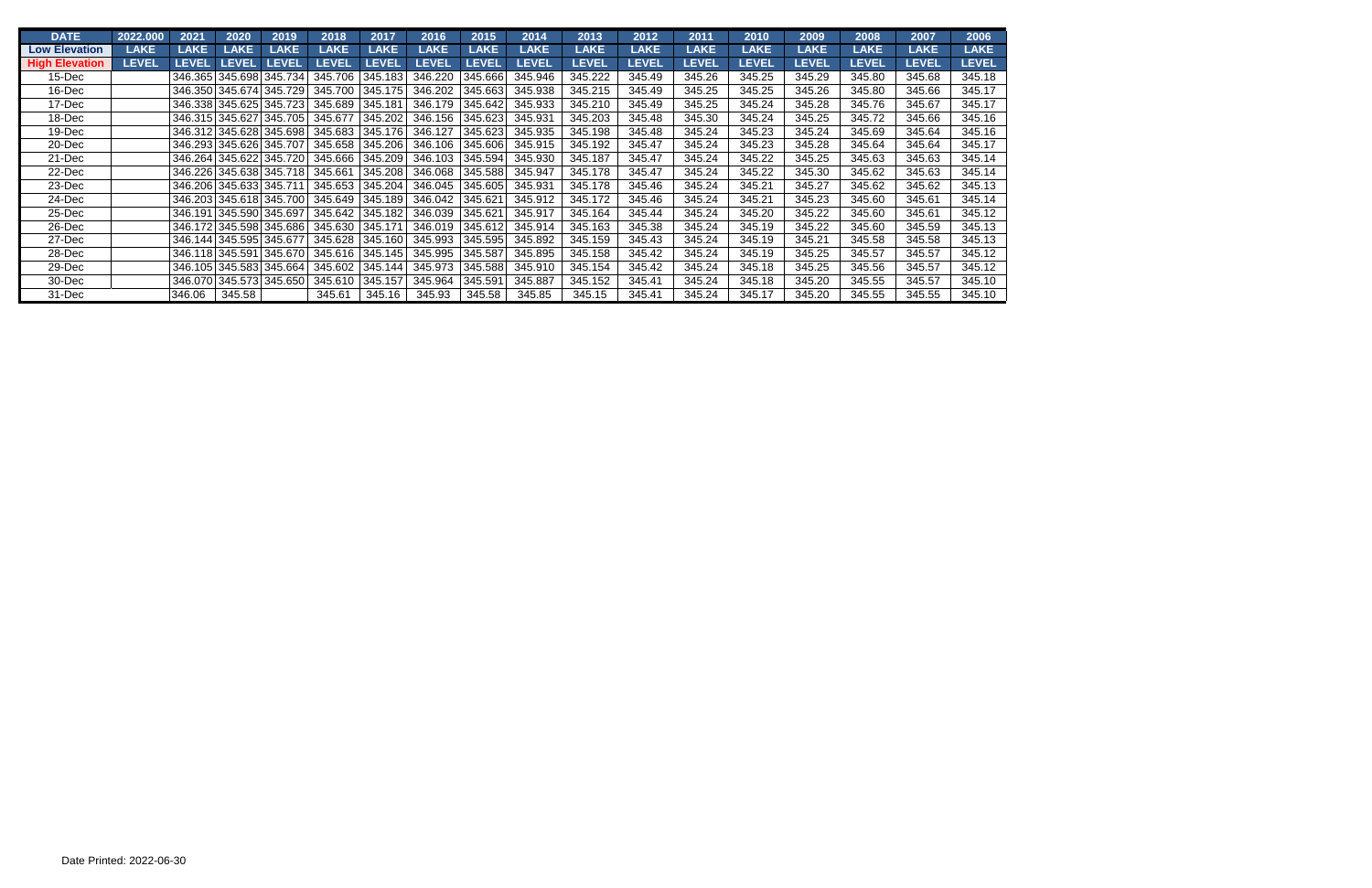| <b>DATE</b>           | 2005                     | 2004             | 2003             | 2002         | 2001         | 2000             | 1999         | 1998         | 1997         | 1996         | 1972         | <b>Critical</b>  |
|-----------------------|--------------------------|------------------|------------------|--------------|--------------|------------------|--------------|--------------|--------------|--------------|--------------|------------------|
| <b>Low Elevation</b>  | <b>LAKE</b>              | <b>LAKE</b>      | <b>LAKE</b>      | <b>LAKE</b>  | <b>LAKE</b>  | <b>LAKE</b>      | <b>LAKE</b>  | <b>LAKE</b>  | <b>LAKE</b>  | <b>LAKE</b>  | <b>LAKE</b>  | Lake             |
| <b>High Elevation</b> | <b>LEVEL</b>             | <b>LEVEL</b>     | <b>LEVEL</b>     | <b>LEVEL</b> | <b>LEVEL</b> | <b>LEVEL</b>     | <b>LEVEL</b> | <b>LEVEL</b> | <b>LEVEL</b> | <b>LEVEL</b> | <b>LEVEL</b> | <b>Elevation</b> |
| 01-Jan                | 345.55                   | 345.08           | 344.92           |              |              | 345.67           |              |              |              |              |              | 349.00           |
| 02-Jan                | 345.53                   | 345.06           | 344.92           | 345.34       |              | 345.67           |              |              |              |              |              | 349.00           |
| 03-Jan                | 345.52                   | 345.06           | 344.92           |              |              | 345.67           |              |              |              |              |              | 349.00           |
| 04-Jan                | 345.51                   | 345.04           | 344.92           | 345.34       |              | 345.67           |              |              |              |              |              | 349.00           |
| 05-Jan                | 345.50                   | 345.02           | 344.93           |              |              | 345.67           |              |              |              |              |              | 349.00           |
| 06-Jan                | 345.48                   | 345.00           | 344.93           |              |              | 345.61           |              |              |              |              |              | 349.00           |
| 07-Jan                | 345.48                   | 344.98           | 344.93           | 345.33       |              | 345.58           |              |              |              |              |              | 349.00           |
| 08-Jan                | 345.47                   | 344.98           | 344.93           | 345.33       |              | 345.58           |              |              |              |              |              | 349.00           |
| 09-Jan                | 345.45                   | 344.98           | 344.91           | 345.33       |              | 345.58           |              |              |              |              |              | 349.00           |
| 10-Jan                | 345.44                   | 344.98           | 344.92           | 345.33       |              | 345.58           |              |              |              |              |              | 349.00           |
| 11-Jan                | 345.42                   | 344.98           | 344.90           |              |              | 345.58           |              |              |              |              |              | 349.00           |
| 12-Jan                | 345.42                   | 344.98           | 344.90           |              |              | 345.58           |              |              |              |              |              | 349.00           |
| 13-Jan                | 345.41                   | 344.96           | 344.91           |              |              | 345.52           |              |              |              |              |              | 349.00           |
| 14-Jan                | 345.39                   | 344.96           | 344.92           | 345.32       |              | 345.52           |              |              |              |              |              | 349.00           |
| 15-Jan                | 345.37                   | 344.98           | 344.90           | 345.31       |              | 345.52           |              |              |              |              |              | 349.00           |
| 16-Jan                | 345.36                   | 344.98           | 344.90           | 345.30       |              | 345.52           |              |              |              |              |              | 349.00           |
| 17-Jan                | 345.37                   | 344.96           | 344.89           | 345.32       |              | 345.52           |              |              |              |              |              | 349.00           |
| 18-Jan                | 345.37                   | 344.96           | 344.88           | 345.30       |              | 345.46           |              |              |              |              |              | 349.00           |
| 19-Jan                | 345.37                   | 344.96           | 344.88           |              |              | 345.46           |              |              |              |              |              | 349.00           |
| 20-Jan                | 345.37                   | 344.96           | 344.85           |              |              | 345.43           |              |              |              |              |              | 349.00           |
| 21-Jan                | 345.38                   | 344.96           | 344.87           |              |              | 345.43           |              |              |              |              |              | 349.00           |
| 22-Jan                | 345.40                   | 344.94           | 344.86           | 345.33       |              | 345.43           |              |              |              |              |              | 349.00           |
| 23-Jan                | 345.44                   | 344.96           | 344.85           | 345.29       |              | 345.43           |              |              |              |              |              | 349.00           |
| 24-Jan                | 345.50                   | 344.96           | 344.83           | 345.33       |              | 345.40           |              |              |              |              |              | 349.00           |
| 25-Jan                | 345.56                   | 344.96           | 344.84           | 345.30       |              | 345.40           |              |              |              |              |              | 349.00           |
| 26-Jan                | 345.62                   | 344.96           | 344.87           |              |              | 345.37           |              |              |              |              |              | 349.00           |
| 27-Jan                | 345.66                   | 344.96           | 344.86           |              |              | 345.37           |              |              |              |              |              | 349.00           |
| 28-Jan                | 345.71                   | 344.96           | 344.85           | 345.29       |              | 345.34           |              |              |              |              |              | 349.00           |
| 29-Jan                | 345.74                   | 344.94           | 344.85           | 345.29       |              | 345.34           |              |              |              |              |              | 349.00           |
| 30-Jan                | 345.76                   | 344.94           | 344.86           | 345.26       |              | 345.34           |              |              |              |              |              | 349.00           |
| 31-Jan                | 345.79                   | 344.94           | 344.88           | 345.25       |              | 345.31           |              |              |              |              |              | 349.00           |
| 01-Feb                | 345.82                   | 344.94           | 344.85           |              |              | 345.34           |              |              |              |              |              | 349.00           |
| 02-Feb                | 345.84                   | 344.94           | 344.85           |              |              | 345.34           |              |              |              |              |              | 349.00           |
| 03-Feb                | 345.86                   | 344.94           | 344.85           |              |              | 345.31           |              |              |              |              |              | 349.00           |
| 04-Feb                | 345.88                   | 344.94           | 344.84           |              |              | 345.31           |              |              |              |              |              | 349.00           |
| 05-Feb                | 345.92                   | 344.94           | 344.85           |              |              | 345.31           |              |              |              |              |              | 349.00           |
| 06-Feb                | 345.94                   | 344.92           | 344.85           |              |              | 345.31           |              |              |              |              |              | 349.00           |
| 07-Feb                | 345.96                   | 344.92           | 344.84           | 345.23       |              | 345.22           |              |              |              |              |              | 349.00           |
| 08-Feb                | 345.98                   | 344.92           | 344.84           | 345.22       |              | 345.22           |              |              |              |              |              | 349.00           |
| 09-Feb                | 345.99                   | 344.92           | 344.85           |              |              | 345.22           |              |              |              |              |              | 349.00           |
| 10-Feb                | 345.98                   | 344.92           | 344.83           |              |              | 345.22           |              |              |              |              |              | 349.00           |
| 11-Feb                | 345.98                   | 344.90           | 344.82           | 345.23       |              | 345.22           |              |              |              |              |              | 349.00           |
| 12-Feb<br>13-Feb      | 345.99<br>346.00         | 344.90<br>344.90 | 344.81<br>344.82 | 345.21       |              | 345.22<br>345.22 |              |              |              |              |              | 349.00<br>349.00 |
| 14-Feb                | 345.99                   | 344.90           | 344.82           | 345.19       |              | 345.22           |              |              |              |              |              | 349.00           |
| 15-Feb                | 346.00                   | 344.88           | 344.82           | 345.18       |              | 345.16           |              |              |              |              |              | 349.00           |
| 16-Feb                | 345.98                   | 344.88           | 344.82           |              |              | 345.16           |              |              |              |              |              | 349.00           |
| 17-Feb                | 345.98                   | 344.88           | 344.81           |              |              | 345.16           |              |              |              |              |              | 349.00           |
| 18-Feb                | 345.97                   | 344.88           | 344.80           | 345.18       |              | 345.16           |              |              |              |              |              | 349.00           |
| 19-Feb                | 345.96                   | 344.88           | 344.80           | 345.18       |              | 345.16           |              |              |              |              |              | 349.00           |
| 20-Feb                | 345.95                   | 344.86           | 344.82           | 345.16       |              | 345.16           |              |              |              |              |              | 349.00           |
| 21-Feb                | 345.94                   | 344.86           | 344.82           | 345.16       |              | 345.13           |              |              |              |              |              | 349.00           |
| 22-Feb                | 345.93                   | 344.86           | 344.80           | 345.18       |              | 345.13           |              |              |              |              |              | 349.00           |
| 23-Feb                | 345.92                   | 344.86           | 344.82           |              |              | 345.13           |              |              |              |              |              | 349.00           |
| 24-Feb                | 345.92                   | 344.84           | 344.81           |              |              | 345.13           |              |              |              |              |              | 349.00           |
| 25-Feb                | 345.91                   | 344.84           | 344.80           | 345.18       |              | 345.13           |              |              |              |              |              | 349.00           |
| 26-Feb                | 345.90                   | 344.84           | 344.80           | 345.18       |              | 345.13           |              |              |              |              |              | 349.00           |
| 27-Feb                | 345.89                   | 344.84           | 344.80           | 345.17       |              | 345.13           |              |              |              |              |              | 349.00           |
|                       | Date Printed: 2022-06-30 |                  |                  |              |              |                  |              |              |              |              |              |                  |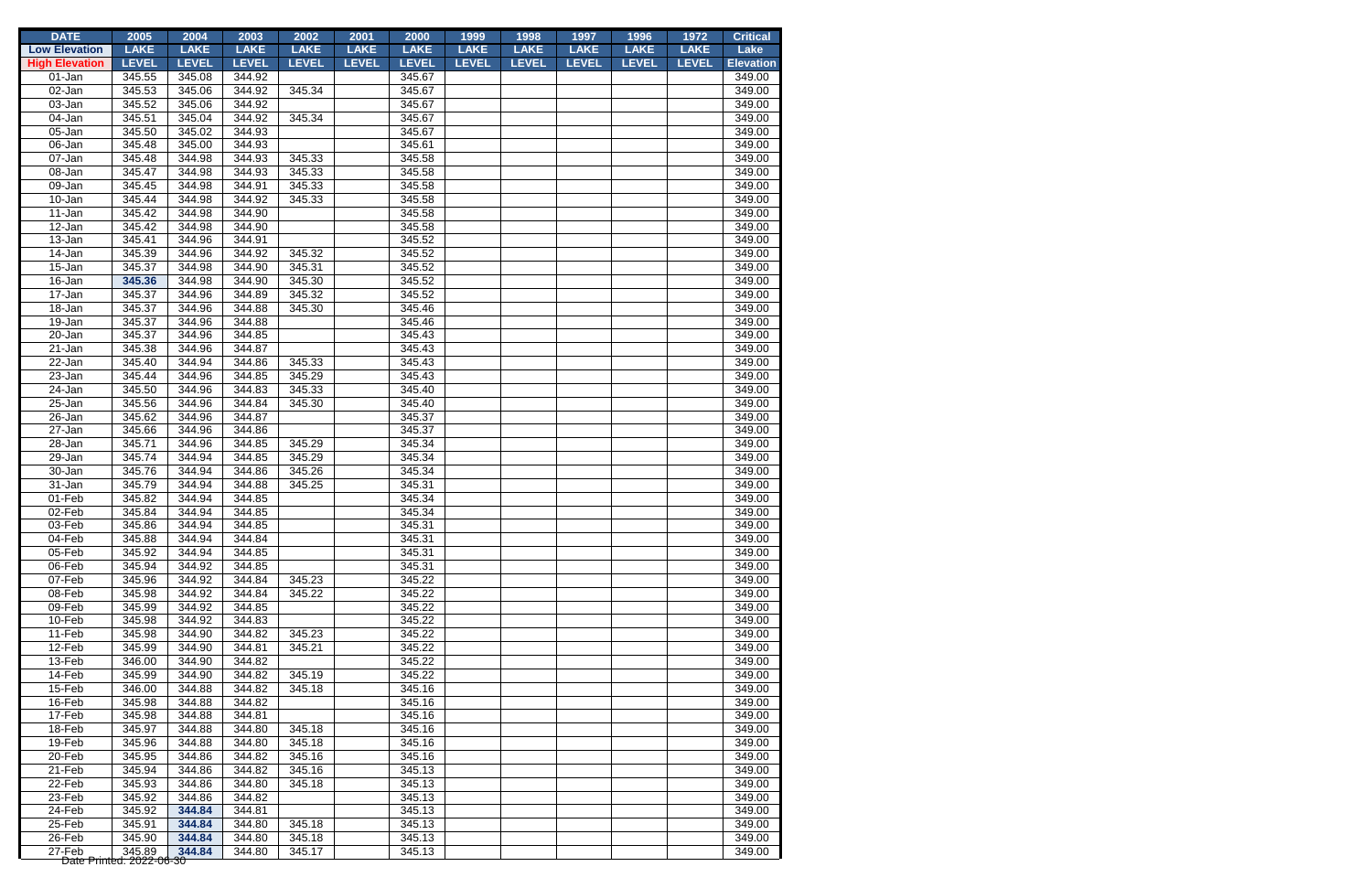| <b>DATE</b>           | 2005                                         | 2004         | 2003         | 2002         | 2001         | 2000         | 1999         | 1998         | 1997         | 1996         | 1972         | <b>Critical</b>  |
|-----------------------|----------------------------------------------|--------------|--------------|--------------|--------------|--------------|--------------|--------------|--------------|--------------|--------------|------------------|
| <b>Low Elevation</b>  | <b>LAKE</b>                                  | <b>LAKE</b>  | <b>LAKE</b>  | <b>LAKE</b>  | <b>LAKE</b>  | <b>LAKE</b>  | <b>LAKE</b>  | <b>LAKE</b>  | <b>LAKE</b>  | <b>LAKE</b>  | <b>LAKE</b>  | Lake             |
| <b>High Elevation</b> | <b>LEVEL</b>                                 | <b>LEVEL</b> | <b>LEVEL</b> | <b>LEVEL</b> | <b>LEVEL</b> | <b>LEVEL</b> | <b>LEVEL</b> | <b>LEVEL</b> | <b>LEVEL</b> | <b>LEVEL</b> | <b>LEVEL</b> | <b>Elevation</b> |
| 28-Feb                | 345.87                                       | 344.84       | 344.78       | 345.18       |              | 345.10       |              |              |              |              |              | 349.00           |
| 01-Mar                | 345.86                                       | 344.84       | 344.79       | 345.16       |              | 345.10       |              |              |              |              |              | 349.00           |
| 02-Mar                | 345.86                                       | 344.84       | 344.80       |              |              | 345.07       |              |              |              |              |              | 349.00           |
| 03-Mar                | 345.85                                       | 344.84       | 344.80       |              |              | 345.07       |              |              |              |              |              | 349.00           |
| 04-Mar                | 345.84                                       | 344.84       | 344.78       | 345.13       |              | 345.07       | 344.99       |              |              |              |              | 349.00           |
| 05-Mar                | 345.83                                       | 344.84       | 344.80       | 345.13       |              | 345.07       | 344.99       |              |              |              |              | 349.00           |
| 06-Mar                | 345.81                                       | 344.86       | 344.78       | 345.14       |              | 345.10       | 344.99       |              |              |              |              | 349.00           |
| 07-Mar                | 345.82                                       | 344.86       | 344.77       | 345.13       |              | 345.10       | 344.99       |              |              |              |              | 349.00           |
| 08-Mar                | 345.83                                       | 344.86       | 344.80       | 345.12       |              | 345.10       | 344.99       |              |              |              |              | 349.00           |
| 09-Mar                | 345.81                                       | 344.86       | 344.75       |              | 344.78       | 345.10       | 344.98       |              |              |              |              | 349.00           |
| 10-Mar                | 345.82                                       | 344.86       | 344.76       |              |              | 345.10       | 344.97       |              |              |              |              | 349.00           |
| 11-Mar                | 345.82                                       | 344.88       | 344.76       | 345.11       |              | 345.10       | 344.96       |              |              |              |              | 349.00           |
| 12-Mar                | 345.84                                       | 344.88       | 344.77       | 345.11       | 344.78       | 345.10       | 344.96       |              |              |              |              | 349.00           |
| 13-Mar                | 345.86                                       | 344.90       | 344.78       | 345.11       | 344.76       | 345.10       | 344.96       |              |              |              |              | 349.00           |
| 14-Mar                | 345.86                                       | 344.88       | 344.77       | 345.11       | 344.76       | 345.10       | 344.96       |              |              |              |              | 349.00           |
| 15-Mar                | 345.87                                       | 344.90       | 344.76       | 345.11       | 344.77       | 345.10       | 344.96       |              |              |              |              | 349.00           |
| 16-Mar                | 345.88                                       | 344.90       | 344.79       |              | 344.70       | 345.13       | 344.96       |              |              |              |              | 349.00           |
| 17-Mar                | 345.88                                       | 344.90       | 344.78       |              |              | 345.16       | 344.91       |              |              |              |              | 349.00           |
| 18-Mar                | 345.88                                       | 344.92       | 344.82       | 345.09       |              | 345.16       | 344.91       |              |              |              |              | 349.00           |
| 19-Mar                | 345.88                                       | 344.92       | 344.82       | 345.09       | 344.82       | 345.16       | 344.91       |              |              |              |              | 349.00           |
| 20-Mar                | 345.89                                       | 344.94       | 344.82       | 345.09       | 344.79       | 345.19       | 344.91       |              |              |              |              | 349.00           |
| 21-Mar                | 345.89                                       | 344.94       | 344.85       | 345.11       |              | 345.19       | 344.91       |              |              |              |              | 349.00           |
| 22-Mar                | 345.88                                       | 344.94       | 344.84       | 345.09       | 344.80       | 345.19       | 344.91       |              |              |              |              | 349.00           |
| 23-Mar                | 345.88                                       | 344.94       | 344.88       |              | 344.81       | 345.25       | 344.94       |              |              |              |              | 349.00           |
| 24-Mar                | 345.87                                       | 344.98       | 344.89       |              |              | 345.25       | 344.94       |              |              |              |              | 349.00           |
| 25-Mar                | 345.87                                       | 344.98       | 344.93       | 345.07       |              | 345.25       | 344.94       |              |              |              |              | 349.00           |
| 26-Mar                | 345.88                                       | 345.00       | 344.91       | 345.07       | 344.83       | 345.25       | 344.96       |              |              |              |              | 349.00           |
| 27-Mar                | 345.85                                       | 345.02       | 344.92       | 345.07       | 344.84       | 345.28       | 345.00       |              |              |              |              | 349.00           |
| 28-Mar                | 345.87                                       | 345.04       | 344.94       | 345.07       | 344.84       | 345.28       | 345.05       |              |              |              |              | 349.00           |
| 29-Mar                | 345.85                                       | 345.04       | 344.95       | 345.07       | 344.85       | 345.28       | 345.10       |              |              |              |              | 349.00           |
| 30-Mar                | 345.85                                       | 345.06       | 344.97       |              | 344.87       | 345.28       | 345.15       |              |              |              |              | 349.00           |
| 31-Mar                | 345.85                                       | 345.10       | 344.97       |              |              | 345.31       | 345.19       |              |              |              |              | 349.00           |
| 01-Apr                | 345.84                                       | 345.13       | 345.00       | 345.08       | 344.90       | 345.31       | 345.20       |              |              |              |              | 349.00           |
| 02-Apr                | 345.84                                       | 345.15       | 345.03       | 345.09       | 344.91       | 345.31       | 345.21       |              |              |              |              | 349.00           |
| 03-Apr                | 345.84                                       | 345.17       | 345.04       | 345.10       | 344.91       | 345.34       | 345.22       |              | 345.50       |              |              | 349.00           |
| 04-Apr                | 345.84                                       | 345.20       | 345.05       | 345.11       | 344.92       | 345.34       | 345.23       |              | 345.51       |              |              | 349.00           |
| 05-Apr                | 345.82                                       | 345.22       | 345.05       | 345.11       | 344.92       | 345.37       | 345.24       |              | 345.52       |              |              | 349.00           |
| 06-Apr                | 345.82                                       | 345.24       | 345.07       | 345.12       | 344.94       | 345.40       | 345.25       |              | 345.54       |              |              | 349.00           |
| 07-Apr                | 345.82                                       | 345.27       | 345.08       | 345.13       | 344.94       | 345.43       | 345.25       |              | 345.56       |              |              | 349.00           |
| 08-Apr                | 345.84                                       | 345.31       | 345.11       | 345.14       | 344.95       | 345.43       | 345.25       | 345.75       | 345.58       |              |              | 349.00           |
| 09-Apr                | 345.83                                       | 345.34       | 345.09       | 345.14       | 344.96       | 345.43       | 345.28       | 345.76       | 345.59       |              |              | 349.00           |
| 10-Apr                | 345.82                                       | 345.37       | 345.11       | 345.16       | 344.97       | 345.46       | 345.29       | 345.77       | 345.60       |              |              | 349.00           |
| 11-Apr                | 345.84                                       | 345.41       | 345.12       | 345.18       | 344.98       | 345.46       | 345.30       | 345.78       | 345.61       |              |              | 349.00           |
| 12-Apr                | 345.84                                       | 345.45       | 345.14       | 345.20       | 344.98       | 345.49       | 345.31       | 345.79       | 345.62       |              |              | 349.00           |
| 13-Apr                | 345.86                                       | 345.51       | 345.15       | 345.27       | 344.98       | 345.52       | 345.34       | 345.80       | 345.63       |              |              | 349.00           |
| 14-Apr                | 345.86                                       | 345.59       | 345.16       | 345.34       | 344.99       | 345.55       | 345.37       | 345.81       | 345.64       |              |              | 349.00           |
| 15-Apr                | 345.87                                       | 345.68       | 345.24       | 345.45       | 344.99       | 345.55       | 345.37       | 345.83       | 345.66       |              |              | 349.00           |
| 16-Apr                | 345.87                                       | 345.77       | 345.25       | 345.80       | 345.00       | 345.55       | 345.37       | 345.84       | 345.68       |              |              | 349.00           |
| 17-Apr                | 345.87                                       | 345.83       | 345.30       | 345.56       | 345.01       | 345.64       | 345.39       | 345.87       | 345.69       |              |              | 349.00           |
| 18-Apr                | 345.87                                       | 345.87       | 345.34       | 345.61       | 345.02       | 345.67       | 345.41       | 345.90       | 345.70       |              |              | 349.00           |
| 19-Apr                | 345.88                                       | 345.91       | 345.35       | 345.64       | 345.03       | 345.71       | 345.45       | 345.93       | 345.75       |              |              | 349.00           |
| 20-Apr                | 345.88                                       | 345.95       | 345.37       | 345.67       | 345.05       | 345.74       | 345.50       | 345.96       | 345.80       |              |              | 349.00           |
| 21-Apr                | 345.91                                       | 345.97       | 345.39       | 345.70       | 345.05       | 345.77       | 345.55       | 345.99       | 345.85       |              |              | 349.00           |
| 22-Apr                | 345.91                                       | 346.00       | 345.42       | 345.74       | 345.07       | 345.80       | 345.64       | 346.02       | 345.90       |              |              | 349.00           |
| 23-Apr                | 345.94                                       | 346.03       | 345.45       | 345.79       | 345.09       | 345.83       | 345.71       | 346.05       | 345.95       |              |              | 349.00           |
| 24-Apr                | 346.01                                       | 346.05       | 345.49       | 345.82       | 345.11       | 345.86       | 345.75       | 346.08       | 346.00       |              | 345.62       | 349.00           |
| 25-Apr                | 346.09                                       | 346.08       | 345.56       | 345.85       | 345.12       | 345.92       | 345.82       | 346.11       | 346.00       |              | 345.65       | 349.00           |
| $26 -$ Apr            | 346.17 346.17 34<br>Date Printed: 2022-06-30 | 346.10       | 345.65       | 345.88       | 345.15       | 345.95       | 345.89       | 346.13       | 346.01       |              | 345.63       | 349.00           |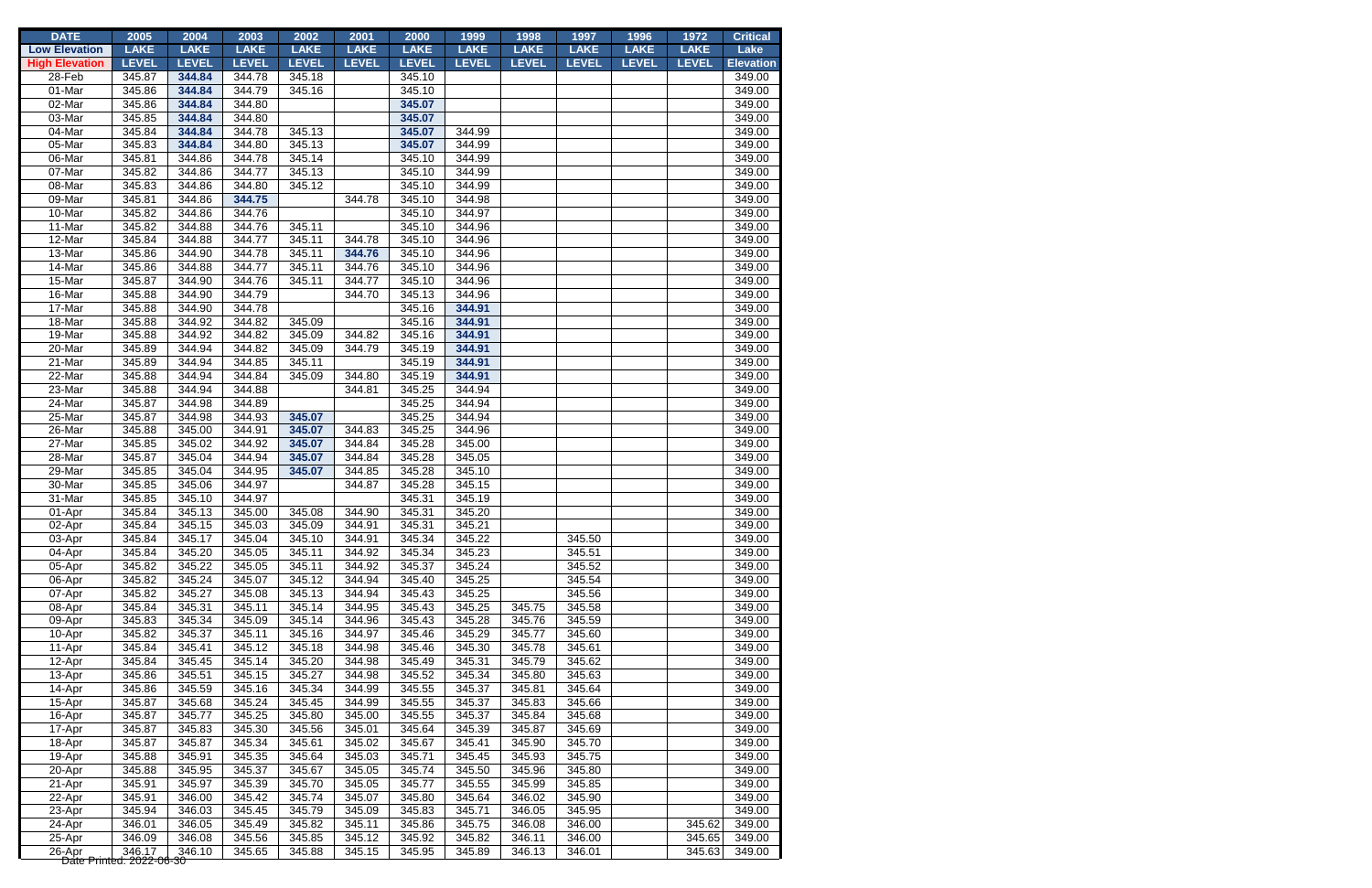| <b>DATE</b>           | 2005                     | 2004             | 2003             | 2002             | 2001             | 2000             | 1999             | 1998             | 1997             | 1996             | 1972             | <b>Critical</b>  |
|-----------------------|--------------------------|------------------|------------------|------------------|------------------|------------------|------------------|------------------|------------------|------------------|------------------|------------------|
| <b>Low Elevation</b>  | <b>LAKE</b>              | <b>LAKE</b>      | <b>LAKE</b>      | <b>LAKE</b>      | <b>LAKE</b>      | <b>LAKE</b>      | <b>LAKE</b>      | <b>LAKE</b>      | <b>LAKE</b>      | <b>LAKE</b>      | <b>LAKE</b>      | Lake             |
| <b>High Elevation</b> | <b>LEVEL</b>             | <b>LEVEL</b>     | <b>LEVEL</b>     | <b>LEVEL</b>     | <b>LEVEL</b>     | <b>LEVEL</b>     | <b>LEVEL</b>     | <b>LEVEL</b>     | <b>LEVEL</b>     | <b>LEVEL</b>     | <b>LEVEL</b>     | <b>Elevation</b> |
| 27-Apr                | 346.28                   | 346.12           | 345.73           | 345.90           | 345.25           | 346.04           | 345.95           | 346.15           | 346.10           |                  | 345.65           | 349.00           |
| 28-Apr                | 346.37                   | 346.19           | 345.76           | 345.91           | 345.33           | 346.07           | 346.01           | 346.22           | 346.20           |                  | 345.63           | 349.00           |
| 29-Apr                | 346.43                   | 346.23           | 345.79           | 345.93           | 345.39           | 346.10           | 346.07           | 346.27           | 346.30           |                  | 345.66           | 349.00           |
| 30-Apr                | 346.46                   | 346.26           | 345.83           | 345.95           | 345.43           | 346.16           | 346.10           | 346.28           | 346.40           |                  | 345.69           | 349.00           |
| 01-May                | 346.49                   | 346.30           | 345.88           | 345.97           | 345.48           | 346.22           | 346.16           | 346.30           | 346.46           |                  | 345.71           | 349.00           |
| 02-May                | 346.52                   | 346.35           | 345.91           | 345.97           | 345.55           | 346.22           | 346.22           | 346.36           | 346.47           |                  | 345.74           | 349.00           |
| 03-May                | 346.54                   | 346.42           | 345.95           | 346.06           | 345.59           | 346.31           | 346.28           | 346.49           | 346.49           |                  | 345.74           | 349.00           |
| 04-May                | 346.59                   | 346.49           | 346.01           | 346.10           | 345.62           | 346.38           | 346.32           | 346.61           | 346.52           |                  | 345.78           | 349.00           |
| 05-May                | 346.63                   | 346.56           | 346.04           | 346.18           | 345.65           | 346.38           | 346.35           | 346.73           | 346.56           |                  | 345.82           | 349.00           |
| 06-May                | 346.67                   | 346.63           | 346.09           | 346.19           | 345.67           | 346.44           | 346.38           | 346.91           | 346.61           |                  | 345.86           | 349.00           |
| 07-May                | 346.73                   | 346.67           | 346.11           | 346.21           | 345.71           | 346.44           | 346.41           | 347.10           | 346.67           |                  | 345.89           | 349.00           |
| 08-May                | 346.77                   | 346.70           | 346.13           | 346.23           | 345.75           | 346.53           | 346.42           | 347.16           | 346.70           |                  | 345.94           | 349.00           |
| 09-May                | 346.81                   | 346.75           | 346.15           | 346.24           | 345.77           | 346.56           | 346.43           | 347.25           | 346.77           |                  | 346.00           | 349.00           |
| 10-May                | 346.85                   | 346.80           | 346.18           | 346.24           | 345.81           | 346.56           | 346.44           | 347.35           | 346.85           |                  | 346.04           | 349.00           |
| 11-May                | 346.90                   | 346.85           | 346.18           | 346.24           | 345.83           | 346.62           | 346.47           | 347.42           | 346.92           |                  | 346.10           | 349.00           |
| 12-May                | 346.95                   | 346.88           | 346.19           | 346.25           | 345.87           | 346.62           | 346.47           | 347.48           | 346.95           |                  | 346.17           | 349.00           |
| 13-May                | 347.00                   | 346.91           | 346.24           | 346.25           | 345.90           | 346.62           | 346.50           | 347.57           | 346.98           |                  | 346.29           | 349.00           |
| 14-May                | 347.06                   | 346.91           | 346.25           | 346.27           | 346.01           | 346.62           | 346.50           | 347.65           | 347.11           |                  | 346.38           | 349.00           |
| 15-May                | 347.14                   | 346.92           | 346.27           | 346.34           | 346.09           | 346.65           | 346.52           | 347.72           | 347.25           |                  | 346.48           | 349.00           |
| 16-May                | 347.25                   | 346.92           | 346.29           | 346.39           | 346.17           | 346.65           | 346.54           | 347.73           | 347.35           |                  | 346.62           | 349.00           |
| 17-May                | 347.37                   | 346.92           | 346.30           | 346.41           | 346.25           | 346.71           | 346.56           | 347.74           | 347.50           | 346.54           | 346.73           | 349.00           |
| 18-May                | 347.45                   | 346.93           | 346.34           | 346.46           | 346.30           | 346.77           | 346.62           | 347.74           | 347.65           | 346.55           | 346.85           | 349.00           |
| 19-May                | 347.51                   | 346.95           | 346.34           | 346.50           | 346.33           | 346.80           | 346.65           | 347.75           | 347.80           | 346.57           | 346.96           | 349.00           |
| 20-May                | 347.55                   | 346.98           | 346.34           | 346.55           | 346.36           | 346.86           | 346.68           | 347.76           | 347.95           | 346.60           | 347.04           | 349.00           |
| 21-May                | 347.57                   | 347.07           | 346.34           | 346.67           | 346.39           | 346.92           | 346.74           | 347.77           | 348.05           | 346.64           | 347.15           | 349.00           |
| 22-May                | 347.58                   | 347.09           | 346.34           | 346.90           | 346.39           | 346.99           | 346.79           | 347.79           | 348.10           | 346.68           | 347.30           | 349.00           |
| 23-May                | 347.58                   | 347.13           | 346.36           | 347.09           | 346.46           | 347.11           | 346.85           | 347.78           | 348.14           | 346.73           | 347.44           | 349.00           |
| $24$ -May             | 347.57                   | 347.15           | 346.40           | 347.25           | 346.56           | 347.26           | 346.91           | 347.81           | 348.17           | 346.79           | 347.57           | 349.00           |
| 25-May                | 347.55                   | 347.15           | 346.52           | 347.31           | 346.67           | 347.32           | 346.96           | 347.84           | 348.20           | 346.88           | 347.70           | 349.00           |
| 26-May                | 347.53                   | 347.16           | 346.63           | 347.42           | 346.81           | 347.35           | 347.11           | 347.87           | 348.23           | 346.97           | 347.77           | 349.00           |
| 27-May                | 347.53                   | 347.19           | 346.75           | 347.52           | 346.89           | 347.38           | 347.29           | 347.91           | 348.26           | 347.06           | 347.87           | 349.00           |
| 28-May                | 347.52                   | 347.23           | 346.83           | 347.61           | 347.11           | 347.41           | 347.35           | 347.89           | 348.31           | 347.14           | 347.96           | 349.00           |
| $29$ -May             | 347.53                   | 347.29           | 346.94           | 347.71           | 347.17           | 347.47           | 347.42           | 347.88           | 348.38           | 347.23           | 348.06           | 349.00           |
| 30-May                | 347.55                   | 347.33           | 347.01           | 347.87           | 347.33           | 347.53           | 347.49           | 347.87           | 348.45           | 347.32           | 348.22           | 349.00           |
| 31-May                | 347.59                   | 347.37           | 347.10           | 347.97           | 347.38           | 347.56           | 347.57           | 347.86           | 348.50           | 347.46           | 348.31           | 349.00           |
| 01-Jun                | 347.61                   | 347.39           | 347.22           | 348.09           | 347.41           | 347.56           | 347.66           | 347.86           | 348.55           | 347.52           | 348.49           | 349.00           |
| 02-Jun                | 347.65                   | 347.41           | 347.30           | 348.16           | 347.51           | 347.60           | 347.75           | 347.83           | 348.78           | 347.62           | 348.69           | 349.00           |
| 03-Jun                | 347.65                   | 347.41           | 347.39           | 348.22           | 347.61           | 347.63           | 347.84           | 347.83           | 348.85           | 347.75           | 348.79           | 349.00           |
| 04-Jun                | 347.65                   | 347.41           | 347.46           | 348.25           | 347.71           | 347.66           | 347.90           | 347.77           | 348.90           | 347.91           | 348.87           | 349.00           |
| 05-Jun                | 347.65                   | 347.41           | 347.50           | 348.30           | 347.75           | 347.69           | 348.00           | 347.75           | 348.98           | 348.03           | 348.95           | 349.00           |
| 06-Jun                | 347.66                   | 347.49           | 347.56           | 348.40           | 347.79           | 347.75           | 348.10           | 347.74           | 349.06           | 348.15           | 349.03           | 349.00           |
| 07-Jun                | 347.67                   | 347.53           | 347.64           | 348.42           | 347.82           | 347.84           | 348.20           | 347.73           | 349.08           | 348.24           | 349.11           | 349.00           |
| 08-Jun                | 347.67                   | 347.55           | 347.67           | 348.42           | 347.84           | 347.90           | 348.24           | 347.72           | 349.11           | 348.36           | 349.19           | 349.00           |
| 09-Jun                | 347.64                   | 347.57           | 347.74           | 348.42           | 347.87           | 347.96           | 348.27           | 347.72           | 349.15           | 348.42           | 349.26           | 349.00           |
| 10-Jun                | 347.63                   | 347.59           | 347.81           | 348.42           | 347.90           | 348.02           | 348.27           | 347.66           | 349.15           | 348.47           | 349.35           | 349.00           |
| 11-Jun                | 347.61                   | 347.63           | 347.85           | 348.39           | 347.93           | 348.05           | 348.27           | 347.63           | 349.15           | 348.51           | 349.45           | 349.00           |
| 12-Jun                | 347.59                   | 347.67           | 347.90           | 348.38           | 347.93           | 348.08           | 348.27           | 347.63           | 349.15           | 348.51           | 349.41           | 349.00           |
| 13-Jun                | 347.57                   | 347.69           | 347.95           | 348.39           | 347.90           | 348.11           | 348.27           | 347.59           | 349.15           | 348.51           | 349.65           | 349.00           |
| 14-Jun<br>15-Jun      | 347.55<br>347.51         | 347.73<br>347.73 | 348.00<br>348.02 | 348.39<br>348.52 | 347.89<br>347.88 | 348.14<br>348.20 | 348.27<br>348.30 | 347.56<br>347.54 | 349.15<br>349.14 | 348.51<br>348.51 | 349.66<br>349.66 | 349.00<br>349.00 |
| 16-Jun                | 347.49                   | 347.73           | 348.02           | 348.58           | 347.86           | 348.24           | 348.36           | 347.54           | 349.13           | 348.51           | 349.66           | 349.00           |
| 17-Jun                | 347.45                   | 347.69           | 348.02           | 348.60           | 347.84           | 348.24           | 348.45           | 347.51           | 349.12           | 348.51           | 349.65           | 349.00           |
| 18-Jun                | 347.45                   | 347.67           | 348.01           | 348.64           | 347.82           | 348.27           | 348.63           | 347.48           | 349.00           | 348.51           | 349.60           | 349.00           |
| 19-Jun                | 347.45                   | 347.65           | 348.04           | 348.67           | 347.79           | 348.30           | 348.69           | 347.48           | 349.00           | 348.48           | 349.59           | 349.00           |
| 20-Jun                | 347.45                   | 347.63           | 348.04           | 348.71           | 347.76           | 348.33           | 348.81           | 347.44           | 349.00           | 348.45           | 349.55           | 349.00           |
| 21-Jun                | 347.45                   | 347.63           | 348.04           | 348.72           | 347.74           | 348.36           | 348.84           | 347.40           | 349.00           | 348.41           | 349.49           | 349.00           |
| 22-Jun                | 347.43                   | 347.61           | 348.05           | 348.72           | 347.73           | 348.36           | 348.94           | 347.36           | 348.98           | 348.39           | 349.45           | 349.00           |
| $23 - Jun$            | 347.48                   | 347.61           | 348.06           | 348.73           | 347.71           | 348.36           | 349.00           | 347.36           | 348.96           | 348.38           | 349.38           | 349.00           |
|                       | Date Printed: 2022-06-30 |                  |                  |                  |                  |                  |                  |                  |                  |                  |                  |                  |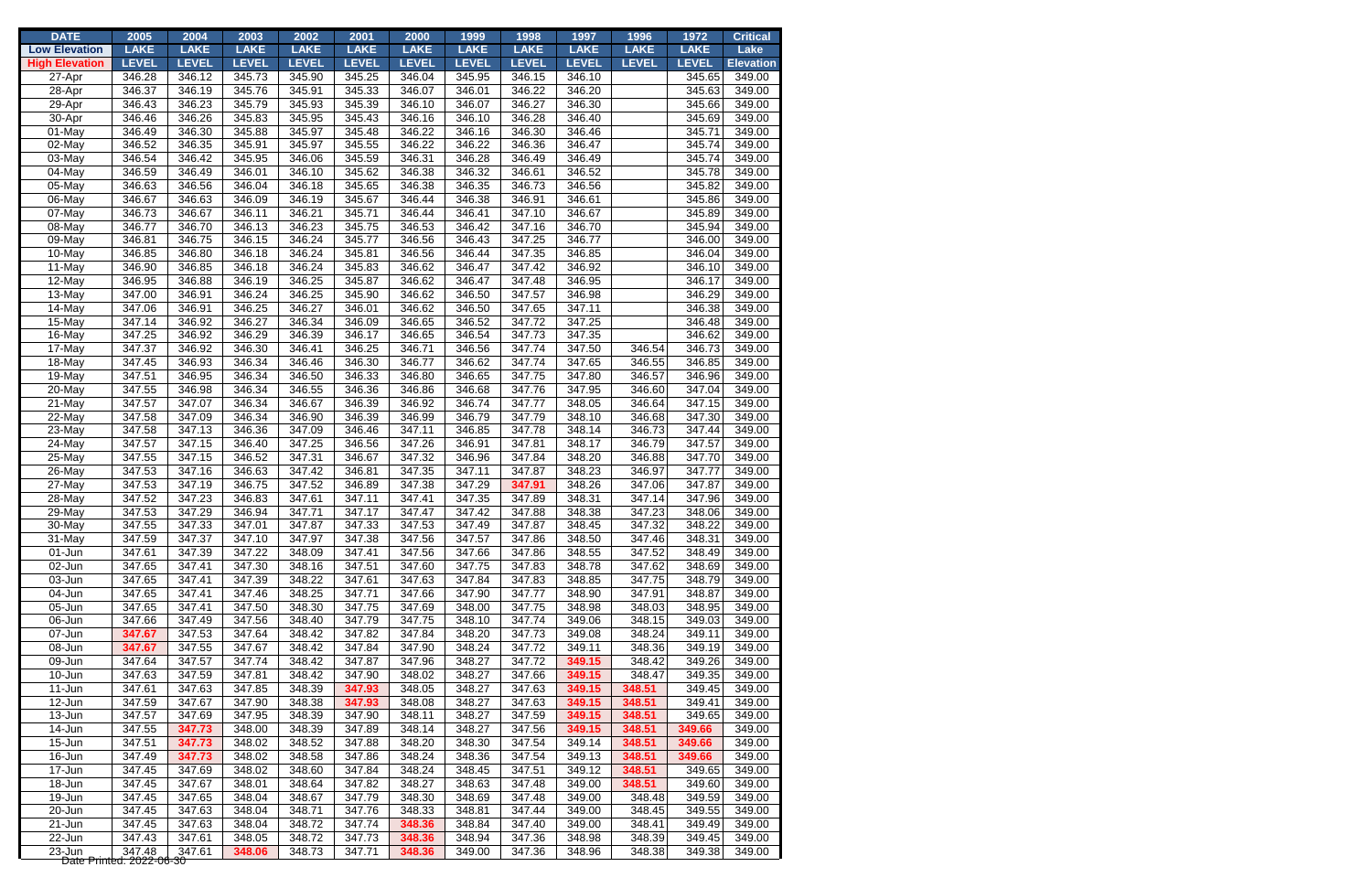| <b>DATE</b>           | 2005         | 2004         | 2003         | 2002         | 2001         | 2000         | 1999         | 1998         | 1997         | 1996         | 1972         | <b>Critical</b>  |
|-----------------------|--------------|--------------|--------------|--------------|--------------|--------------|--------------|--------------|--------------|--------------|--------------|------------------|
| <b>Low Elevation</b>  | <b>LAKE</b>  | <b>LAKE</b>  | <b>LAKE</b>  | <b>LAKE</b>  | <b>LAKE</b>  | <b>LAKE</b>  | <b>LAKE</b>  | <b>LAKE</b>  | <b>LAKE</b>  | <b>LAKE</b>  | <b>LAKE</b>  | <b>Lake</b>      |
| <b>High Elevation</b> | <b>LEVEL</b> | <b>LEVEL</b> | <b>LEVEL</b> | <b>LEVEL</b> | <b>LEVEL</b> | <b>LEVEL</b> | <b>LEVEL</b> | <b>LEVEL</b> | <b>LEVEL</b> | <b>LEVEL</b> | <b>LEVEL</b> | <b>Elevation</b> |
| 24-Jun                | 347.47       | 347.61       | 348.03       | 348.75       | 347.69       | 348.36       | 349.06       | 347.30       | 348.94       | 348.36       | 349.31       | 349.00           |
| 25-Jun                | 347.47       | 347.59       | 348.03       | 348.75       | 347.69       | 348.36       | 349.12       | 347.27       | 348.93       | 348.33       | 349.28       | 349.00           |
| 26-Jun                | 347.45       | 347.59       | 348.01       | 348.78       | 347.64       | 348.33       | 349.15       | 347.24       | 348.88       | 348.33       | 349.25       | 349.00           |
| 27-Jun                | 347.45       | 347.57       | 347.98       | 348.85       | 347.61       | 348.33       | 349.18       | 347.22       | 348.83       | 348.33       | 349.22       | 349.00           |
| 28-Jun                | 347.43       | 347.55       | 347.98       | 348.82       | 347.57       | 348.30       | 349.18       | 347.21       | 348.80       | 348.33       | 349.19       | 349.00           |
| 29-Jun                | 347.43       | 347.53       | 347.91       | 348.83       | 347.54       | 348.30       | 349.21       | 347.21       | 348.75       | 348.30       | 349.17       | 349.00           |
| 30-Jun                | 347.41       | 347.49       | 347.88       | 348.89       | 347.52       | 348.30       | 349.21       | 347.18       | 348.70       | 348.26       | 349.14       | 349.00           |
| $01 -$ Jul            | 347.41       | 347.45       | 347.86       | 348.91       | 347.50       | 348.30       | 349.21       | 347.16       | 348.65       | 348.21       | 349.08       | 349.00           |
| 02-Jul                | 347.39       | 347.41       | 347.79       | 348.89       | 347.48       | 348.30       | 349.18       | 347.15       | 348.60       | 348.15       | 349.02       | 349.00           |
| 03-Jul                | 347.37       | 347.39       | 347.75       | 348.84       | 347.44       | 348.30       | 349.15       | 347.11       | 348.55       | 348.16       | 348.97       | 349.00           |
| 04-Jul                | 347.33       | 347.35       | 347.75       | 348.80       | 347.42       | 348.30       | 349.12       | 347.07       | 348.40       | 348.22       | 348.90       | 349.00           |
| $05 -$ Jul            | 347.31       | 347.31       | 347.63       | 348.73       | 347.39       | 348.24       | 349.09       | 347.03       | 348.34       | 348.27       | 348.84       | 349.00           |
| 06-Jul                | 347.30       | 347.26       | 347.57       | 348.66       | 347.38       | 348.20       | 349.06       | 346.99       | 348.30       | 348.31       | 348.78       | 349.00           |
| 07-Jul                | 347.28       | 347.24       | 347.53       | 348.58       | 347.36       | 348.14       | 349.03       | 346.99       | 348.28       | 348.33       | 348.72       | 349.00           |
| 08-Jul                | 347.25       | 347.21       | 347.49       | 348.49       | 347.33       | 348.14       | 349.09       | 346.96       | 348.28       | 348.35       | 348.68       | 349.00           |
| 09-Jul                | 347.24       | 347.17       | 347.42       | 348.46       | 347.30       | 348.14       | 349.15       | 346.93       | 348.28       | 348.37       | 348.64       | 349.00           |
| $10 -$ Jul            | 347.21       | 347.12       | 347.35       | 348.42       | 347.24       | 348.08       | 349.18       | 346.87       | 348.34       | 348.32       | 348.59       | 349.00           |
| $11 -$ Jul            | 347.19       | 347.08       | 347.31       | 348.40       | 347.24       | 348.08       | 349.21       | 346.81       | 348.34       | 348.27       | 348.54       | 349.00           |
| $12$ -Jul             | 347.16       | 347.07       | 347.28       | 348.36       | 347.17       | 348.08       | 349.24       | 346.79       | 348.45       | 348.22       | 348.50       | 349.00           |
| $13 -$ Jul            | 347.12       | 347.04       | 347.23       | 348.30       | 347.15       | 348.02       | 349.24       | 346.75       | 348.55       | 348.17       | 348.53       | 349.00           |
| $14$ -Jul             | 347.10       | 347.00       | 347.16       | 348.27       | 347.10       | 347.90       | 349.24       | 346.72       | 348.65       | 348.10       | 348.57       | 349.00           |
| $15 -$ Jul            | 347.07       | 346.96       | 347.09       | 348.19       | 347.05       | 347.81       | 349.24       | 346.69       | 348.71       | 348.04       | 348.59       | 349.00           |
| 16-Jul                | 347.06       | 346.92       | 347.06       | 348.14       | 347.01       | 347.72       | 349.24       | 346.59       | 348.71       | 347.97       | 348.57       | 349.00           |
| 17-Jul                | 347.06       | 346.88       | 346.99       | 348.09       | 346.98       | 347.66       | 349.18       | 346.51       | 348.71       | 347.96       | 348.55       | 349.00           |
| 18-Jul                | 347.04       | 346.84       | 346.95       | 348.02       | 346.94       | 347.63       | 349.15       | 346.48       | 348.71       | 347.95       | 348.48       | 349.00           |
| 19-Jul                | 347.02       | 346.79       | 346.86       | 347.97       | 346.99       | 347.56       | 349.09       | 346.46       | 348.65       | 347.94       | 348.48       | 349.00           |
| 20-Jul                | 346.98       | 346.76       | 346.82       | 347.89       | 347.05       | 347.56       | 349.03       | 346.44       | 348.62       |              | 348.42       | 349.00           |
| $21 -$ Jul            | 346.95       | 346.74       | 346.79       | 347.89       | 347.05       | 347.56       | 349.00       | 346.44       | 348.59       |              | 348.37       | 349.00           |
| 22-Jul                | 346.91       | 346.70       | 346.73       | 347.82       | 347.04       | 347.56       | 348.91       | 346.38       | 348.55       |              | 348.31       | 349.00           |
| 23-Jul                | 346.88       | 346.66       | 346.70       | 347.69       | 347.03       | 347.56       | 348.88       | 346.32       | 348.53       |              | 348.24       | 349.00           |
| 24-Jul                | 346.86       | 346.62       | 346.66       | 347.62       | 347.02       | 347.56       | 348.78       | 346.28       | 348.51       |              | 348.17       | 349.00           |
| $25 -$ Jul            | 346.83       | 346.58       | 346.58       | 347.62       | 347.03       | 347.56       | 348.69       | 346.24       | 348.43       |              | 348.10       | 349.00           |
| 26-Jul                | 346.80       | 346.53       | 346.52       | 347.53       | 347.01       | 347.56       | 348.66       | 346.20       | 348.37       |              | 348.03       | 349.00           |
| 27-Jul                | 346.76       | 346.50       | 346.48       | 347.40       | 347.00       | 347.60       | 348.60       | 346.17       | 348.31       |              | 347.96       | 349.00           |
| 28-Jul                | 346.72       | 346.46       | 346.45       | 347.37       | 346.98       | 347.56       | 348.54       | 346.14       | 348.25       |              | 347.89       | 349.00           |
| 29-Jul                | 346.68       | 346.43       | 346.41       | 347.34       | 346.96       | 347.60       | 348.48       | 346.14       | 348.19       |              | 347.82       | 349.00           |
| 30-Jul                | 346.68       | 346.43       | 346.41       | 347.26       | 346.95       | 347.60       | 348.45       | 346.12       | 348.13       |              | 347.74       | 349.00           |
| $31 -$ Jul            | 346.65       | 346.35       | 346.35       | 347.14       | 346.94       | 347.47       | 348.42       | 346.10       |              |              | 347.67       | 349.00           |
| $01-Aug$              | 346.60       | 346.32       | 346.29       | 347.10       |              | 347.44       | 348.36       | 346.08       |              |              |              | 349.00           |
| 02-Aug                | 346.53       | 346.28       | 346.20       | 347.08       |              | 347.41       | 348.27       | 346.06       |              |              |              | 349.00           |
| 03-Aug                | 346.50       | 346.24       | 346.19       | 346.99       |              | 347.47       | 348.20       | 346.04       |              |              |              | 349.00           |
| 04-Aug                | 346.45       | 346.21       | 346.18       | 346.91       |              | 347.35       | 348.14       | 346.02       |              |              |              | 349.00           |
| 05-Aug                | 346.42       | 346.18       | 346.10       | 346.88       |              | 347.35       | 348.08       | 346.02       |              |              |              | 349.00           |
| 06-Aug                | 346.38       | 346.16       | 346.10       | 346.83       |              | 347.35       | 348.02       | 345.99       |              |              |              | 349.00           |
| 07-Aug                | 346.35       | 346.14       | 346.10       | 346.78       |              | 347.35       | 347.99       | 345.97       |              |              |              | 349.00           |
| 08-Aug                | 346.32       | 346.11       | 346.03       | 346.72       |              | 347.17       | 347.96       | 345.95       |              |              |              | 349.00           |
| 09-Aug                | 346.28       | 346.08       | 346.03       | 346.69       |              | 347.11       | 347.90       | 345.93       |              |              |              | 349.00           |
| 10-Aug                | 346.24       | 346.04       | 346.03       | 346.63       |              | 347.02       | 347.87       | 345.92       |              |              |              | 349.00           |
| 11-Aug                | 346.22       | 346.02       | 345.92       | 346.60       |              | 346.92       | 347.81       | 345.90       |              |              |              | 349.00           |
| 12-Aug                | 346.18       | 345.99       | 345.92       | 346.54       |              | 346.92       | 347.75       | 345.90       |              |              |              | 349.00           |
| 13-Aug                | 346.14       | 345.96       | 345.88       | 346.50       |              | 346.92       | 347.72       | 345.87       |              |              |              | 349.00           |
| 14-Aug                | 346.11       | 345.94       | 345.86       | 346.43       |              | 346.80       | 347.72       | 345.85       |              |              |              | 349.00           |
| $15-Aug$              | 346.08       | 345.91       | 345.82       | 346.39       |              | 346.74       | 347.72       | 345.82       |              |              |              | 349.00           |
| 16-Aug                | 346.06       | 345.88       | 345.82       | 346.36       |              | 346.74       | 347.56       | 345.79       |              |              |              | 349.00           |
| 17-Aug                | 346.04       | 345.86       | 345.74       | 346.33       |              | 346.74       | 347.56       | 345.77       |              |              |              | 349.00           |
| 18-Aug                | 346.01       | 345.84       | 345.72       | 346.28       |              | 346.56       | 347.50       | 345.71       |              |              |              | 349.00           |
| 19-Aug                | 345.99       | 345.82       | 345.67       | 346.26       |              | 346.56       | 347.47       | 345.71       |              |              |              | 349.00           |
| 20-Aug                | 345.97       | 345.80       | 345.67       | 346.21       |              | 346.56       | 347.41       | 345.68       |              |              |              | 349.00           |

Date Printed: 2022-06-30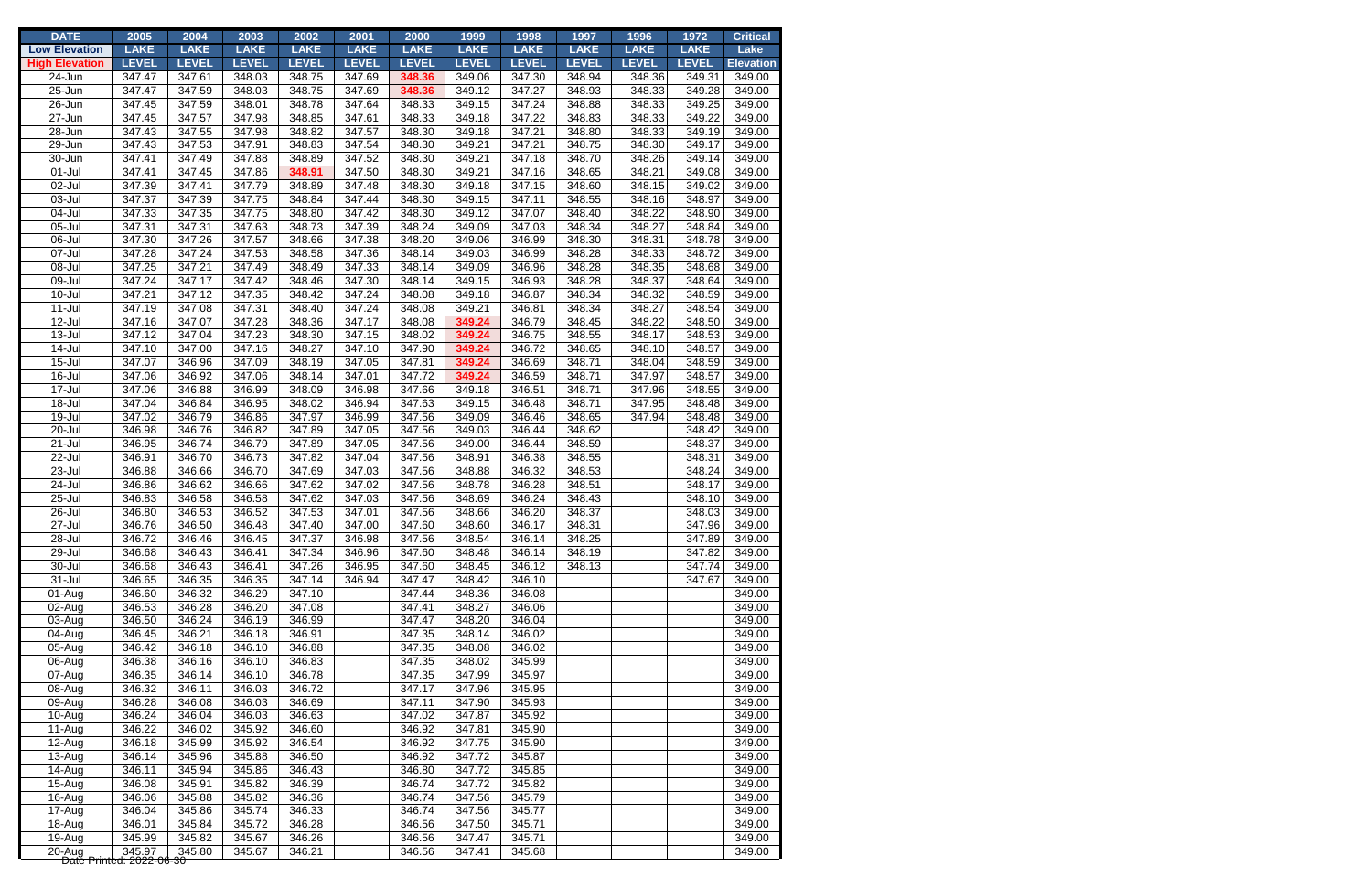| <b>LAKE</b><br><b>LAKE</b><br><b>LAKE</b><br><b>LAKE</b><br><b>LAKE</b><br><b>LAKE</b><br><b>LAKE</b><br><b>Low Elevation</b><br><b>LEVEL</b><br><b>LEVEL</b><br><b>LEVEL</b><br><b>LEVEL</b><br><b>LEVEL</b><br><b>LEVEL</b><br><b>LEVEL</b><br><b>High Elevation</b><br>345.94<br>345.78<br>345.67<br>346.18<br>346.44<br>347.35 | <b>LAKE</b><br><b>LEVEL</b><br>345.68 | <b>LAKE</b><br><b>LEVEL</b> | <b>LAKE</b><br><b>LEVEL</b> | <b>LAKE</b>  | Lake             |
|------------------------------------------------------------------------------------------------------------------------------------------------------------------------------------------------------------------------------------------------------------------------------------------------------------------------------------|---------------------------------------|-----------------------------|-----------------------------|--------------|------------------|
|                                                                                                                                                                                                                                                                                                                                    |                                       |                             |                             |              |                  |
|                                                                                                                                                                                                                                                                                                                                    |                                       |                             |                             | <b>LEVEL</b> | <b>Elevation</b> |
| 21-Aug                                                                                                                                                                                                                                                                                                                             |                                       |                             |                             |              | 349.00           |
| 22-Aug<br>345.91<br>345.76<br>345.67<br>346.38<br>347.32<br>346.14                                                                                                                                                                                                                                                                 | 345.68                                |                             |                             |              | 349.00           |
| 23-Aug<br>345.90<br>345.77<br>345.63<br>346.12<br>346.35<br>347.26                                                                                                                                                                                                                                                                 | 345.68                                |                             |                             |              | 349.00           |
| 24-Aug<br>345.86<br>345.77<br>347.20<br>345.61<br>346.08<br>346.31                                                                                                                                                                                                                                                                 | 345.68                                |                             |                             |              | 349.00           |
| 25-Aug<br>347.17<br>345.84<br>345.78<br>345.59<br>346.04<br>346.25                                                                                                                                                                                                                                                                 | 345.62                                |                             |                             |              | 349.00           |
| 26-Aug<br>345.80<br>345.78<br>345.56<br>346.03<br>346.25<br>347.11                                                                                                                                                                                                                                                                 | 345.59                                |                             |                             |              | 349.00           |
| 27-Aug<br>345.78<br>345.78<br>345.55<br>345.99<br>346.25<br>347.02                                                                                                                                                                                                                                                                 | 345.56                                |                             |                             |              | 349.00           |
| 28-Aug<br>345.76<br>345.78<br>345.54<br>345.99<br>346.13<br>346.99                                                                                                                                                                                                                                                                 | 345.53                                |                             |                             |              | 349.00           |
| 29-Aug<br>345.77<br>345.80<br>345.52<br>345.98<br>346.10<br>346.96                                                                                                                                                                                                                                                                 | 345.52                                |                             |                             |              | 349.00           |
| 30-Aug<br>345.74<br>345.81<br>345.50<br>345.94<br>346.07<br>346.92                                                                                                                                                                                                                                                                 | 345.50                                |                             |                             |              | 349.00           |
| $\overline{3}$ 1-Aug<br>345.72<br>345.83<br>345.45<br>345.90<br>346.07<br>346.86                                                                                                                                                                                                                                                   | 345.48                                |                             |                             |              | 349.00           |
| $01-Sep$<br>345.71<br>345.83<br>345.45<br>345.95<br>346.86<br>345.87                                                                                                                                                                                                                                                               | 345.47                                |                             |                             |              | 349.00           |
| 02-Sep<br>345.69<br>345.84<br>345.45<br>345.95<br>346.86<br>345.88                                                                                                                                                                                                                                                                 | 345.46                                |                             |                             |              | 349.00           |
| 03-Sep<br>345.67<br>345.84<br>345.40<br>345.95<br>346.80<br>345.85                                                                                                                                                                                                                                                                 | 345.45                                |                             |                             |              | 349.00           |
| 04-Sep<br>345.65<br>345.86<br>345.40<br>346.01<br>345.95<br>346.77<br>345.84                                                                                                                                                                                                                                                       | 345.44                                |                             |                             |              | 349.00           |
| $05-Sep$<br>345.64<br>345.88<br>345.38<br>345.82<br>345.96<br>345.95<br>346.74                                                                                                                                                                                                                                                     | 345.43                                |                             |                             |              | 349.00           |
| 06-Sep<br>345.62<br>345.88<br>345.35<br>345.81<br>345.94<br>345.89<br>346.71                                                                                                                                                                                                                                                       | 345.42                                |                             |                             |              | 349.00           |
| $07-Sep$<br>345.59<br>345.89<br>345.34<br>345.76<br>345.92<br>345.89<br>346.71                                                                                                                                                                                                                                                     | 345.41                                |                             |                             |              | 349.00           |
| 08-Sep<br>345.58<br>345.86<br>345.32<br>345.75<br>345.89<br>346.68                                                                                                                                                                                                                                                                 | 345.40                                |                             |                             |              | 349.00           |
| $09-Sep$<br>345.57<br>345.88<br>345.32<br>345.72<br>345.89<br>346.62                                                                                                                                                                                                                                                               | 345.41                                |                             |                             |              | 349.00           |
| 345.29<br>10-Sep<br>345.56<br>345.89<br>345.70<br>345.85<br>345.89<br>346.59                                                                                                                                                                                                                                                       | 345.38                                |                             |                             |              | 349.00           |
| 11-Sep<br>345.54<br>345.89<br>345.27<br>345.70<br>345.83<br>345.89<br>346.56                                                                                                                                                                                                                                                       | 345.36                                |                             |                             |              | 349.00           |
| 12-Sep<br>345.54<br>345.88<br>345.27<br>345.65<br>345.80<br>345.89<br>346.56<br>345.27<br>345.63<br>345.78<br>346.53                                                                                                                                                                                                               | 345.34<br>345.32                      |                             |                             |              | 349.00<br>349.00 |
| 13-Sep<br>345.53<br>345.88<br>345.89<br>345.89<br>345.25<br>345.64                                                                                                                                                                                                                                                                 |                                       |                             |                             |              |                  |
| 14-Sep<br>345.52<br>345.76<br>345.80<br>346.50<br>15-Sep<br>345.24<br>345.51<br>345.90<br>345.60<br>345.80<br>346.47                                                                                                                                                                                                               | 345.31<br>345.29                      |                             |                             |              | 349.00<br>349.00 |
| 16-Sep<br>345.23<br>345.52<br>345.90<br>345.56<br>345.80<br>346.44                                                                                                                                                                                                                                                                 | 345.29                                |                             |                             |              | 349.00           |
| $17-$ Sep<br>345.22<br>345.50<br>345.91<br>345.56<br>345.70<br>345.80<br>346.41                                                                                                                                                                                                                                                    | 345.27                                |                             |                             |              | 349.00           |
| 18-Sep<br>345.50<br>345.93<br>345.22<br>345.56<br>345.67<br>345.80<br>346.38                                                                                                                                                                                                                                                       | 345.26                                |                             |                             |              | 349.00           |
| 19-Sep<br>345.48<br>345.96<br>345.21<br>345.52<br>345.65<br>345.77<br>346.35                                                                                                                                                                                                                                                       | 345.24                                |                             |                             |              | 349.00           |
| 20-Sep<br>345.48<br>345.96<br>345.20<br>345.52<br>345.63<br>345.74<br>346.31                                                                                                                                                                                                                                                       | 345.23                                |                             |                             |              | 349.00           |
| 21-Sep<br>345.48<br>345.98<br>345.20<br>345.49<br>345.62<br>345.71<br>346.25                                                                                                                                                                                                                                                       | 345.22                                |                             |                             |              | 349.00           |
| 22-Sep<br>345.47<br>345.98<br>345.18<br>345.48<br>345.71<br>346.19                                                                                                                                                                                                                                                                 | 345.22                                |                             |                             |              | 349.00           |
| 23-Sep<br>345.45<br>345.98<br>345.18<br>345.43<br>345.71<br>346.16                                                                                                                                                                                                                                                                 | 345.22                                |                             |                             |              | 349.00           |
| 24-Sep<br>345.45<br>345.98<br>345.16<br>345.45<br>345.56<br>345.71<br>346.13                                                                                                                                                                                                                                                       | 345.21                                |                             |                             |              | 349.00           |
| 25-Sep<br>345.43<br>345.98<br>345.16<br>345.55<br>345.67<br>345.42<br>346.07                                                                                                                                                                                                                                                       | 345.20                                |                             |                             |              | 349.00           |
| 26-Sep<br>345.42<br>345.98<br>345.14<br>345.40<br>345.58<br>345.67<br>346.07                                                                                                                                                                                                                                                       | 345.19                                |                             |                             |              | 349.00           |
| 27-Sep<br>345.40<br>345.97<br>345.14<br>345.38<br>346.07<br>345.52<br>345.61                                                                                                                                                                                                                                                       | 345.18                                |                             |                             |              | 349.00           |
| 28-Sep<br>345.40<br>345.97<br>345.12<br>345.38<br>346.07<br>345.61                                                                                                                                                                                                                                                                 | 345.17                                |                             |                             |              | 349.00           |
| 29-Sep<br>345.39<br>345.96<br>345.11<br>345.37<br>345.61<br>346.04                                                                                                                                                                                                                                                                 | 345.16                                |                             |                             |              | 349.00           |
| 30-Sep<br>345.08<br>345.42<br>345.95<br>345.34<br>345.61<br>346.04                                                                                                                                                                                                                                                                 | 345.15                                |                             |                             |              | 349.00           |
| 01-Oct<br>345.09<br>345.89<br>345.45<br>345.95<br>345.34<br>345.52<br>345.61                                                                                                                                                                                                                                                       | 345.14                                |                             |                             |              | 349.00           |
| 02-Oct<br>345.07<br>345.46<br>345.93<br>345.33<br>345.52<br>345.61<br>345.89                                                                                                                                                                                                                                                       | 345.13                                |                             |                             |              | 349.00           |
| 03-Oct<br>345.07<br>345.89<br>345.47<br>345.92<br>345.33<br>345.61                                                                                                                                                                                                                                                                 | 345.12                                |                             |                             |              | 349.00           |
| 04-Oct<br>345.05<br>345.86<br>345.47<br>345.90<br>345.30<br>345.48<br>345.61                                                                                                                                                                                                                                                       | 345.11                                |                             |                             |              | 349.00           |
| 05-Oct<br>345.86<br>345.47<br>345.89<br>345.05<br>345.30<br>345.45<br>345.61                                                                                                                                                                                                                                                       | 345.10                                |                             |                             |              | 349.00           |
| 06-Oct<br>345.46<br>345.88<br>345.03<br>345.29<br>345.52<br>345.86                                                                                                                                                                                                                                                                 | 345.13                                |                             |                             |              | 349.00           |
| 07-Oct<br>345.49<br>345.86<br>345.03<br>345.28<br>345.52<br>345.86                                                                                                                                                                                                                                                                 | 345.13                                |                             |                             |              | 349.00           |
| 08-Oct<br>345.51<br>345.84<br>345.02<br>345.29<br>345.52<br>345.80                                                                                                                                                                                                                                                                 | 345.15                                |                             |                             |              | 349.00           |
| 09-Oct<br>345.51<br>345.84<br>345.01<br>345.29<br>345.41<br>345.52<br>345.77                                                                                                                                                                                                                                                       | 345.15                                |                             |                             |              | 349.00           |
| 10-Oct<br>345.52<br>345.84<br>345.01<br>345.29<br>345.39<br>345.52<br>345.77                                                                                                                                                                                                                                                       | 345.14                                |                             |                             |              | 349.00           |
| 11-Oct<br>345.53<br>345.84<br>345.01<br>345.25<br>345.39<br>345.52<br>345.77                                                                                                                                                                                                                                                       | 345.13                                |                             |                             |              | 349.00           |
| 12-Oct<br>345.55<br>345.84<br>345.00<br>345.25<br>345.77<br>345.38<br>345.52                                                                                                                                                                                                                                                       | 345.12                                |                             |                             |              | 349.00           |
| 13-Oct<br>345.57<br>345.83<br>345.00<br>345.25<br>345.74<br>345.52                                                                                                                                                                                                                                                                 | 345.11                                |                             |                             |              | 349.00           |
| 14-Oct<br>345.58<br>345.82<br>345.00<br>345.24<br>345.52<br>345.77                                                                                                                                                                                                                                                                 | 345.10                                |                             |                             |              | 349.00           |
| 15-Oct<br>345.60<br>345.83<br>345.00<br>345.23<br>345.38<br>345.52<br>345.77                                                                                                                                                                                                                                                       | 345.10                                |                             |                             |              | 349.00           |
| 16-Oct<br>345.61<br>345.84<br>344.98<br>345.24<br>345.38<br>345.52<br>345.71                                                                                                                                                                                                                                                       | 345.10                                |                             |                             |              | 349.00           |
| 17-Oct<br>345.66<br>345.85<br>345.03<br>345.23<br>345.37<br>345.52<br>345.71<br>Date Printed: 2022-06-30                                                                                                                                                                                                                           | 345.10                                |                             |                             |              | 349.00           |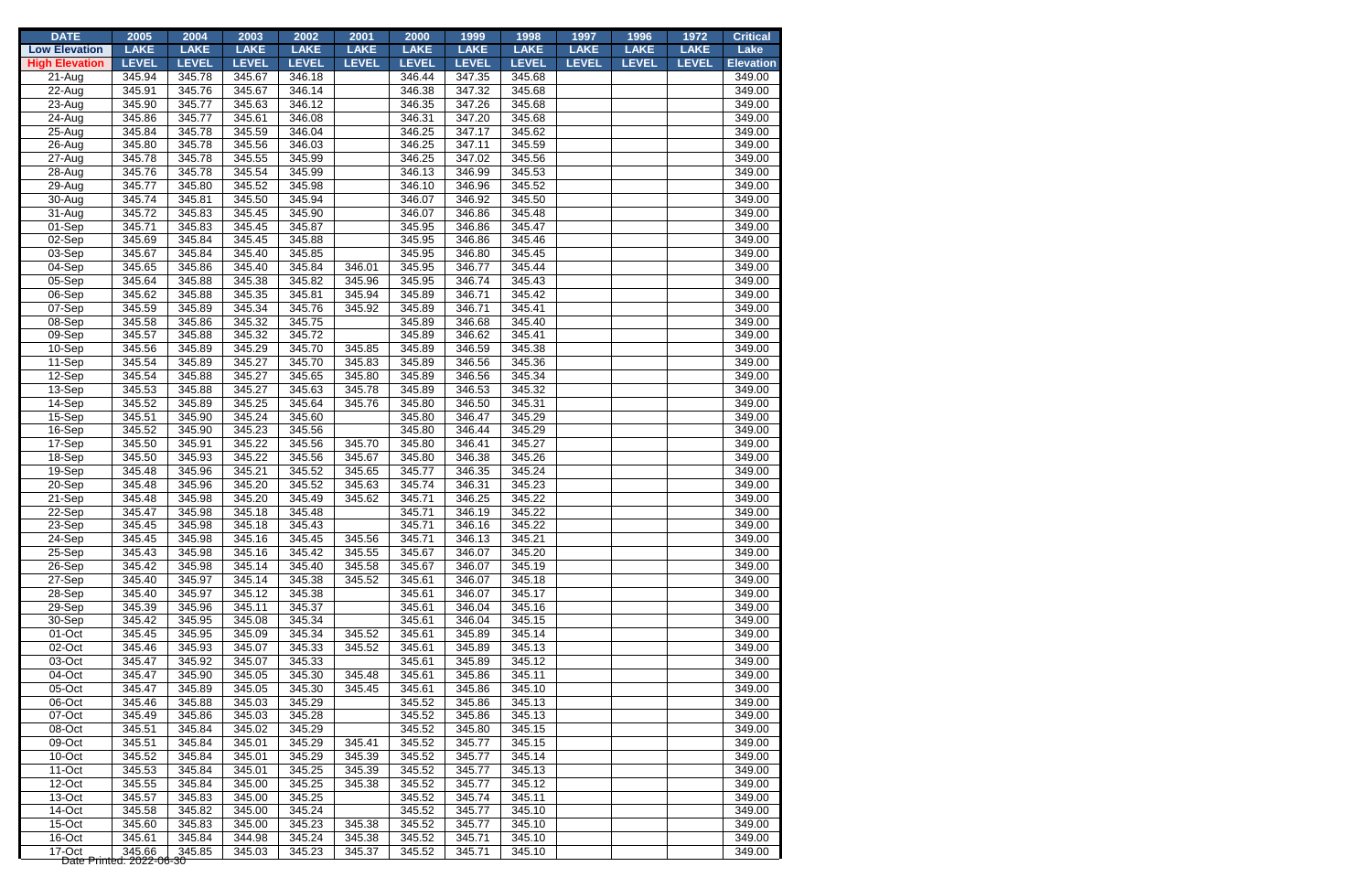| <b>DATE</b>           | 2005                               | 2004             | 2003         | 2002         | 2001         | 2000        | 1999         | 1998         | 1997         | 1996         | 1972         | <b>Critical</b>  |
|-----------------------|------------------------------------|------------------|--------------|--------------|--------------|-------------|--------------|--------------|--------------|--------------|--------------|------------------|
| <b>Low Elevation</b>  | <b>LAKE</b>                        | <b>LAKE</b>      | <b>LAKE</b>  | <b>LAKE</b>  | <b>LAKE</b>  | <b>LAKE</b> | <b>LAKE</b>  | <b>LAKE</b>  | <b>LAKE</b>  | <b>LAKE</b>  | <b>LAKE</b>  | Lake             |
| <b>High Elevation</b> | <b>LEVEL</b>                       | <b>LEVEL</b>     | <b>LEVEL</b> | <b>LEVEL</b> | <b>LEVEL</b> | LEVEL       | <b>LEVEL</b> | <b>LEVEL</b> | <b>LEVEL</b> | <b>LEVEL</b> | <b>LEVEL</b> | <b>Elevation</b> |
| 18-Oct                | 345.77                             | 345.85           | 345.06       | 345.23       | 345.36       | 345.31      | 345.71       | 345.10       |              |              |              | 349.00           |
| 19-Oct                | 345.87                             | 345.84           | 345.16       | 345.21       |              | 345.34      | 345.71       | 345.10       |              |              |              | 349.00           |
| 20-Oct                | 345.90                             | 345.84           | 345.20       | 345.21       |              | 345.31      | 345.71       | 345.10       |              |              |              | 349.00           |
| 21-Oct                | 345.95                             | 345.84           | 345.23       | 345.19       |              | 345.31      | 345.67       | 345.10       |              |              |              | 349.00           |
| 22-Oct                | 346.01                             | 345.84           | 345.29       | 345.19       |              | 345.31      | 345.67       | 345.10       |              |              |              | 349.00           |
| 23-Oct                | 346.05                             | 345.84           | 345.36       | 345.19       | 345.36       | 345.31      | 345.67       | 345.10       |              |              |              | 349.00           |
| 24-Oct                | 346.09                             | 345.84           | 345.41       | 345.18       | 345.37       | 345.31      | 345.67       | 345.10       |              |              |              | 349.00           |
| 25-Oct                | 346.12                             | 345.82           | 345.47       | 345.16       | 345.36       | 345.31      | 345.64       | 345.10       |              |              |              | 349.00           |
| 26-Oct                | 346.16                             | 345.82           | 345.49       | 345.16       | 345.35       | 345.31      | 345.64       | 345.10       |              |              |              | 349.00           |
| 27-Oct                | 346.18                             | 345.81           | 345.50       | 345.16       | 345.37       | 345.31      | 345.61       | 345.10       |              |              |              | 349.00           |
| 28-Oct                | 346.21                             | 345.79           | 345.52       | 345.14       | 345.39       | 345.31      | 345.58       | 345.07       |              |              |              | 349.00           |
| 29-Oct                | 346.23                             | 345.78           | 345.52       | 345.14       | 345.39       | 345.31      | 345.58       | 345.07       |              |              |              | 349.00           |
| 30-Oct                | 346.23                             | 345.77           | 345.63       | 345.14       | 345.37       | 345.34      | 345.58       | 345.07       |              |              |              | 349.00           |
| 31-Oct                | 346.24                             | 345.76           | 345.63       | 345.12       | 345.39       | 345.31      | 345.58       | 345.07       |              |              |              | 349.00           |
| 01-Nov                | 346.26                             | 345.75           | 345.63       | 345.11       | 345.39       | 345.31      | 345.58       | 345.07       |              |              |              | 349.00           |
| 02-Nov                | 346.26                             | 345.78           | 345.63       | 345.10       | 345.39       | 345.31      | 345.58       | 345.07       |              |              |              | 349.00           |
| 03-Nov                | 346.27                             | 345.77           | 345.63       | 345.09       |              | 345.31      | 345.58       | 345.07       |              |              |              | 349.00           |
| 04-Nov                | 346.26                             | 345.76           | 345.63       | 345.07       |              | 345.31      | 345.58       | 345.07       |              |              |              | 349.00           |
| 05-Nov                | 346.26                             | 345.76           | 345.61       | 345.06       | 345.42       | 345.31      | 345.58       | 345.07       |              |              |              | 349.00           |
| 06-Nov                | 346.26                             | 345.74           | 345.62       | 345.07       | 345.40       | 345.31      | 345.58       | 345.07       |              |              |              | 349.00           |
| 07-Nov                | 346.25                             | 345.73           | 345.61       | 345.05       |              | 345.28      | 345.58       | 345.07       |              |              |              | 349.00           |
| 08-Nov                | 346.24                             | 345.72           | 345.61       | 345.05       |              | 345.28      | 345.58       | 345.07       |              |              |              | 349.00           |
| 09-Nov                | 346.23                             | 345.72           | 345.59       | 345.05       | 345.39       | 345.28      | 345.58       | 345.07       |              |              |              | 349.00           |
| 10-Nov                | 346.22                             | 345.74           | 345.58       | 345.05       |              | 345.28      | 345.58       | 345.07       |              |              |              | 349.00           |
| 11-Nov                | 346.21                             | 345.74           | 345.58       | 345.03       |              | 345.28      | 345.58       | 345.07       |              |              |              | 349.00           |
| 12-Nov                | 346.20                             | 345.74           | 345.59       | 345.04       |              | 345.28      | 345.67       | 345.07       |              |              |              | 349.00           |
| 13-Nov                | 346.19                             | 345.74           | 345.58       | 345.03       | 345.39       | 345.28      | 345.77       | 345.07       |              |              |              | 349.00           |
| 14-Nov                | 346.18                             | 345.74           | 345.57       | 345.03       | 345.38       | 345.25      | 345.80       | 345.07       |              |              |              | 349.00           |
| 15-Nov                | 346.16                             | 345.74           | 345.55       | 345.04       | 345.39       | 345.25      | 345.89       | 345.08       |              |              |              | 349.00           |
| 16-Nov                | 346.15                             | 345.73           | 345.55       | 345.05       | 345.44       | 345.25      | 345.98       | 345.09       |              |              |              | 349.00           |
| 17-Nov                | 346.14                             | 345.73           | 345.54       | 345.03       |              | 345.22      | 346.01       | 345.10       |              |              |              | 349.00           |
| 18-Nov                | 346.12                             | 345.73           | 345.53       | 345.02       |              | 345.22      | 346.04       | 345.10       |              |              |              | 349.00           |
| 19-Nov                | 346.10                             | 345.72           | 345.54       | 345.03       | 345.51       | 345.22      | 346.07       | 345.10       |              |              |              | 349.00           |
| 20-Nov                | 346.09                             | 345.72           | 345.54       | 345.04       | 345.53       | 345.19      | 346.04       | 345.07       |              |              |              | 349.00           |
| 21-Nov                | 346.07                             | 345.72           | 345.53       | 345.05       | 345.54       | 345.16      | 346.07       | 345.08       |              |              |              | 349.00           |
| 22-Nov                | 346.05                             | 345.72           | 345.51       | 345.06       | 345.55       | 345.16      | 346.13       | 345.09       |              |              |              | 349.00           |
| 23-Nov                | 346.04                             | 345.71           | 345.48       | 345.07       | 345.57       | 345.16      | 346.13       | 345.10       |              |              |              | 349.00           |
| 24-Nov                | 346.02                             | 345.70           | 345.47       | 345.07       |              | 345.13      | 346.13       | 345.10       |              |              |              | 349.00           |
| 25-Nov                | 346.00                             | 345.73           | 345.47       | 345.07       |              | 345.13      | 346.13       | 345.10       |              |              |              | 349.00           |
| 26-Nov                | 345.99                             | 345.72           | 345.47       | 345.05       | 345.57       | 345.13      | 346.13       | 345.10       |              |              |              | 349.00           |
| 27-Nov                | 345.98                             | 345.71           | 345.47       | 345.06       | 345.58       | 345.10      | 346.13       | 345.10       |              |              |              | 349.00           |
| 28-Nov                | 345.96                             | 345.71           | 345.43       | 345.04       | 345.58       | 345.10      | 346.13       | 345.10       |              |              |              | 349.00           |
| 29-Nov                | 345.94                             | 345.71           | 345.43       | 345.03       |              | 345.10      | 346.13       | 345.10       |              |              |              | 349.00           |
| 30-Nov                | 345.93                             | 345.70           | 345.43       | 345.03       | 345.58       | 345.10      | 346.13       | 345.10       |              |              |              | 349.00           |
| 01-Dec                | 345.92                             | 345.69           | 345.41       | 345.03       |              | 345.07      | 346.10       | 345.10       |              |              |              | 349.00           |
| 02-Dec                | 345.90                             | 345.68           | 345.39       | 345.03       |              | 345.07      | 346.10       | 345.10       |              |              |              | 349.00           |
| 03-Dec                | 345.88                             | 345.67           | 345.37       | 345.02       | 345.58       | 345.07      | 346.10       | 345.10       |              |              |              | 349.00           |
| 04-Dec                | 345.85                             | 345.68           | 345.36       | 345.02       | 345.58       | 345.07      | 346.10       |              |              |              |              | 349.00           |
| 05-Dec                | 345.84                             | 345.68           | 345.33       | 345.00       | 345.56       | 345.07      | 346.10       |              |              |              |              | 349.00           |
| 06-Dec                | 345.83                             | 345.68           | 345.31       | 345.00       |              | 345.03      | 346.10       |              |              |              |              | 349.00           |
| 07-Dec                | 345.81                             | 345.68           | 345.32       | 345.00       |              | 345.03      | 346.07       |              |              |              |              | 349.00           |
| 08-Dec                | 345.78                             | 345.66           | 345.32       | 344.97       |              | 345.03      | 346.07       |              |              |              |              | 349.00           |
| 09-Dec                | 345.76                             | 345.66           | 345.30       | 344.98       |              | 345.03      | 346.04       |              |              |              |              | 349.00           |
| 10-Dec                | 345.75                             | 345.67           | 345.29       | 344.96       | 345.54       | 345.03      | 346.04       |              |              |              |              | 349.00           |
| 11-Dec                | 345.74                             | 345.67           | 345.27       | 344.97       | 345.53       | 345.00      | 346.04       |              |              |              |              | 349.00           |
| 12-Dec                | 345.72                             | 345.66           | 345.25       | 344.98       | 345.52       | 344.97      | 346.04       |              |              |              |              | 349.00           |
| 13-Dec<br>14-Dec      | 345.70                             | 345.65<br>345.65 | 345.25       | 344.94       | 345.53       | 344.97      | 346.04       |              |              |              |              | 349.00           |
|                       | 345.68<br>Date Printed: 2022-06-30 |                  | 345.25       | 344.96       |              | 344.97      | 346.04       |              |              |              |              | 349.00           |